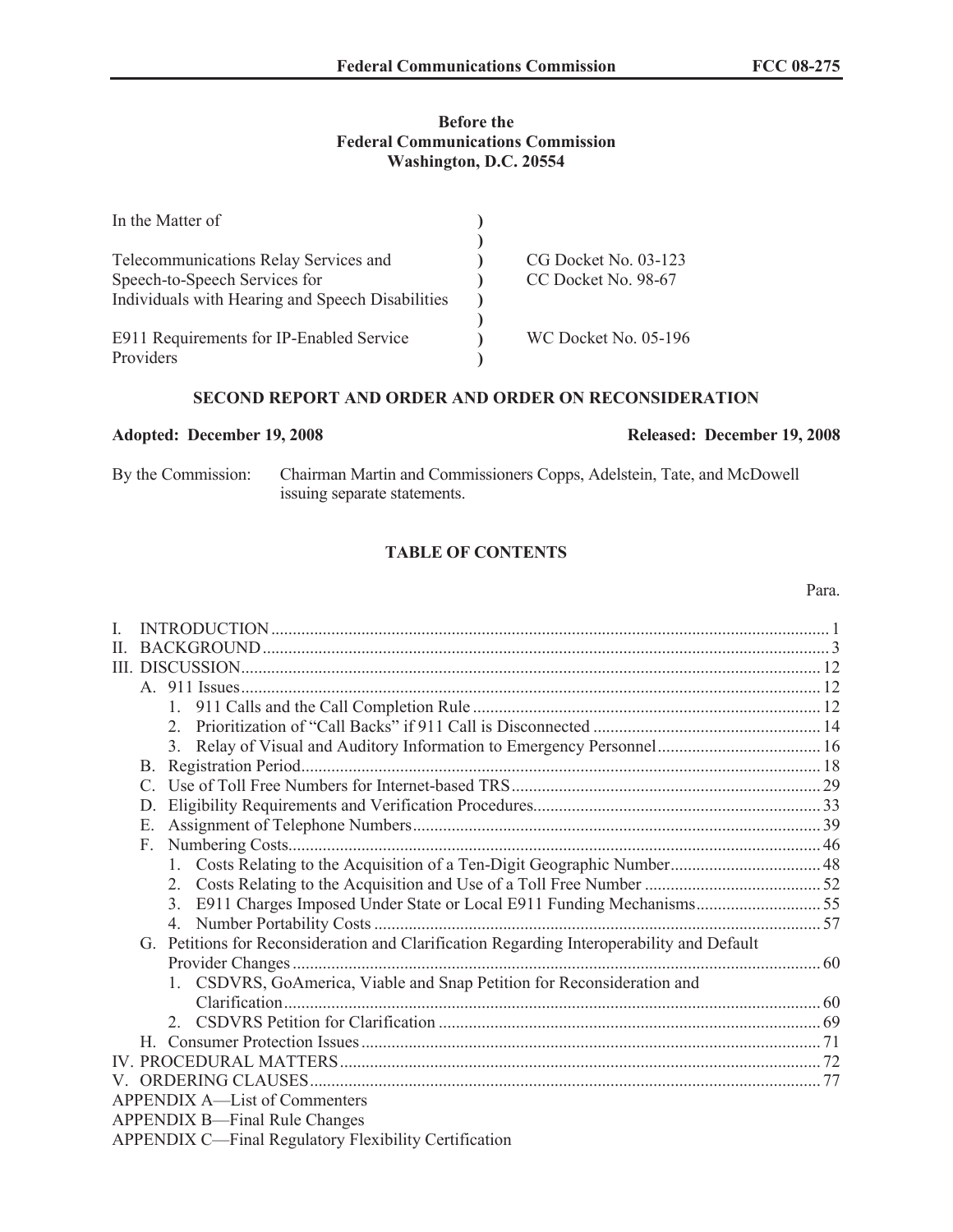# **I. INTRODUCTION**

1. In this Second Report and Order and Order on Reconsideration (*Order*), we address several issues relating to our June 24, 2008 *Internet-based TRS Order*, in which we adopted a system to assign users of Internet-based Telecommunications Relay Service (TRS), specifically Video Relay Service (VRS) and Internet-Protocol (IP) Relay, ten-digit numbers linked to the North American Numbering Plan  $(NANP)$ .<sup>1</sup> The Commission determined that the numbering system will ensure that VRS and IP Relay users (collectively "Internet-based TRS users") can be called in the same manner that voice telephone users are called – using a standard ten-digit telephone number – and that emergency calls placed by Internet-based TRS users will be routed directly and automatically to appropriate emergency services authorities by the Internet-based TRS providers.<sup>2</sup> The Commission mandated that the new numbering and emergency call handling plan be implemented by December 31, 2008.<sup>3</sup> In an accompanying Further Notice of Proposed Rulemaking (*Further Notice*), the Commission sought comment on additional issues relating to the implementation of the ten-digit numbering plan and emergency call handling requirements for Internet-based TRS.<sup>4</sup>

2. The issues we address in this *Order* are critical to ensuring a successful transition to tendigit numbering by December 31, 2008. Specifically, we address 911 implementation issues, the timing for user registration, use of toll free numbers for Internet-based TRS service, eligibility requirements and verification procedures, assignment of telephone numbers, and numbering cost issues. We also address a petition for reconsideration filed by CSDVRS, GoAmerica, Viable, and Snap;<sup>5</sup> a petition for clarification filed by CSDVRS;<sup>6</sup> a petition for reconsideration and clarification filed by Sorenson regarding 911 and E911 issues;<sup>7</sup> a petition for limited waiver filed by Sorenson regarding the use of "proxy" and "alias"

<sup>&</sup>lt;sup>1</sup> Telecommunications Relay Services and Speech-to-Speech Services for Individuals with Hearing and Speech *Disabilities*, CG Docket No. 03-123; *E911 Requirements for IP-Enabled Service Providers*, WC Docket No. 05-196, Report and Order and Further Notice of Proposed Rulemaking, 23 FCC Rcd 11591 (2008) (*Internet-based TRS Order*).

<sup>&</sup>lt;sup>2</sup> Internet-based TRS Order, 23 FCC Rcd at 11592–93, para. 1. We use the term "Internet-based TRS" herein to refer to both VRS and IP Relay, unless otherwise specified. Although IP captioned telephone service (IP CTS) is also an Internet-based form of TRS, as noted in the *Internet-based TRS Order*, the Commission has determined to address any issues relating to IP CTS, if appropriate, in a separate order because IP CTS raises distinct technical and regulatory issues. *See id.* at 11592 n.5 (deferring action on IP CTS); *id.* at 11594 n.15 (describing captioned telephone service and IP CTS).

<sup>&</sup>lt;sup>3</sup> Internet-based TRS Order, 23 FCC Rcd at 11592–93, 11627–28, paras. 1, 102. In the meantime, the Commission has awarded a contract to construct and operate the numbering directory. *See* Public Notice, *Commission Awards Contract to NeuStar Inc. to Build and Operate Centralized Database for Internet Based Telecommunications Relay Service Numbering System*, CG Docket No. 03-123 & WC Docket No. 05-196, DA 08-2069 (rel. Sept. 10, 2008).

<sup>4</sup> *Id.*, 23 FCC Rcd at 11628–46, paras. 105–49.

<sup>5</sup> *Telecommunications Relay Services and Speech-to-Speech Services for Individuals with Hearing and Speech Disabilities*, CG Docket No. 03-123; E911 *Requirements for IP-Enabled Service Providers*, WC Docket No. 05-196, Petition for Reconsideration and Clarification by CSDVRS, LLC, GoAmerica, Inc., Viable, Inc., and Snap Telecommunications, Inc. (filed Aug. 15, 2008) (Petition for Reconsideration).

<sup>6</sup> *Telecommunications Relay Services and Speech-to-Speech Services for Individuals with Hearing and Speech Disabilities*, CG Docket No. 03-123; *E911 Requirements for IP-Enabled Service Providers*, WC Docket No. 05-196, Petition for Clarification by CSDVRS, LLC (filed Aug. 15, 2008) (Petition for Clarification).

<sup>7</sup> Sorenson Communications, Inc. Petition for Reconsideration and Clarification, CG Docket No. 03-123, WC Docket No. 05-196 (filed Aug. 18, 2008) (Sorenson Petition for Reconsideration).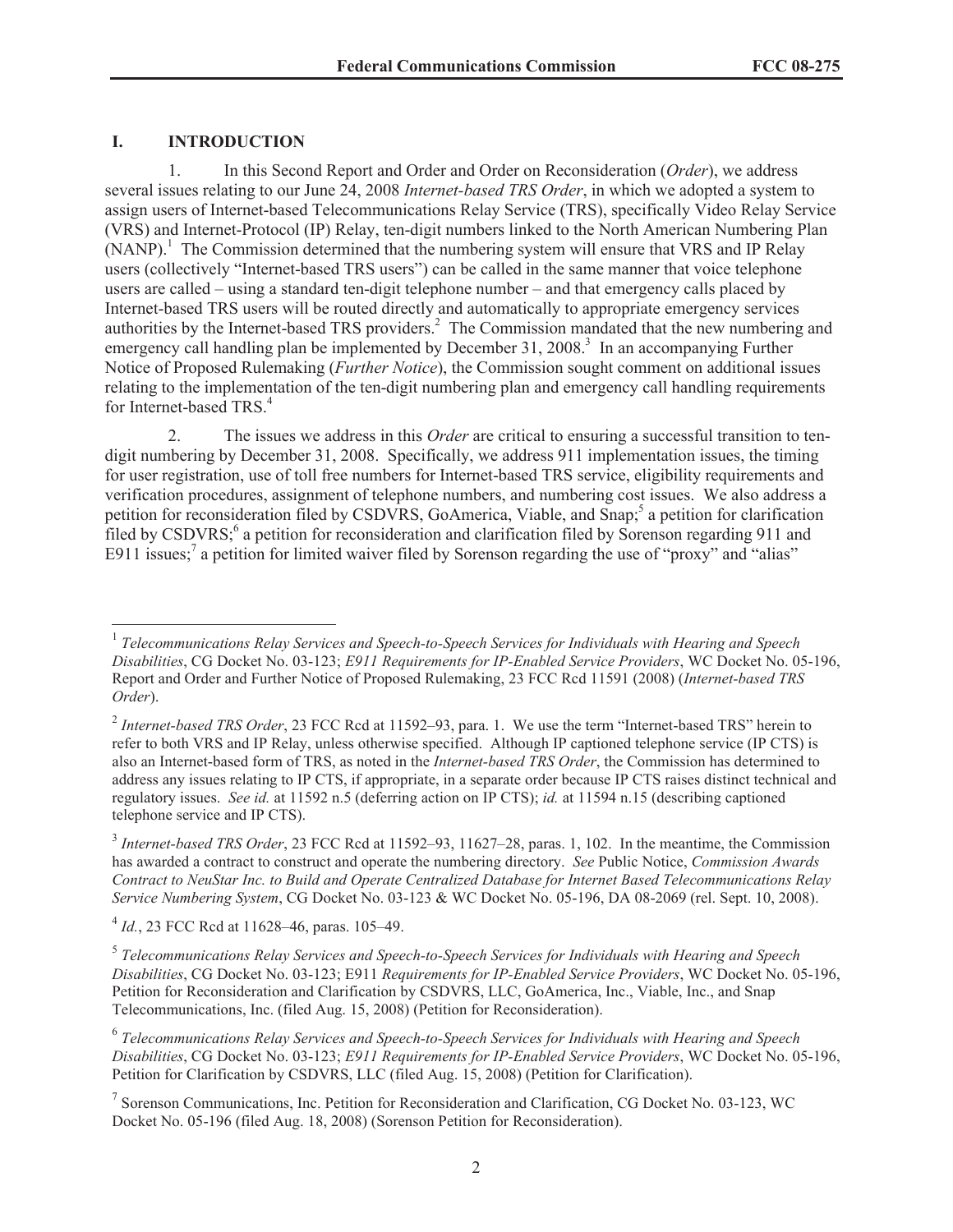numbers;<sup>8</sup> and a petition for clarification filed by NENA and the Association of Public-Safety Communications Officials International (APCO) concerning the types of information a VRS communications assistant may provide to emergency personnel when relaying an emergency VRS call.<sup>9</sup>

# **II. BACKGROUND**

3. Title IV of the Americans with Disabilities Act of 1990 (ADA) requires the creation of a nationwide TRS program to allow persons with hearing and speech disabilities access to the nation's telephone network.<sup>10</sup> TRS must be available to the extent possible and in the most efficient manner,<sup>11</sup> and must offer telephone system access that is "functionally equivalent" to voice telephone services, as reflected in the TRS mandatory minimum standards.<sup>12</sup> The functional equivalency standard serves as the benchmark in determining the services and features TRS providers must offer to consumers.<sup>13</sup> In some circumstances, TRS equipment also permits persons with hearing disabilities to communicate directly with each other  $(i.e., point-to-point calls).$ <sup>1</sup>

4. When Congress adopted section 225, relay calls were placed using a text telephone device (TTY) connected to the Public Switched Telephone Network (PSTN). Since then, the Commission has recognized new forms of TRS, including Internet-based forms of TRS such as VRS,<sup>15</sup> IP Relay,<sup>16</sup> and IP CTS.<sup>17</sup> Because Internet-based relay services have not been linked to a uniform telephone numbering scheme and, instead, have used shifting (or "dynamic") IP addresses, there has been no consistent means by which to reach an Internet-based TRS user.<sup>18</sup> Also, because IP addresses have not necessarily correlated to an Internet-based TRS user's geographic location, there has been no consistent means by which an Internet-based TRS provider can directly and automatically route an Internet-based TRS emergency call to an appropriate public safety answering point (PSAP).<sup>19</sup>

<sup>10</sup> Pub. L. No. 101-336, § 401, 104 Stat. 327, 336–69 (1990); 47 U.S.C. § 225.

 $11$  47 U.S.C. § 225(b)(1).

<sup>12</sup> 47 U.S.C. § 225(a)(3); *see also* 47 C.F.R. § 64.604.

<sup>13</sup> *See* 47 C.F.R. § 64.604.

<sup>14</sup> Such calls, however, are not TRS calls, which, pursuant to section 225, must involve a person with a hearing or speech disability calling a voice telephone user or vice versa. *See* 47 U.S.C. § 225(a)(3).

<sup>15</sup> *See 2000 TRS Order*, 15 FCC Rcd at 5152–54, paras. 21–27.

<sup>16</sup> *See IP Relay Declaratory Ruling & Second FNPRM*, 17 FCC Rcd at 7783–84, paras. 10–14.

<sup>17</sup> *See supra* note 2.

<sup>&</sup>lt;sup>8</sup> Sorenson Petition for Limited Waiver, CG Docket No. 03-123, WC Docket No. 05-196 (filed Sept. 30, 2008) (Sorenson Petition for Limited Waiver).

<sup>&</sup>lt;sup>9</sup> NENA and APCO Request for Expedited Clarification of Section 64.602(a)(2) of the Rules, CC Docket No. 98-67, CG Docket No. 03-123, WC Docket No. 05-196 (filed Oct. 24, 2008) (NENA and APCO Request for Expedited Clarification).

<sup>18</sup> *See Internet-based TRS Order*, 23 FCC Rcd at 11594–95, paras. 4–8.

<sup>19</sup> *See id.*, 23 FCC Rcd at 11596–97, para. 11.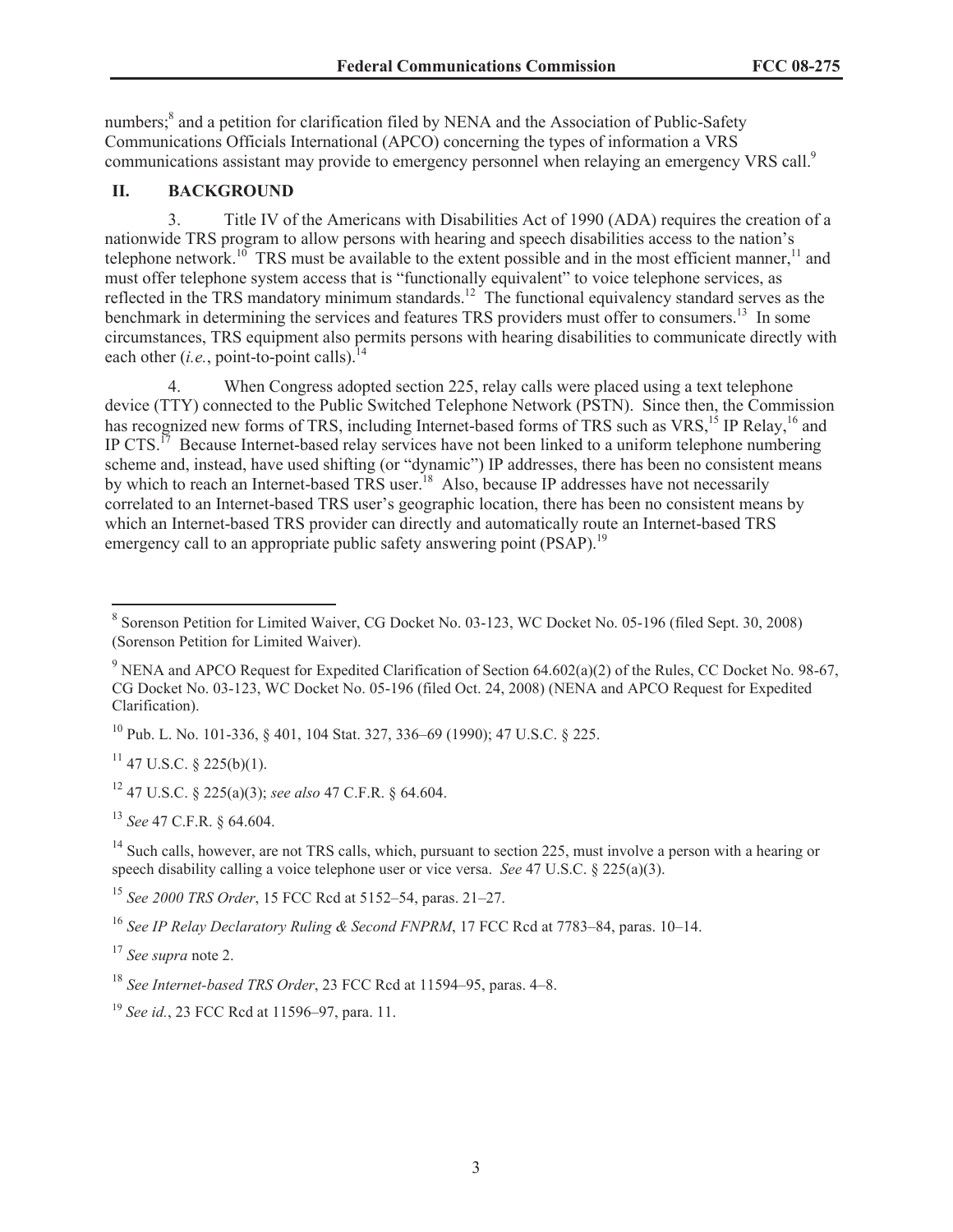5. The *Internet-based* TRS *Order* addressed both of these issues.<sup>20</sup> First, to ensure that voice telephone users can call a VRS or IP Relay user simply by dialing a ten-digit number, *i.e.*, in the same manner that they would call another voice telephone user, the Commission required Internet-based TRS providers to assign NANP telephone numbers to persons who use their service.<sup>21</sup> The Commission determined that Internet-based TRS users should obtain telephone numbers directly from an Internet-based TRS provider, given that such a process is functionally equivalent to the process by which voice telephone subscribers obtain telephone numbers.<sup>22</sup> The Commission also determined that to obtain a telephone number, an Internet-based TRS user must register with his or her selected (or "default") Internet-based TRS provider.<sup>23</sup> In addition, the Commission extended its local number portability (LNP) obligations to Internet-based TRS providers, so that the full array of obligations relating to the porting of numbers from one service provider to another will apply when an Internet-based TRS user wishes to port his or her telephone number to a new default provider. $^{24}$ 

6. To make it possible for providers to route a call from a voice telephone user to a VRS or IP Relay user, using the TRS user's ten-digit telephone number, the Commission adopted a central numbering directory mechanism that maps the Internet-based TRS user's ten-digit NANP telephone number to the current Internet address of his or her end device.<sup>25</sup> The Commission concluded that Internet-based TRS providers would provision routing information directly to the central numbering directory on behalf of their registered users.<sup>26</sup> The Commission also determined that this routing information will be in the form of a Uniform Resource Identifier (URI). A telephone number assigned for IP Relay use will have an associated URI containing a domain name and user name, and a telephone number assigned for VRS use will have an associated URI containing an IP address and device-specific protocol information.<sup>27</sup> The Commission further determined that building, maintaining, and operating the central numbering directory would best be accomplished by a neutral third-party administrator under

<sup>21</sup> *See Internet-based TRS Order*, 23 FCC Rcd at 11601–02, para. 22. The Commission also instructed providers to cease issuing "proxy" or "alias" numbers by December 31, 2008. *Id.*

<sup>22</sup> *See id.*, 23 FCC Rcd at 11602, 11603–04, paras. 25, 28.

<sup>20</sup> The June 2008 *Internet-based TRS Order* was preceded by the *Interim Emergency Call Handling Order*, which terminated the temporary waivers of the emergency call handling rule for VRS, IP Relay, and IP CTS and noted that the Commission intended to adopt a ten-digit numbering plan for Internet-based TRS in a forthcoming Commission order. *See Telecommunications Relay Services And Speech-to-Speech Services For Individuals With Hearing And Speech Disabilities; E911 Requirements For IP-Enabled Service Providers*, CG Docket No. 03-123, WC Docket No. 05-196, Report and Order, 23 FCC Rcd 5255 (2008) (*Interim Emergency Call Handling Order*). The *Interim Emergency Call Handling Order* required Internet-based TRS providers to accept and handle emergency calls and to access, either directly or via a third party, a commercially available database that will allow the provider to identify an appropriate PSAP that corresponds to the caller's location, and to relay the call to that entity. *Id.*; *see also Internet-based TRS Order*, 23 FCC Rcd at 11595–98, paras. 9–13 (addressing the *Interim Emergency Call Handling Order*). Throughout this *Order*, we intend the term "PSAP" to include a designated statewide default answering point or appropriate local emergency authority.

<sup>&</sup>lt;sup>23</sup> See id., 23 FCC Rcd at 11609–10, paras. 42–45. Internet-based TRS providers may obtain their numbering resources either by commercial agreement with their numbering partners or, if eligible, directly from the North American Numbering Plan Administrator (NANPA) or the Pooling Administrator (PA). *See id.*, 23 FCC Rcd at 11604–06, paras. 29–33.

<sup>&</sup>lt;sup>24</sup> See id., 23 FCC Rcd at 11606–07, paras. 34–36. The Commission found that Internet-based TRS providers would be subject to the portability requirements, with the sole exception of contributing to meet shared numbering administration costs and LNP costs. *Id.*, 23 FCC Rcd at 11606–08, paras. 34–38.

<sup>25</sup> *See id.*, 23 FCC Rcd at 11610–13, paras. 46–53.

<sup>26</sup> *See id.*, 23 FCC Rcd at 11614–16, paras. 55–63.

<sup>27</sup> *See id.*, 23 FCC Rcd at 11612–13, paras. 50–53.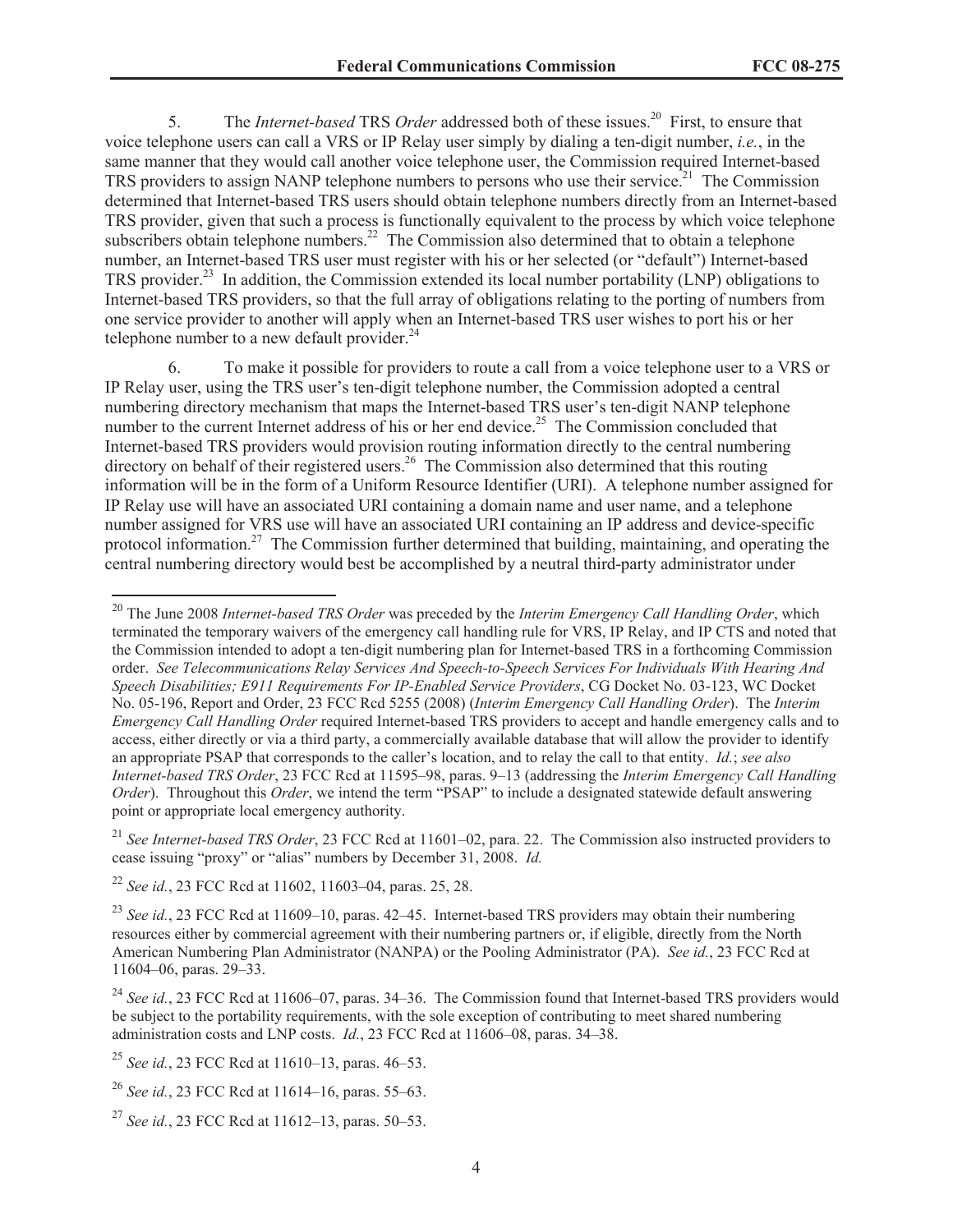contract with the Commission and compensated through the Interstate TRS Fund (Fund).<sup>28</sup> The Commission concluded that, for security reasons, only Internet-based TRS providers should be authorized to query the central numbering directory for the purpose of obtaining information from the numbering directory to complete calls.<sup>29</sup>

7. Second, to ensure that Internet-based TRS users can make emergency calls that will be directly and automatically routed to the appropriate PSAP, the Commission required that Internet-based TRS providers, prior to the initiation of service, obtain consumer location information from each of their registered users.<sup>30</sup> Further, the Commission required each Internet-based TRS provider to transmit all 911 calls to the PSAP, designated statewide default answering point, or appropriate local emergency authority that services the caller's Registered Location and that has been designated for telecommunications carriers under the Commission's Part 64 rules. Each such 911 call must carry a call back number, the name of the relay provider, the communications assistant's (CA's) identification number, and the caller's Registered Location.<sup>31</sup> The Commission further instructed that such calls must be routed through the use of ANI (or pseudo-ANI, if necessary) via the dedicated Wireline E911 Network, and the Registered Location must be  $a$ vailable from or through the ALI Database.<sup>32</sup> The Commission made clear that Internet-based TRS providers may not fulfill their 911 obligations by routing 911 calls to ten-digit NPA-NXX numbers (so called "administrative numbers") of PSAPs where a selective router is utilized.<sup>33</sup>

8. In the *Further Notice*, we sought comment on fourteen different issues relating to the assignment and administration of ten-digit telephone numbers for Internet-based TRS.<sup>34</sup> Specifically, we sought comment on: (1) certain peripheral issues concerning the proper handling of 911 calls placed via Internet-based TRS; (2) registration period; (3) the eligibility of Internet-based TRS users to receive multiple telephone numbers; (4) the use of toll free numbers; (5) what steps the Commission should take, if any, to facilitate implementation of standards-based signaling between service providers; (6) the assignment of a single telephone number to multiple services; (7) multi-line telephone systems; (8) eligibility to obtain Internet-based TRS telephone numbers; (9) the regulatory treatment of IP CTS; (10) additional security measures designed to ensure the integrity of the TRS system and Internet-based TRS equipment and networks; (11) verification of registration; (12) application of the anti-slamming rules to protect relay consumers against unauthorized default provider changes; (13) the extent to which the CPNI rules should apply to Internet-based TRS providers; and (14) whether, and to what extent, in connection with the compensation of Internet-based TRS providers for their reasonable actual costs of

<sup>31</sup> *See Internet-based TRS Order*, 23 FCC Rcd at 11620–21, para. 82.

<sup>28</sup> *See id.*, 23 FCC Rcd at 11618–20, paras. 73–78; *supra* note 3.

<sup>29</sup> *See id.*, 23 FCC Rcd at 11616–17, paras. 64–67.

<sup>30</sup> *See id.*, 23 FCC Rcd at 11620–21, paras. 79–80. This location will be the physical location at which the service will first be utilized. The Commission also required providers of Internet-based TRS that can be utilized from more than one physical location to provide their registered users one or more methods of updating the users' Registered Location information. *Id.* at 11620–21, para. 80. We note that these Registered Location requirements mirror those adopted by the Commission for interconnected voice over Internet Protocol (VoIP) services. *See IP-Enabled Services; E911 Requirements for IP-Enabled Service Providers*, WC Docket Nos. 04-36, 05-196, First Report and Order and Notice of Proposed Rulemaking, 20 FCC Rcd 10245, 10271, para. 46 (2005) (*VoIP 911 Order*) (establishing Registered Location requirements), *aff'd*, *Nuvio Corp. v. FCC*, 473 F.3d 302 (D.C. Cir. 2006); 47 C.F.R. § 9.5(d).

<sup>32</sup> *See id*.

<sup>33</sup> *See id.*, 23 FCC Rcd at 11621, para. 84.

<sup>34</sup> *See Further Notice*, 23 FCC Rcd at 11628, para. 105.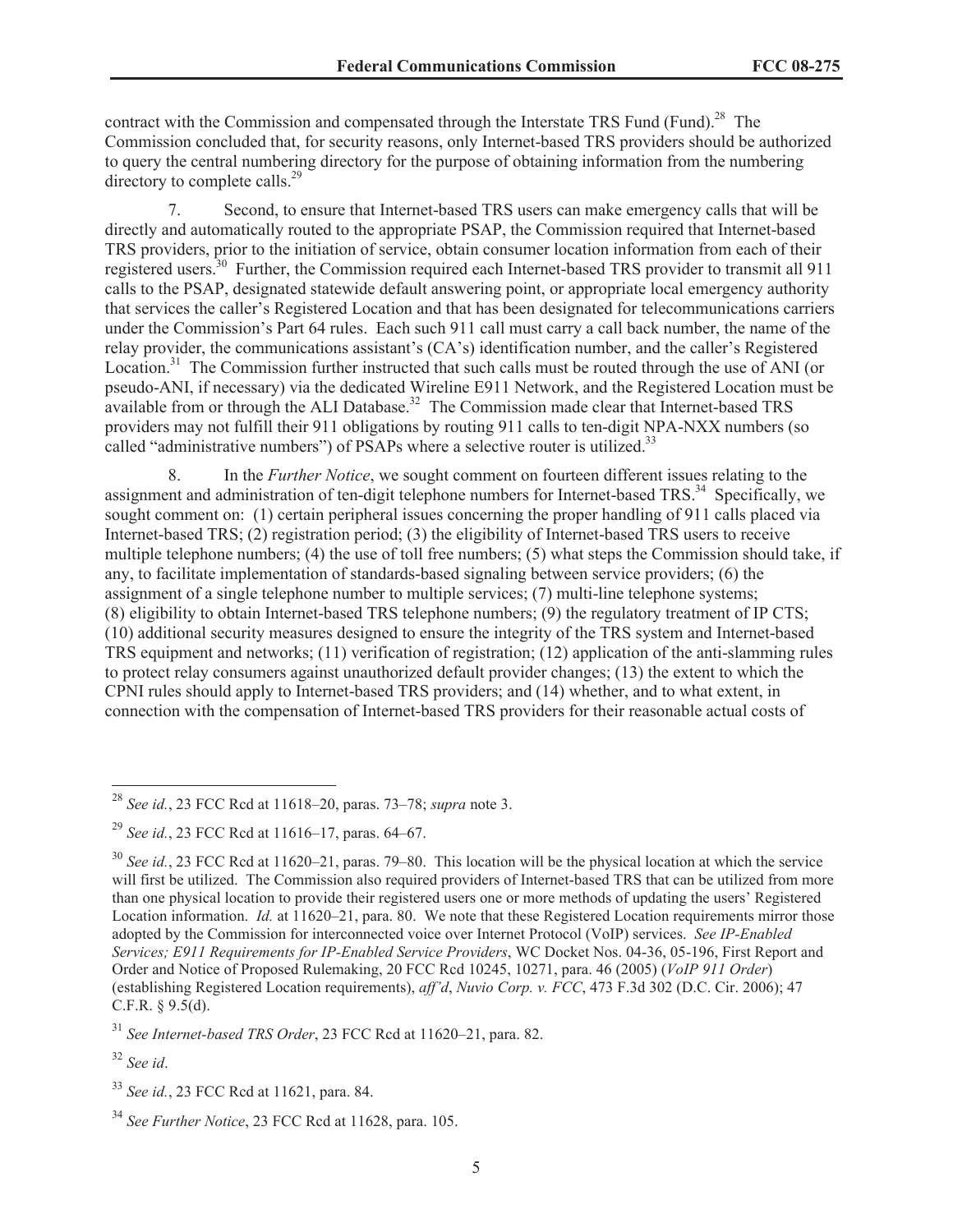complying with the *Internet-based TRS Order*, the costs of acquiring numbers, and porting fees, should be passed on to Internet-based TRS users. The Commission received numerous comments on these issues.<sup>35</sup>

9. On August 15, 2008, CSDVRS, GoAmerica, Viable and Snap filed a petition seeking reconsideration and clarification of the Commission's *Internet-based TRS Order* with respect to the obligations of default and former default providers to route consumer information.<sup>36</sup> The petitioners request that the Commission revise its rule to allow the consumer either (1) to continue to use the devices once they have ported their number with the understanding that their routing information will continue to be provisioned by the original provider that supplied the device or (2) to acquire a new device from the new default provider.<sup>37</sup> Sorenson filed an opposition to the Petition for Reconsideration<sup>38</sup> and the TDI Coalition and Hamilton filed comments in response to the Petition for Reconsideration.<sup>39</sup> CSDVRS and GoAmerica filed replies to Sorenson's opposition to the Petition for Reconsideration.<sup>40</sup>

10. On August 15, 2008, CSDVRS also filed a petition seeking clarification that the Commission's rules require VRS providers to provide fully interoperable relay service.<sup>41</sup> CSDVRS requests that the Commission clarify that every VRS provider has an obligation to ensure that it is as easy for a VRS user to place outbound calls via competing providers as it is to place outbound calls via the user's default provider.<sup>42</sup> Sorenson filed an opposition to CSDVRS's Petition for Clarification<sup>43</sup> and CSDVRS and GoAmerica filed replies to Sorenson's opposition.<sup>44</sup> On August 18, 2008, Sorenson filed a petition for reconsideration and clarification seeking the Commission to: (1) allow the continued use of "proxy" numbers; (2) recognize that 911 calls must be routed over administrative lines in certain circumstances; and  $(3)$  clarify the date by which E911 must be fully implemented.<sup>45</sup> The TDI Coalition

<sup>39</sup> *See* Comments of the TDI Coalition to Petition for Reconsideration and Clarification, CG Docket No. 03-123, WC Docket No. 05-196 (filed Sept. 15, 2008) (TDI Coalition Comments to Petition for Reconsideration); Comments of Hamilton Relay to Petition for Reconsideration and Clarification, CG Docket No. 03-123, WC Docket No. 05-196 (filed Sept. 15, 2008) (Hamilton Relay Comments to Petition for Reconsideration).

<sup>40</sup> *See* CSDVRS Reply to Sorenson's Opposition to the Petition for Reconsideration and Clarification, CG Docket No. 03-123, WC Docket No. 05-196 (filed Sept. 25, 2008) (CSDVRS Reply to Opposition to Petition for Reconsideration); GoAmerica Reply to Sorenson's Opposition to the Petition for Reconsideration and Clarification, CG Docket No. 03-123, WC Docket No. 05-196 (filed Sept. 25, 2008) (GoAmerica Reply to Opposition to Petition for Reconsideration).

<sup>41</sup> Petition for Clarification at 1. Rule 64.611(a)(2) sets forth the VRS and IP Relay providers' obligations, as default providers, to "route and deliver all of that user's inbound and outbound calls unless the user chooses to place a call with, or receives a call from, an alternate provider." 47 C.F.R. § 64.611(a)(2).

<sup>42</sup> Petition for Clarification at 7.

<sup>43</sup> Sorenson Opposition to Petition for Clarification, CG Docket No. 03-123, WC Docket No. 15-196 (filed Aug. 25, 2008) (Sorenson Opposition to Petition for Clarification).

<sup>44</sup> *See* CSDVRS Reply to Opposition to Petition for Clarification, CG Docket No. 03-123, WC Docket No. 05-196 (filed Sept. 2, 2008) (CSDVRS Reply to Opposition to Petition for Clarification); GoAmerica, Inc. Reply to Opposition to Petition for Clarification, CG Docket No. 03-123, WC Docket No. 05-196 (filed Sept. 5, 2008) (GoAmerica Reply to Opposition to Petition for Clarification).

<sup>35</sup> *See* Appendix A for a list of commenters.

<sup>&</sup>lt;sup>36</sup> Petition for Reconsideration at 1.

<sup>37</sup> *Id*. at 4.

<sup>38</sup> *See* Sorenson Opposition to Petition for Reconsideration and Clarification, CG Docket No. 03-123, WC Docket No. 05-196 (filed Sept. 15, 2008) (Sorenson Opposition to Petition for Reconsideration).

<sup>45</sup> Sorenson Petition for Reconsideration at 1.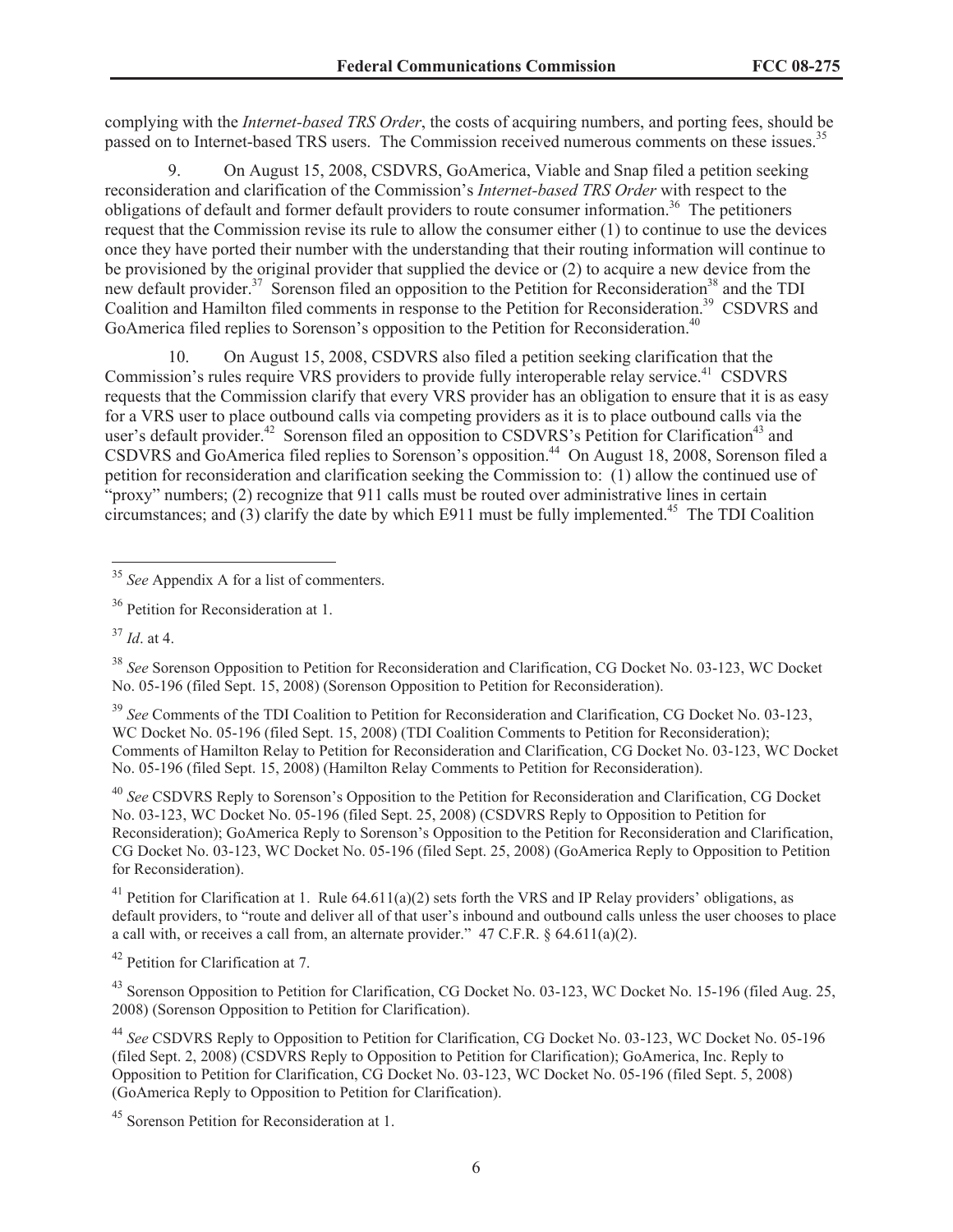filed an opposition to Sorenson's Petition for Reconsideration<sup>46</sup> and the Joint Responders filed a partial opposition.<sup>47</sup> AT&T filed reply comments.<sup>48</sup> On September 30, 2008, Sorenson filed a petition for limited waiver of the prohibition on the use of "proxy" and "alias" numbers.<sup>49</sup> CSDVRS, GoAmerica, Hamilton Relay, and TDI Coalition filed oppositions to Sorenson's petition for limited waiver.<sup>50</sup> Sorenson filed a reply to the oppositions.  $51$ 

11. On October 24, 2008, NENA and APCO filed a request for clarification that the Commission's rule governing the non-disclosure by a CA of the content of a relayed conversation does not prohibit a VRS CA, when relaying an emergency call, from disclosing background visual and auditory information to emergency personnel.<sup>52</sup> Sorenson and the TDI Coalition filed *ex partes* in support of this request.<sup>53</sup>

# **III. DISCUSSION**

# **A. 911 Issues**

# **1. 911 Calls and the Call Completion Rule**

12. Our rules require Internet-based TRS providers to use a system that ensures that the provider will answer an incoming emergency call before other non-emergency calls, *i.e*.*,* that the provider will prioritize emergency calls and move them to the top of the queue.<sup>54</sup> In the *Further Notice*, the Commission sought comment on whether, as an additional step to ensure the prompt handling of emergency calls, the call completion rule should be modified so that if an Internet-based TRS provider's CA is handling a non-emergency relay call and identifies an incoming 911 call that would be placed in

<sup>48</sup> AT&T Reply to Sorenson Petition for Reconsideration, CG Docket No. 03-123, WC Docket No. 05-196 (filed Sept. 25, 2008) (AT&T Reply to Sorenson Petition for Reconsideration).

<sup>49</sup> Sorenson Petition for Limited Waiver at 1.

<sup>50</sup> CSDVRS Opposition to Sorenson Petition for Limited Waiver, CG Docket No. 03-123, WC Docket No. 05-196 (filed Oct. 15, 2008) (CSDVRS Opposition to Sorenson Petition for Limited Waiver); GoAmerica Opposition to Sorenson Petition for Limited Waiver, CG Docket No. 03-123, WC Docket No. 05-196 (filed Oct. 15, 2008) (GoAmerica Opposition to Sorenson Petition for Limited Waiver); Hamilton Relay Opposition to Sorenson Petition for Limited Waiver, CG Docket No. 03-123, WC Docket No. 05-196 (filed Oct. 15, 2008) (Hamilton Relay Opposition to Sorenson Petition for Limited Waiver); TDI Coalition Opposition to Sorenson Petition for Limited Waiver, CG Docket No. 03-123, WC Docket No. 05-196 (filed Oct. 15, 2008) (TDI Coalition Opposition to Sorenson Petition for Limited Waiver).

<sup>51</sup> *See* Sorenson Reply to Oppositions to Sorenson Petition for Limited Waiver, CG Docket No. 03-123, WC Docket No. 05-196, at 3–4 (filed Oct. 21, 2008) (Sorenson Reply to Oppositions to Petition for Limited Waiver).

 $52$  NENA and APCO Request for Expedited Clarification.

<sup>53</sup> Letter from Ruth Milkman, Counsel to Sorenson, to Marlene H. Dortch, Secretary, FCC, CG Docket No. 03-123, WC Docket No. 05-196, at 2 (Nov. 3, 2008) (Sorenson Nov. 3, 2008 *Ex Parte* Letter); Letter from Danielle Burt, Counsel to Telecommunications for the Deaf and Hard of Hearing, to Marlene H. Dortch, Secretary, FCC, CC Docket No. 98-67, CG Docket No. 03-123, WC Docket No. 05-196 (Nov. 26, 2008) (TDI Coalition Nov. 26, 2008 *Ex Parte* Letter).

<sup>54</sup> *See* 47 C.F.R. § 64.605(a)(2)(ii), adopted in the *Internet-based TRS Order*; *see also Interim Emergency Call Handling Order*, 23 FCC Rcd at 5275, App. B (adopting 47 C.F.R. § 64.605(a)).

<sup>46</sup> TDI Coalition Opposition to Sorenson Petition for Reconsideration, CG Docket No. 03-123, WC Docket No. 05- 196 (filed Sept. 15, 2008) (TDI Coalition Opposition to Sorenson Petition for Reconsideration).

<sup>47</sup> Joint Responders Partial Opposition to Sorenson Petition for Reconsideration, CG Docket No. 03-123, WC Docket No. 05-196 (filed Sept. 15, 2008) (Joint Responders Partial Opposition to Sorenson Petition for Reconsideration).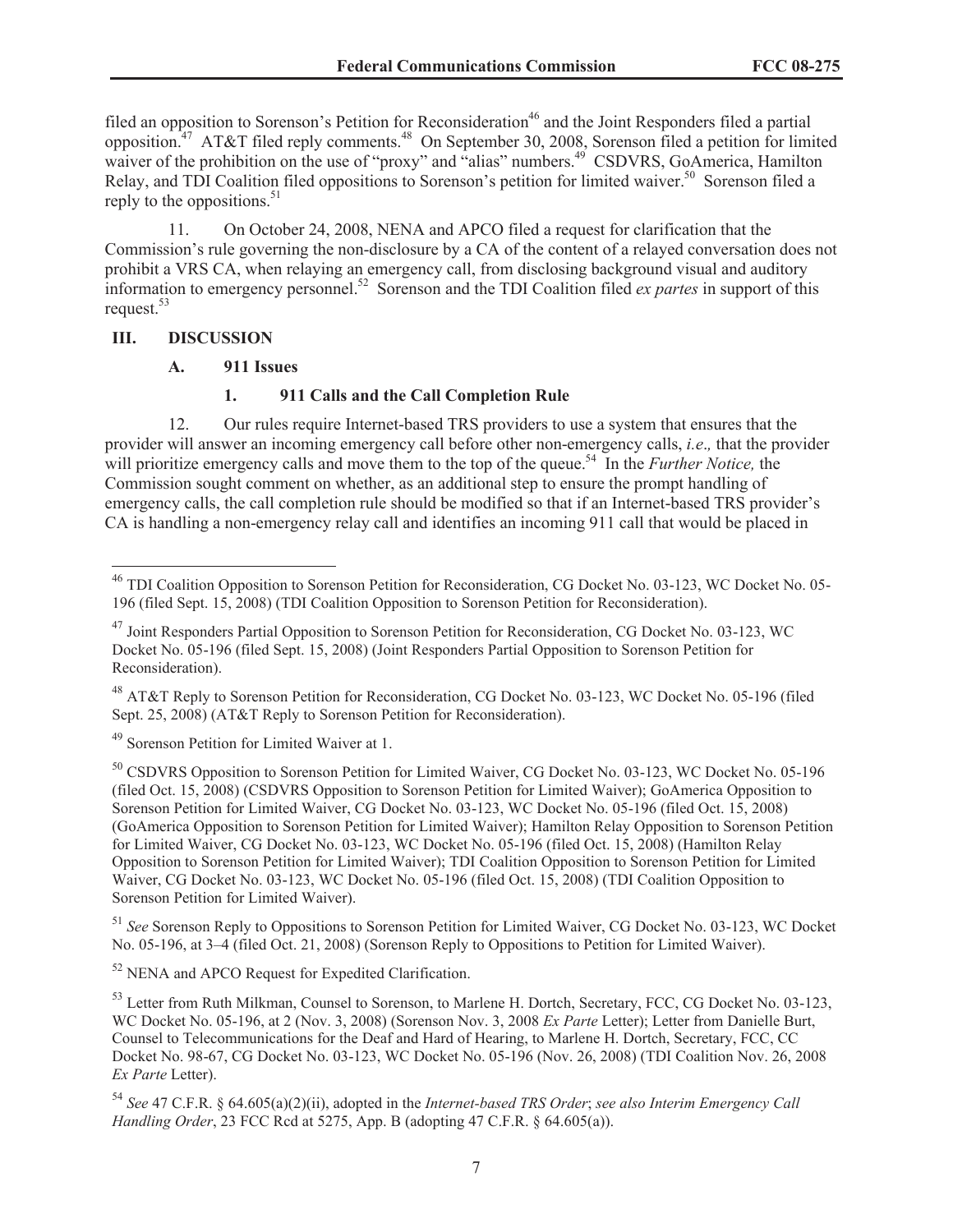queue, the CA may terminate the existing call to answer the 911 call immediately.<sup>55</sup> As the Commission noted, under the current call completion rule, a CA may not terminate an ongoing call for any reason, including to answer a 911 call that would otherwise wait in a queue for the next available  $CA<sup>56</sup>$ 

13. Based on the record, we conclude that we should not modify the call completion rule to allow CAs to terminate an existing call in order to answer a 911 call.<sup>57</sup> As several providers note, allowing CAs to terminate a non-emergency call is inconsistent with the principle of functional equivalency and the role of the CA as a dial tone.<sup>58</sup> Moreover, the assumption that the CA would be terminating a call to answer a call that is more urgent may, in fact, not always be true. As Sprint Nextel notes, a call between a patient and her doctor might be terminated to answer an emergency call that presents less life-threatening issues.<sup>59</sup> Further, several providers note that there is little evidence in the record to demonstrate that 911 calls made to Internet-based TRS providers have been substantially delayed, or that there is otherwise any compelling reason to modify the current call completion rule, particularly in view of the requirement that providers prioritize incoming 911 calls.<sup>60</sup> For these reasons, we decline to modify our rules to permit CAs to terminate existing calls to answer 911 calls. We will revisit this issue in the future, however, if we receive information that, notwithstanding the emergency call prioritization rule, emergency callers have had to wait more than a minimal amount of time to reach a CA.

# **2. Prioritization of "Call Backs" if 911 Call is Disconnected**

14. As noted above,<sup>61</sup> in the *Interim Emergency Call Handling Order*, the Commission required providers to implement a system to ensure that incoming emergency calls are answered before other non-emergency calls so that an emergency caller does not have to wait in a queue for the next available CA.<sup>62</sup> The interim rules also require the CA to give the emergency personnel, at the beginning of the call, the CA's callback number so that the emergency personnel can call back the CA if the call gets disconnected.<sup>63</sup> The latter rule was superseded by the *Internet-based TRS Order,* which requires, effective December 31, 2008, that the CA give the emergency personnel *the caller's* ten-digit number, rather than *the CA's* call back number.<sup>64</sup>

<sup>59</sup> Sprint Nextel Comments at 2–3.

<sup>61</sup> *See supra* para. 12, note 54.

<sup>64</sup> *See* 47 C.F.R. § 64.605(a)(2)(ii), adopted in the *Internet-based TRS Order*.

<sup>55</sup> *Internet-based TRS Order*, 23 FCC Rcd at 11628–29, para. 106; *see* 47 C.F.R. § 64.604(a)(3)(i) ("Consistent with the obligations of telecommunications carrier operators, CAs are prohibited from refusing single or sequential calls or limiting the length of calls utilizing relay services.").

<sup>56</sup> *Internet-based TRS Order*, 23 FCC Rcd at 11629, para. 106.

<sup>57</sup> *See generally* AT&T *Further Notice* Comments at 3; CSDVRS *Further Notice* Comments at 2; GoAmerica *Further Notice* Comments at 3; NENA *Further Notice* Comments at 3; Sprint Nextel *Further Notice* Comments at 2–3; TDI Coalition *Further Notice* Comments at 3.

<sup>58</sup> *See, e.g.,* AT&T *Further Notice* Comments at 5 (noting that 911 calls routed over voice telephone networks occasionally receive a busy signal or are placed on hold if the lines are busy and that ongoing calls are not interrupted); *see also* CSDVRS *Further Notice* Comments at 2; GoAmerica *Further Notice* Comments at 3; TDI Coalition *Further Notice* Comments at 3.

<sup>60</sup> *See* GoAmerica *Further Notice* Comments at 3 (adding that the existing requirement to prioritize 911 calls should be sufficient to ensure prompt handling of such calls); AT&T *Further Notice* Comments at 3; Sprint Nextel *Further Notice* Comments at 2.

<sup>62</sup> *See* 47 C.F.R. § 64.605(a), adopted in the *Interim Emergency Call Handling Order*; *see also* 47 C.F.R. § 64.605(a)(2)(ii) adopted in the *Internet-based TRS Order*.

<sup>63</sup> *See* 47 C.F.R. § 64.605(a), adopted in the *Interim Emergency Call Handling Order.*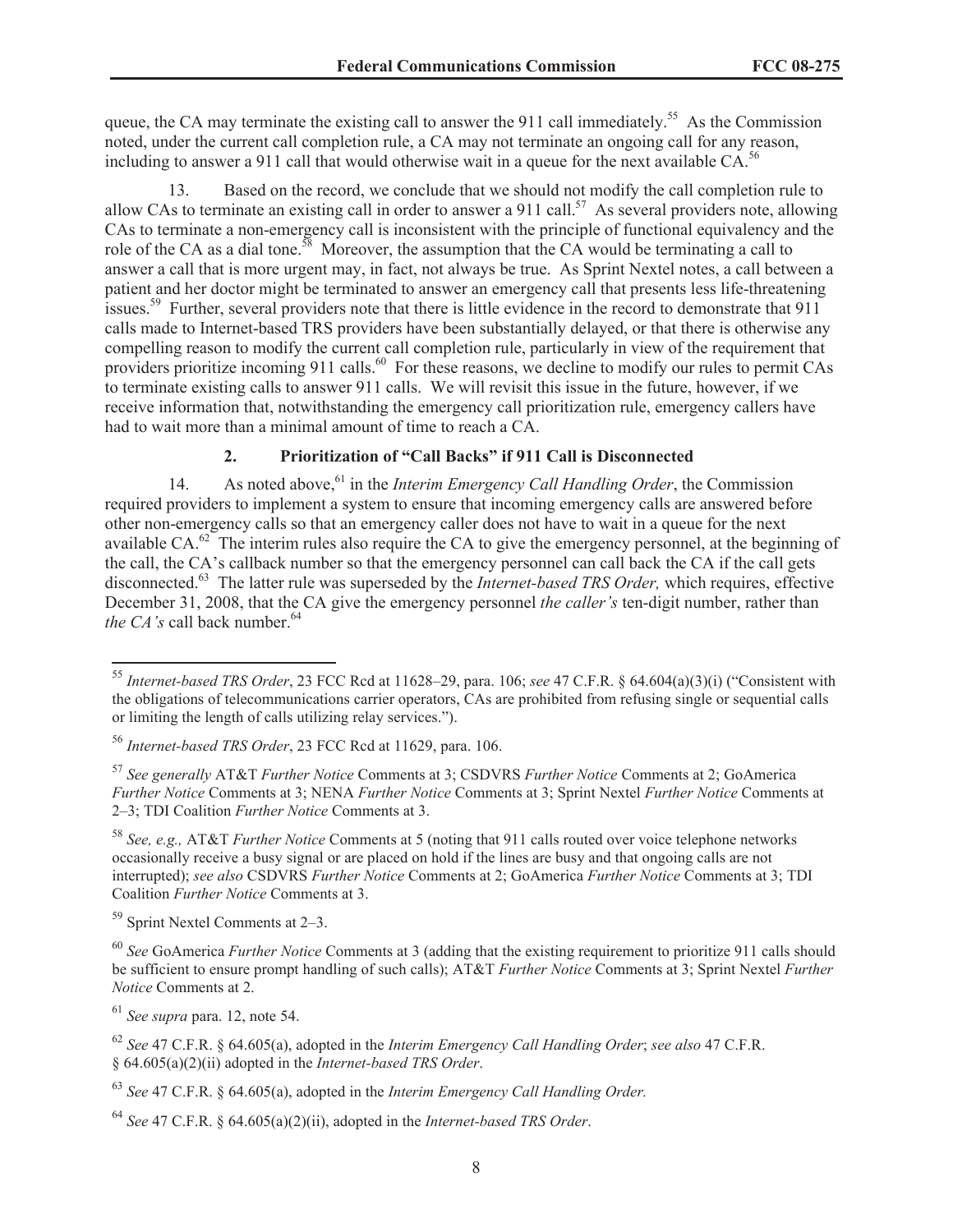15. As we stated in the recent *VRS Numbering Waiver Order*,<sup>65</sup> the requirement that VRS providers implement a system to ensure that all incoming emergency calls are prioritized and do not have to wait in a queue also applies to callbacks from the emergency services personnel.<sup>66</sup> Therefore, we again remind providers that they must ensure not only that incoming 911 calls are prioritized, but also that callbacks from the emergency services personnel to the consumer via the consumer's ten-digit number are answered by the provider before non-emergency calls.

# **3. Relay of Visual and Auditory Information to Emergency Personnel**

16. Recognizing the Commission's commitment to adapt our rules to "ensure that people with disabilities who desire to use interconnected" IP-enabled services "obtain access to E911 services,"<sup>67</sup> NENA and APCO request clarification that VRS CAs may, "when reasonably necessary, . . . provide visual information to a 9-1-1 telecommunicator that will protect the life of the caller and/or others, including first responders."<sup>68</sup> Authorizing such actions would "allow interpreters to step in and describe a situation accurately when the deaf user is unable to do so."<sup>69</sup> NENA and APCO further ask that we clarify that VRS CAs may retain records of what they see and hear during an emergency call.<sup>70</sup>

17. We agree in part and so clarify. Our rules (and the statute) generally prohibit a CA from "intentionally altering a relayed conversation"<sup>71</sup> and from "keeping records of the content of any conversation beyond the duration of a call."<sup>72</sup> We read these provisions to preserve the content and privacy of the "relayed conversation," but background visual and auditory information regarding an emergency that a CA may see and hear during a VRS call is not part of the "conversation." Thus relaying background visual and auditory information to emergency personnel regarding an ongoing emergency does not contravene the statutory and regulatory protections for "relayed conversations."<sup>73</sup> Bolstering our

<sup>68</sup> *See* Letter from Brian Fontes, CEO, NENA, to Marlene H. Dortch, Secretary, FCC, CC Docket No. 98-67, CG Docket No. 03-123, WC Docket No. 05-196 (Nov. 14, 2008); *see also* NENA and APCO Request for Expedited Clarification.

<sup>69</sup> Sorenson *Further Notice* Comments at 3.

 $70$  NENA and APCO Request for Expedited Clarification at 3–4.

<sup>71</sup> 47 C.F.R. § 64.604(a)(2)(ii); 47 U.S.C. § 225(d)(1)(G).

 $^{72}$  47 C.F.R. § 64.604(a)(2)(i); 47 U.S.C. § 225(d)(1)(F).

<sup>65</sup> *See Telecommunications Relay Services And Speech-to-Speech Services For Individuals With Hearing And Speech Disabilities; E911 Requirements For IP-Enabled Service Providers*, CG Docket No. 03-123, WC Docket No. 05-196, Order, 23 FCC Rcd 13747, 13751, para. 9 (Sept. 19, 2008) (*VRS Numbering Waiver Order*).

<sup>66</sup> *See* NENA *Further Notice* Comments at 7; Sorenson *Further Notice* Comments at 2; GoAmerica *Further Notice* Reply at 3 (supporting prioritization of callbacks from the emergency personnel).

<sup>67</sup> *E911 Requirements For IP-Enabled Service Providers*, WC Docket No. 05-196, First Report and Order and Notice of Proposed Rulemaking, 20 FCC Rcd 10245, 10249, para. 63 (2005) (*VoIP 911 Order*).

 $^{73}$  Similarly, we find that VRS CAs may relay background visual and auditory information during non-emergency calls as well. In the *2004 TRS Report and Order & FNPRM*, the Commission sought comment on confidentiality with respect to what a VRS CA sees on the screen and on "any other issues concerning the appropriate behavior and language of VRS CAs." 19 FCC Rcd at 12573, para. 258. Among the scenarios posed by the Commission were the VRS CA witnessing "illegal acts (*e.g.*, domestic violence or child abuse), either by the VRS caller or by individual(s) in the VRS caller's background." *Id.* at 12571–72, para. 255 n.690. Because Congress intended that relay calls take the place of direct voice to voice calls, CAs who conduct traditional text-to-voice calls routinely relay everything that they hear (such as running water or sirens) regardless of whether the individual speaking takes note of that background event. We therefore find that, just as CAs relay information about what they hear, VRS CAs may relay information about what they see in the context of all VRS calls (including evidence of illegal acts), in which case the voice user may contact the appropriate authorities. This conclusion is consistent with the (continued….)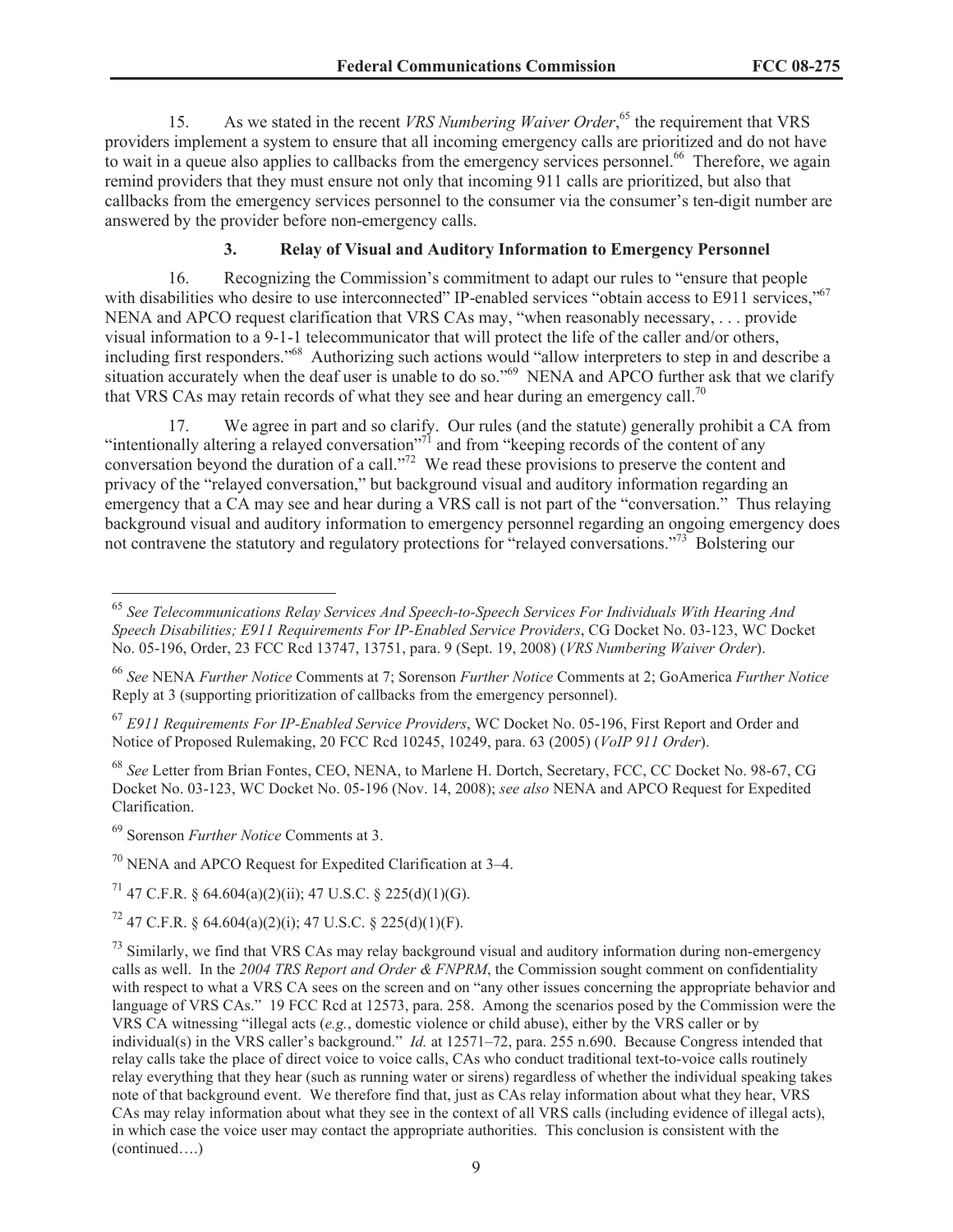interpretation is our recognition that just as emergency personnel garner important information from the sounds they hear during an emergency call with a hearing user (the crackling of a fire, the explosion of a gunshot), emergency personnel may get functionally equivalent information from the sights a CA sees during an emergency call with a VRS user (the flames of a fire, the brandishing of a gun).<sup>74</sup> Allowing a VRS CA to relay visual and auditory information regarding an ongoing emergency to emergency personnel should help protect the safety and lives of VRS users and emergency responders.<sup>75</sup> Thus we clarify that, consistent with the Commission's rules and the Act, a CA may relay background visual and auditory information regarding an ongoing emergency to assist emergency personnel in responding to an emergency VRS call. Moreover, because of the importance of quick action in the face of an ongoing emergency, we clarify that VRS CAs may retain a record of background visual and auditory information regarding an emergency for a reasonable time after an emergency call has terminated for the sole purpose of providing that information to emergency personnel should they call back.<sup>76</sup>

# **B. Registration Period**

18. In the *Internet-based TRS Order*, the Commission required that every Internet-based TRS provider offer its users the capability to register with that provider as the "default provider" and provide or port for that user a NANP telephone number.<sup>77</sup> In addition, the Commission required Internet-based TRS providers to obtain registration information from all new users and assign all new users a NANP telephone number.<sup>78</sup> The Commission explained that requiring users to register and assigning them NANP telephone numbers has benefits that include facilitating the effective provision of 911 service.<sup>79</sup> In the *Further Notice*, the Commission sought comment on the length of the registration period during which Internetbased TRS providers will register existing users, obtain their initial Registered Location, and provide the users new ten-digit NANP telephone numbers.<sup>80</sup> We also sought comment on whether there should be a cut-off date for users' registration with a default provider.<sup>81</sup>

19. The Commission received a number of comments on this issue. AT&T proposes a threemonth registration period and a three-month permissive calling period.<sup>82</sup> During these periods, AT&T recommends education and outreach efforts.<sup>83</sup> AT&T recommends that at the end of the permissive calling period, Internet-based TRS providers cease completing the non-emergency calls of unregistered

<sup>75</sup> Sorenson Nov. 3, 2008 *Ex Parte* Letter at 2 ("[T]his clarification will protect VRS users by permitting critical information to be relayed in real time to PSAPs and first responders."); *see also* TDI Coalition Nov. 26, 2008 *Ex Parte* Letter at 2 (asserting that the Commission should "clarify its rules to ensure that an interpreter can provide visual and auditory descriptions that would assist public safety professionals responding to 911 calls by VRS users").

<sup>76</sup> *Interim Emergency Call Handling Order*, 23 FCC Rcd at 5267, para. 19.

<sup>77</sup> *Internet-based TRS Order*, 23 FCC Rcd at 11609, para. 42.

<sup>78</sup> *See id.*, 23 FCC Rcd at 11610, para. 44; 47 C.F.R. § 64.611(b) (requiring mandatory registration of new users).

<sup>79</sup> *See id.*, 23 FCC Rcd at 11609, para. 42.

<sup>80</sup> *Id.*, 23 FCC Rcd at 11629, para. 109.

<sup>81</sup> *See id*.

<sup>(</sup>Continued from previous page)

functional equivalency standard because hearing callers often can hear background noises in connection with their typical (non-emergency) telephone conversations.

<sup>74</sup> *See* Sorenson *Further Notice* Comments at 3 n.6; TDI Coalition Nov. 26, 2008 *Ex Parte* Letter at 2 (noting that "a visual or auditory description would help a public safety responder better analyze a potential life and death situation, particularly if a caller becomes incapacitated or hysterical"); Sorenson Nov. 3, 2008 *Ex Parte* Letter at 2.

<sup>82</sup> AT&T *Further Notice* Comments at 6.

<sup>83</sup> *Id*.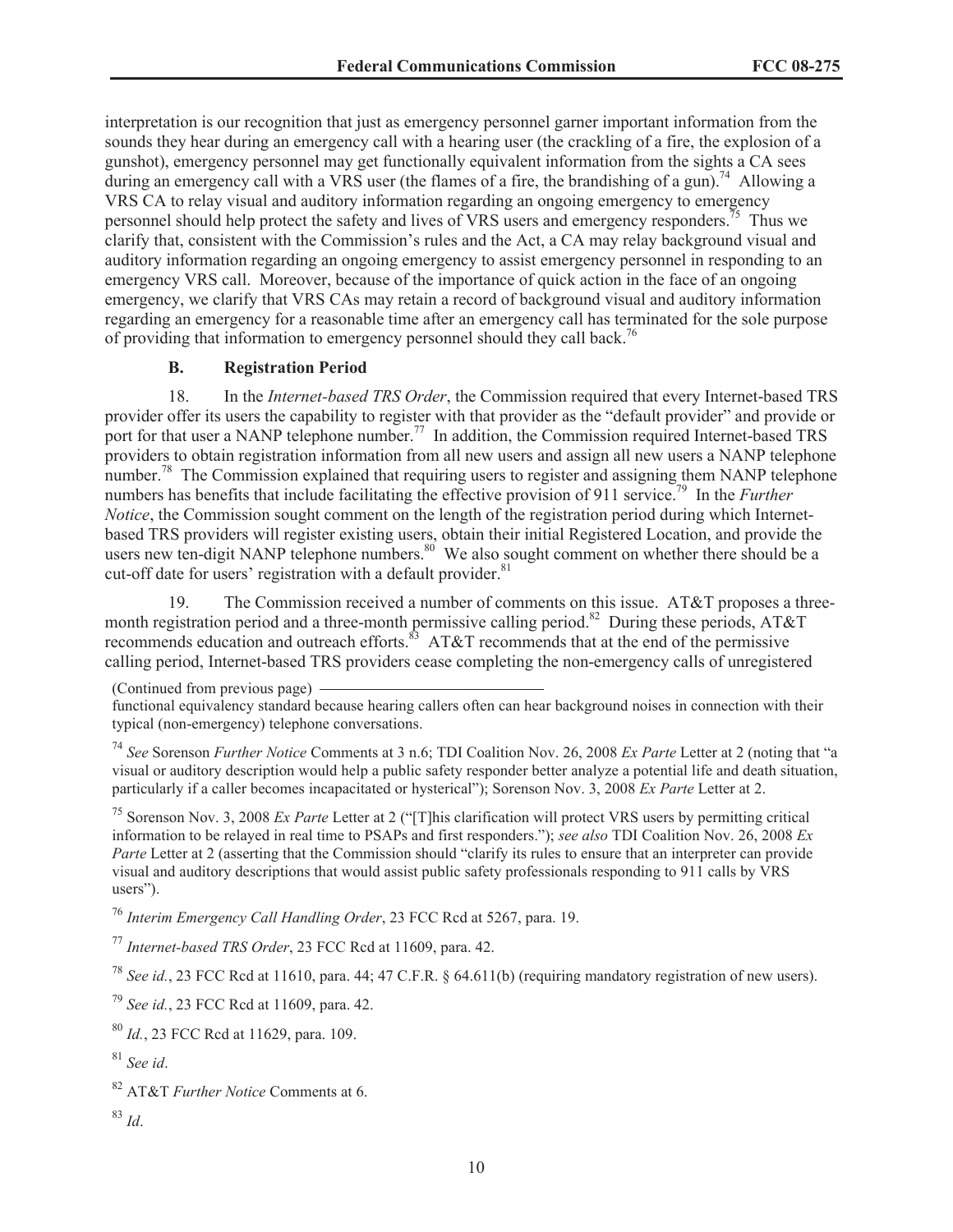Internet-based TRS users.<sup>84</sup> The TDI Coalition recommends a six-month period conditioned on the Commission undertaking periodic review of actual registrations resulting from outreach and education efforts of the Commission and Internet-based TRS providers.<sup>85</sup> CSDVRS recommends a 12-month registration period with the requirement that each VRS provider submit its number of new registrations on a quarterly basis to the Commission.<sup>86</sup> CSDVRS also recommends procedures to be put in place after the cut-off date in which callers will be routed to customer service to become registered.<sup>8</sup>

20. Several commenters recommend no cut-off of calling capabilities for unregistered users. NENA claims that education of Internet-based TRS users is preferable to cutting off service.<sup>88</sup> Sorenson also does not recommend a cut-off period.<sup>89</sup> Rather, Sorenson recommends promoting registration and education about the benefits of signing-up with a default provider, but not refusing service to individuals who choose not to register.<sup>90</sup> GoAmerica recommends that registration should be required to obtain a tendigit number, but not required to use Internet-based TRS service, *i.e*., users should not be forced to register if they do not want to.<sup>91</sup> GoAmerica further comments that mandatory registration is "contrary to functional equivalence" as hearing people do not have to register. $92$ 

21. As we stated in the *Internet-based TRS Order*, registration is essential to the assignment and use of NANP telephone numbers and has important public safety benefits.<sup>93</sup> We disagree with GoAmerica that registration is contrary to functional equivalency. For traditional voice communications services, users "register" when they sign up for service by providing their name and address, and in the case of interconnected VoIP, registration is mandatory.<sup>94</sup> We repeat that Internet-based TRS providers must register eligible new users before providing them service.<sup>95</sup> For example, any newly-provisioned user (*i.e*., a user being sent a new device, or application software download) must be given a NANP telephone number. We also adopt AT&T's recommendation to provide, for eligible existing users, a threemonth registration period followed by a three-month permissive calling period; during this six-month period Internet-based TRS providers will engage in consumer education and outreach efforts. As noted by AT&T, the permissive calling period is comparable to the permissive calling period that is used in area code relief situations to provide flexibility as consumers adapt to the new numbering scheme.<sup>96</sup> Accordingly, Internet-based TRS users may place and receive calls via the method used before December 31, 2008 during the three-month registration and three-month permissive calling periods. Once an

<sup>90</sup> *Id*.

<sup>84</sup> *Id*. at 7.

<sup>85</sup> TDI Coalition *Further Notice* Comments at 6.

<sup>86</sup> CSDVRS *Further Notice* Comments at 7.

<sup>87</sup> *Id*. at 8. Ultratec supports the requirement that Internet-based TRS users register with a default provider. *See* Ultratec *Further Notice* Comments at 3.

<sup>88</sup> NENA *Further Notice* Comments at 4.

<sup>89</sup> Sorenson *Further Notice* Comments at 5.

<sup>91</sup> GoAmerica *Further Notice* Comments at 6.

<sup>92</sup> *See* GoAmerica *Further Notice* Reply at 4.

<sup>93</sup> *See Internet-based TRS Order*, 23 FCC Rcd at 11609, para. 42. Moreover, rule 64.605(b)(2)(i) states that, as of December 31, 2008, "VRS or IP Relay providers must, as a condition of providing service to a user, provide that user with E911 service as described in this section." 47 C.F.R. § 64.605(b)(2)(i).

<sup>94</sup> *VoIP 911 Order*, 20 FCC Rcd at 10271–73, paras. 46–49.

<sup>95</sup> *See* 47 C.F.R. § 64.611(b).

<sup>96</sup> *See* AT&T *Further Notice* Comments at 6.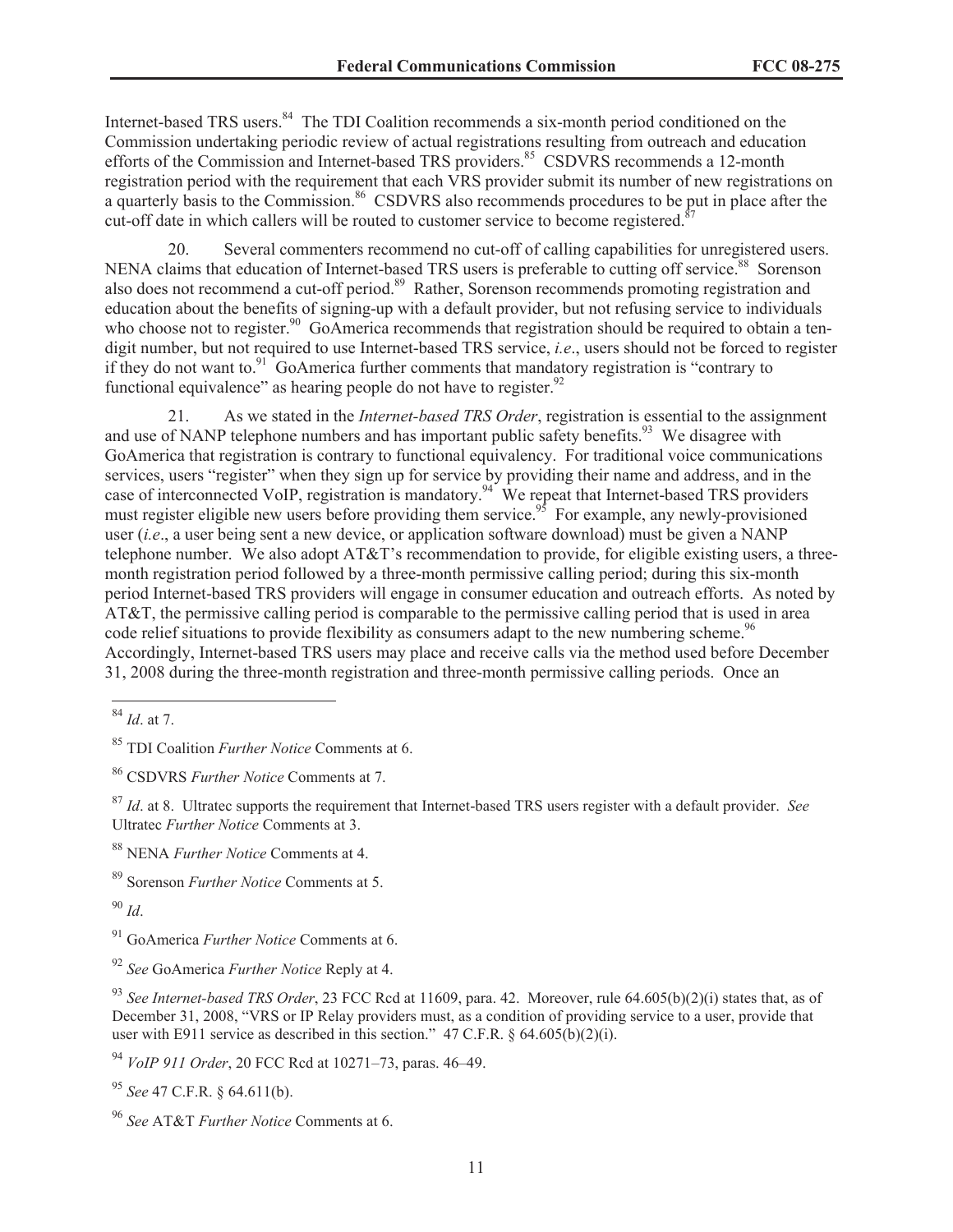Internet-based TRS user obtains a NANP telephone number, the user may still be reached by his or her "proxy" or "alias" number, but the Internet-based TRS provider will provide a message notifying the caller of the user's new NANP telephone number and advising the caller that after June 30, 2009, the user may only be reached by the NANP telephone number.

22. Providers should have no trouble getting most of their users with hearing and speech disabilities registered by the three-month target deadline, but the permissive calling period provides flexibility for a transition period in case, for some reason, some users need more time to register. Moreover, during the permissive calling period, Internet-based TRS providers can continue to engage in targeted education and outreach.<sup>97</sup> As discussed in our *Internet-based TRS Order*, registration is necessary for Internet-based TRS providers to associate an Internet-based TRS user's telephone number with his or her IP address to allow for the routing and completion of calls.<sup>98</sup> Moreover, mandatory registration is critical to the effective handling of 911 calls. Specifically, registration allows Internet-based TRS providers to provide first responders with location information for emergency calls placed over Internetbased TRS.<sup>99</sup> We note that the TDI Coalition agrees that registration is necessary for users to benefit from effective 911 call handling.<sup>100</sup> In addition, mandatory registration will facilitate the implementation of appropriate network security measures by reducing access to the Internet-based TRS providers' databases and therefore, limit the exposure of the databases to abuses, such as hacking.<sup>101</sup> In order to ensure that Internet-based TRS users can realize the benefits of the numbering system adopted in the *Internet-based TRS Order*, we believe that registration must be mandatory with a definitive cut-off date by which Internet-based TRS providers may not complete the non-emergency calls of unregistered users.<sup>102</sup>

23. We establish the following registration schedule: The registration period will begin on December 31, 2008, the implementation date of the new ten-digit numbering system. The three-month registration period will end on March 31, 2009, and the permissive calling period will end on June 30, 2009. At the end of the permissive calling period, existing Internet-based TRS users who have not registered with a default provider will be treated like new Internet-based TRS users. Internet-based TRS providers must register these eligible users before they may make non-emergency calls, in accordance with the E911 goals set forth in the *Internet-based TRS Order*. <sup>103</sup> We encourage all Internet-based TRS providers to register their eligible users during the three-month registration period, but acknowledge that there may be a need for additional time and therefore, allow a three-month permissive calling period. We

<sup>97</sup> *See id*. at 6–7 (proposing that providers: (1) send at least one notice (electronically or by U.S. mail) to existing unregistered users with whom the providers have a relationship reminding the users to register and outlining consequences of not registering; and (2) provide the same information on their websites via a screen that the user sees before connecting to a CA).

<sup>98</sup> *See Internet-based TRS Order*, 23 FCC Rcd at 11609, para. 42; *see also* AT&T *Further Notice* Comments at 5 (stating that the goals of the Commission's ten-digit numbering system "will not be fulfilled until all Internet-based TRS users are registered and associated with a ten-digit number").

<sup>99</sup> *See id.*; *see also Interim Emergency Call Handling Order*, 23 FCC Rcd at 5269, para. 23.

<sup>100</sup> TDI Coalition *Further Notice* Comments at 6 ("Because it is important that users ultimately obtain the benefit of ten-digit numbering, including the benefits associated with 9-1-1 emergency calling, the [TDI Coalition] currently agrees that the Commission may require Internet-based TRS providers to deny service (other than emergency calls) to unregistered users six months after all Internet-based TRS providers are capable of registering consumers"); *see also* Letter from Eliot J. Greenwald, Counsel to TDI, to Marlene H. Dortch, Secretary, FCC, CG Docket No. 03-123, WC Docket No. 05-196, at 1 (filed Oct. 6, 2008) (TDI Coalition Oct. 6, 2008 *Ex Parte* Letter).

<sup>101</sup> *See Internet-based TRS Order*, 23 FCC Rcd at 11609, para. 42.

<sup>&</sup>lt;sup>102</sup> As noted, the TDI Coalition agrees that Internet-based TRS providers may deny non-emergency service to unregistered users after the registration period. *See* TDI Coalition *Further Notice* Comments at 6.

<sup>103</sup> *See Internet-based TRS Order,* 23 FCC Rcd at 11610, para. 44.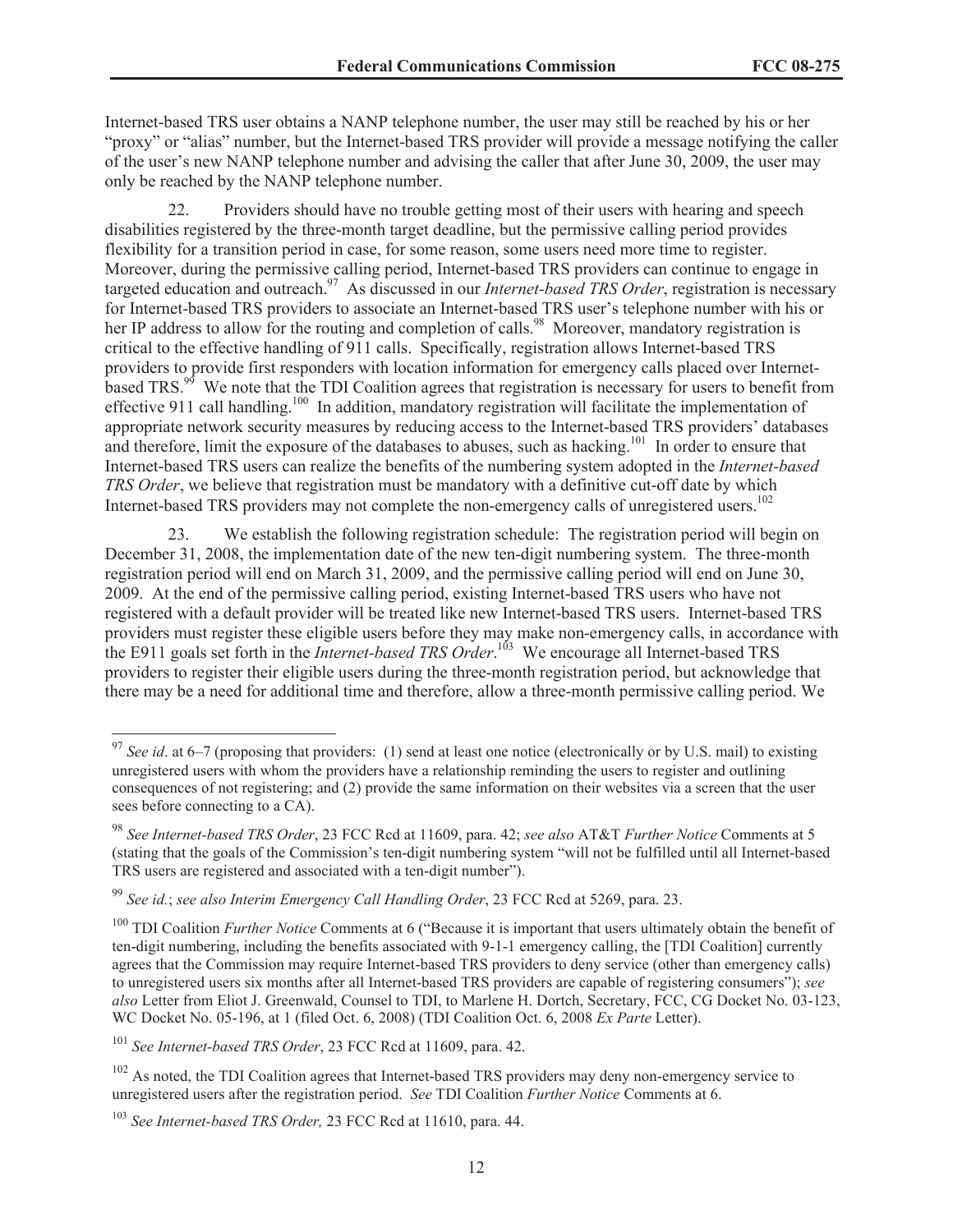also encourage Internet-based TRS providers to keep us apprised of the status of customer registrations during the registration period through *ex parte* filings in these dockets.

24. Some providers have stated that they are unable to distinguish a new user from an "existing" user who is dialing around the default provider with which he or she is registered.<sup>104</sup> We note that, as a new user is "an individual that has not previously utilized VRS or IP Relay," someone to whom the provider has already issued a proxy number, for example, or someone who has been issued a device that is contact with a provider's server, would not fall into the category of a "new" user.<sup>105</sup> In support of mandatory registration for new users as of December 31, 2008, we permit providers to request a user's tendigit NANP number, which can be used to verify whether the user is registered with another provider. Such verification can be made with a simple query to the Numbering Directory using the ten-digit number. This interim solution will be available to providers as of December 31, 2008. However, we may consider enhancing this method with the capability to do a reverse directory lookup of identifying information in the incoming call against the URIs of registered users, or we may adopt some other solution if operational experience and the record in this proceeding indicate that another method would be preferable. In any event, if a provider is unable to discern whether someone attempting to use its service is an existing user, then it should treat such user as a new user.

25. The TDI Coalition recommends that once users register with a default provider, they should be able to place relay calls immediately, at least on a temporary basis, through, for example, the assignment of a temporary "guest" or application number/identification system.<sup>106</sup> Similar to the TDI Coalition, Sorenson claims that providers must be prepared to assign a user a NANP number within an acceptable period of time (*e.g.*, three days, but no longer than a week).<sup>107</sup> We believe that under our registration and permissive calling plan, there should be no delay problems for existing Internet-based TRS users, as they may continue to place calls without a ten-digit, geographically appropriate number until the end of the permissive calling period. For new users, we agree with the TDI Coalition and conclude that to the extent technically feasible, Internet-based TRS providers must allow newly registered users to place calls immediately.

26. *Sorenson Petition for Reconsideration and Clarification*. Sorenson raises two issues in its Petition for Reconsideration and Clarification related to registration and routing of 911 calls.<sup>108</sup> First, Sorenson requests that the Commission clarify that its new rules applicable to E911 Service, which are effective December 31, 2008, only apply to 911 calls of registered users.<sup>109</sup> Because the new rules require providers to make available certain information that they can obtain only from registered users, such as Registered Location information, we hereby amend the new rules to apply to 911 calls placed by registered

<sup>104</sup> *See, e.g*., GoAmerica *Further Notice* Comments at 5-6; Letter from George L. Lyon, Jr., Counsel to GoAmerica, Inc., to Marlene H. Dortch, Secretary, FCC, CG Docket No. 03-123, Attach. 3, 11 (filed Sept. 17, 2008) (GoAmerica Sept. 17, 2008 *Ex Parte* Letter).

<sup>105</sup> *See* 47 C.F.R. § 64.611(b).

<sup>106</sup> TDI Coalition *Further Notice* Comments at 7.

<sup>&</sup>lt;sup>107</sup> Sorenson *Further Notice* Comments at 7. GoAmerica also recommends that consumers be able to register immediately and obtain numbers well in advance of December 31, 2008. *See* GoAmerica *Further Notice* Comments at 6.

<sup>108</sup> Sorenson Petition for Reconsideration and Clarification at 3–7.

<sup>109</sup> *Id.* at 5–7. *See also* Joint Responders' Partial Opposition to Sorenson Petition for Reconsideration at 8 (agreeing with Sorenson that unless a user has been assigned a ten-digit NANP number, a 911 call from that user cannot be routed via the 911 selective router network or automatically provide the caller's Registered Location via the Automatic Location Information (ALI) database); TDI Coalition Opposition to Sorenson Petition for Reconsideration at 7–8 (same); AT&T Reply to Sorenson Petition for Reconsideration at 4 (same).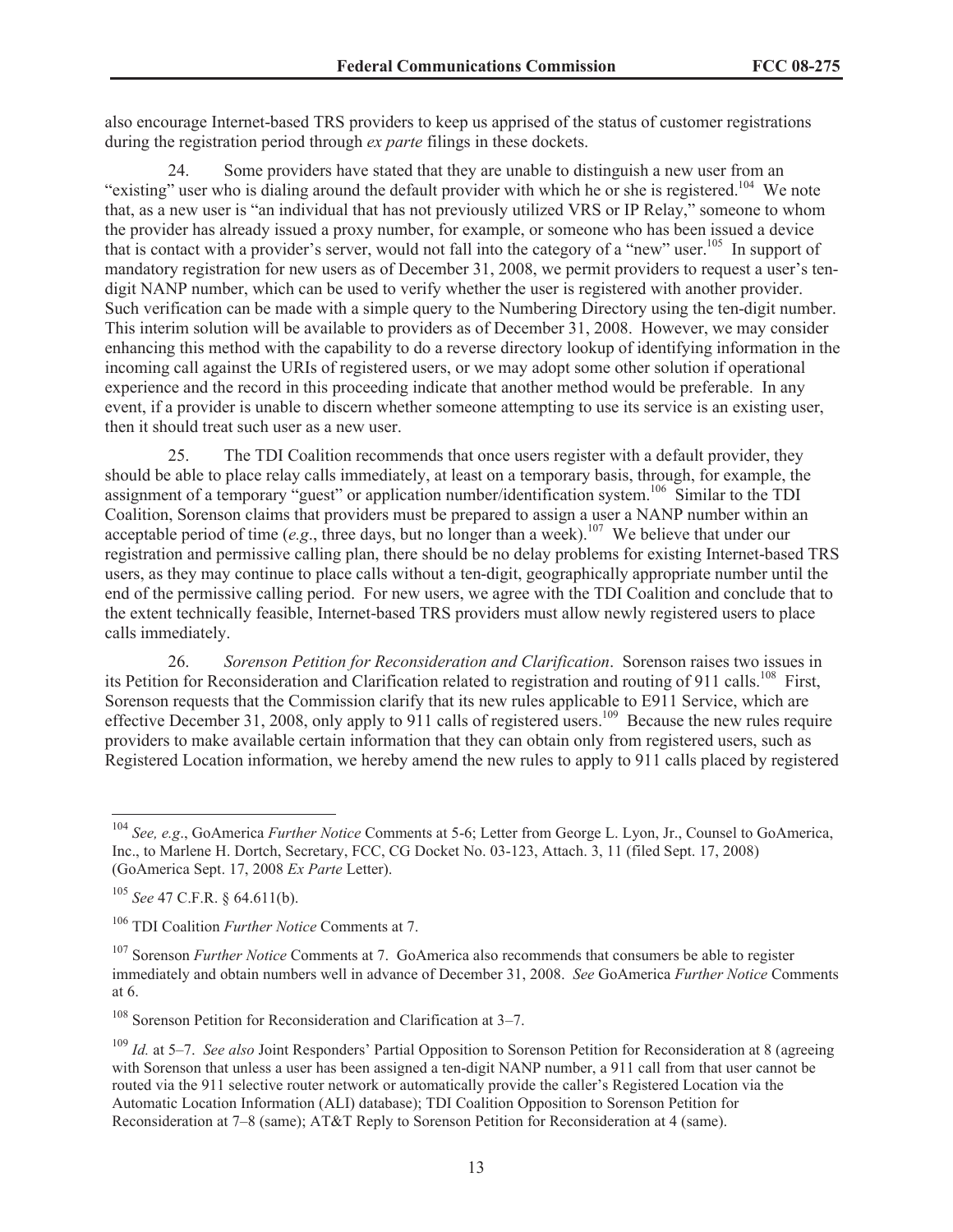users.<sup>110</sup> Sorenson also requests permission to route 911 calls to the administrative lines of PSAPs in certain cases, such as when a user's Registered Location is in a geographic area not served by a Wireline E911 Network, or when a non-default provider is handling a 911 call but does not have access to the 911 caller's Registered Location or other relevant information.<sup>111</sup> We recognize that in certain circumstances such as these, the new rules may not be fully applicable. Therefore, we amend our emergency calling rules to specify that the new rules only apply to 911 calls placed by users whose Registered Location is in a geographic area served by a Wireline E911 Network and is available to the provider handling the call.<sup>112</sup>

27. *Sorenson Petition for Limited Waiver*. Finally, Sorenson requests that the Commission grant it a one-year waiver of the Commission's prohibition on the use of "proxy" or "alias" numbers after December 31, 2008.<sup>113</sup> Sorenson claims a waiver is necessary to avoid user disruption associated with the transition to NANP numbers by allowing Sorenson users to continue receiving calls dialed using proxy numbers.<sup>114</sup> There is strong opposition in the record to Sorenson's petition. Contrary to Sorenson's position, the TDI Coalition claims that continued use of proxy numbers will actually create more confusion for users.<sup>115</sup> Specifically, the TDI Coalition argues that many proxy numbers are duplicates of NANP numbers and therefore, using proxy numbers once NANP numbers are assigned could cause confusion for users and interoperability problems for Internet-based TRS providers.<sup>116</sup> Parties also highlight that callers using proxy numbers will not have their location information automatically transmitted to the appropriate PSAP or receive emergency callbacks through alternative VRS providers in the case of a disconnect.<sup>117</sup> Moreover, commenters argue that granting Sorenson's petition would allow Sorenson to continue to maintain its closed directory system to the detriment of other competing VRS providers.<sup>118</sup> There is

<sup>112</sup> *See* Appendix B.

<sup>113</sup> *See* Sorenson Petition for Limited Waiver at 2 (citing 47 C.F.R. § 64.611(d)). Sorenson had requested in its petition for reconsideration and clarification that the Commission allow Sorenson to continue to issue and use proxy numbers after December 31, 2008. *See* Sorenson Petition for Reconsideration and Clarification at 2–3. In its petition for limited waiver, Sorenson requests only that its existing users continue to receive calls made through proxy numbers until December 31, 2009.

<sup>114</sup> *See* Sorenson Petition for Limited Waiver at 3.

<sup>115</sup> TDI Coalition Opposition to Sorenson Petition for Limited Waiver at 2; *see also* TDI Coalition Oct. 6, 2008 *Ex Parte* Letter at 1.

<sup>116</sup> TDI Coalition Opposition to Sorenson Petition for Limited Waiver at 2–3.

<sup>117</sup> *See id*. at 3; *see also* Hamilton Relay Opposition to Sorenson Petition for Limited Waiver at 3; GoAmerica Opposition to Sorenson Petition for Limited Waiver at 7.

<sup>110</sup> *See* Appendix B.

<sup>111</sup> Sorenson Petition for Reconsideration and Clarification at 3–5; *see also* Joint Responders' Partial Opposition to Sorenson Petition for Reconsideration at 8–9 (agreeing that, in certain limited circumstances, in which the inability to use administrative lines would potentially render call completion impossible, the continued use of administrative lines is justified); AT&T Reply to Sorenson Petition for Reconsideration at 2 (same). As we stated in the *Internetbased TRS Order*, in instances in which an Internet-based TRS user places an emergency call through an Internetbased TRS provider other than the user's default provider, the alternative provider may not have access to the user's Registered Location information. *Internet-based TRS Order*, 23 FCC Rcd at 11622, para. 86. In the *Further Notice*, we sought comment on possible ways in which Registered Location information may be made available to alternative providers for the purpose of routing emergency calls. *Id.* at 11629, para. 107.

<sup>&</sup>lt;sup>118</sup> GoAmerica Opposition to Sorenson Petition for Limited Waiver at 1 (claiming that Sorenson's petition is part of its "continuing campaign to maintain a dominant market share through the operation of a closed, non-interoperable directory system"); CSDVRS Opposition to Sorenson Petition for Limited Waiver at 4 (arguing that "preservation of the restricted dialing network that Sorenson has maintained for the past several years is hardly necessary to allow Sorenson's users to transition to their new NANP telephone numbers"); TDI Coalition Opposition to Sorenson Petition for Limited Waiver at 3 (stating that the closed directory with proxy numbers only aids Sorenson's business (continued….)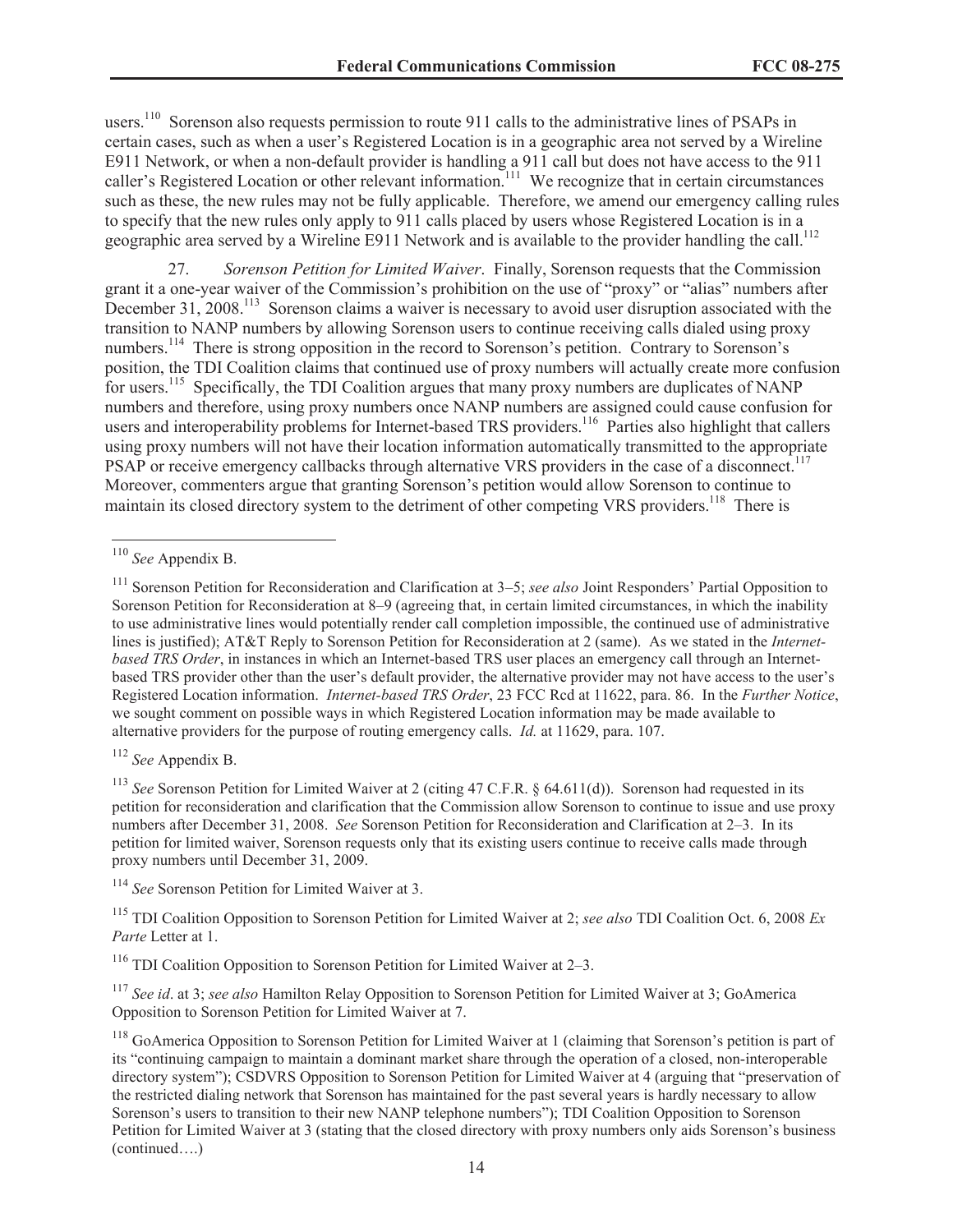consensus among the commenters that any customer confusion that may arise by the termination of "proxy" and "alias" numbers with the assignment of ten-digit NANP numbers can be adequately addressed by a message provided by Sorenson that notifies that caller of the new NANP number of the called party.<sup>119</sup> As stated above, an Internet-based TRS user may be reached by his or her "proxy" or "alias" number until the end of the permissive calling period.<sup>120</sup> Additionally, we concluded that Internet-based TRS providers must provide a message notifying callers that after June 30, 2009, the user may only be reached by his or her NANP telephone number.<sup>121</sup> Accordingly, consistent with the record in this proceeding, we deny Sorenson's petition for limited waiver.

28. *Sua Sponte Clarification and Reconsideration*. We also clarify, on our own motion, that *all* users of Internet-based TRS must be assigned ten-digit, geographically appropriate numbers, meaning numbers within their local rate centers. In our June 24, 2008 *Internet-based TRS Order*, we noted that in "unusual and limited circumstances," Internet-based TRS providers could encounter difficulty obtaining truly local telephone numbers for their users.<sup>122</sup> We suggested that in such circumstances, Internet-based TRS providers could "temporarily employ suitable workarounds," such as assigning a user a telephone number reasonably close to the user's rate center or using remote call forwarding, but only until a geographically appropriate number became available.<sup>123</sup> First, we clarify that under no circumstances should a toll free number be assigned to a user as such a workaround. As we state below, toll free numbers must always route to a user's ten-digit, geographically appropriate number.<sup>124</sup> We clarify this because we are concerned that the assignment of a toll free number as a user's primary identifier could degrade the provision of E911 service to that user – a concern made more acute by the short time that providers, users, and the database administrator have to implement the new numbering system. Second, we reconsider our prior suggestion that Internet-based TRS providers can use workarounds in instances where they cannot obtain geographically appropriate numbers, such as assigning a non-local but "close" telephone number or using remote call forwarding. We anticipate that the instances in which geographically appropriate numbers will be unavailable from wholesale carriers will be rare, but in those rare instances we now require Internet-based TRS providers to bring the situation to our attention, and we will work with the carriers in that area and other entities to resolve it so that *all* users of Internet-based TRS service will have truly local geographically appropriate ten-digit numbers. To be clear, Internet-based TRS providers must assign to each user a locally-rated, ten-digit, geographically appropriate number. We delegate to the Wireline Competition Bureau the authority necessary to work with the Internet-based TRS providers, the carriers, and the numbering administrators to resolve any such situations.

<sup>119</sup> *See* TDI Coalition Opposition to Sorenson Petition for Limited Waiver at 3; GoAmerica Opposition to Sorenson Petition for Limited Waiver at 8-9; CSDVRS Opposition to Sorenson Petition for Limited Waiver at 4; Hamilton Relay Opposition to Sorenson Petition for Limited Waiver at 3

<sup>120</sup> *See supra* para. 21. In response to Sorenson's scenario of a doctor's office that tries to place a call to a VRS user using a proxy number and is notified that the VRS user has a new NANP number, there is no reason why the call from the doctor's office would not be completed, via the proxy number, until June 30, 2009. *See* Sorenson Reply to Oppositions to Petition for Limited Waiver at 3–4.

<sup>121</sup> *See supra* para. 21.

<sup>122</sup> *Internet-based TRS Order*, 23 FCC Rcd at 11608, para. 41.

<sup>124</sup> *See infra* para. 53.

<sup>(</sup>Continued from previous page)

because the Sorenson customer network cannot be penetrated without obtaining a Sorenson issued proxy number, and this inhibits the functional equivalency of the Internet-based VRS calling system); Hamilton Relay Opposition to Sorenson Petition for Limited Waiver at 3 (claiming that a likely result of granting Sorenson's petition would be "that Sorenson would aggressively market its proxy numbers, rather than 10-digit NANP numbers, in an attempt to maintain the competitive benefits it has achieved through its closed directory system").

<sup>123</sup> *Id.*, 23 FCC Rcd at 11609, para. 41.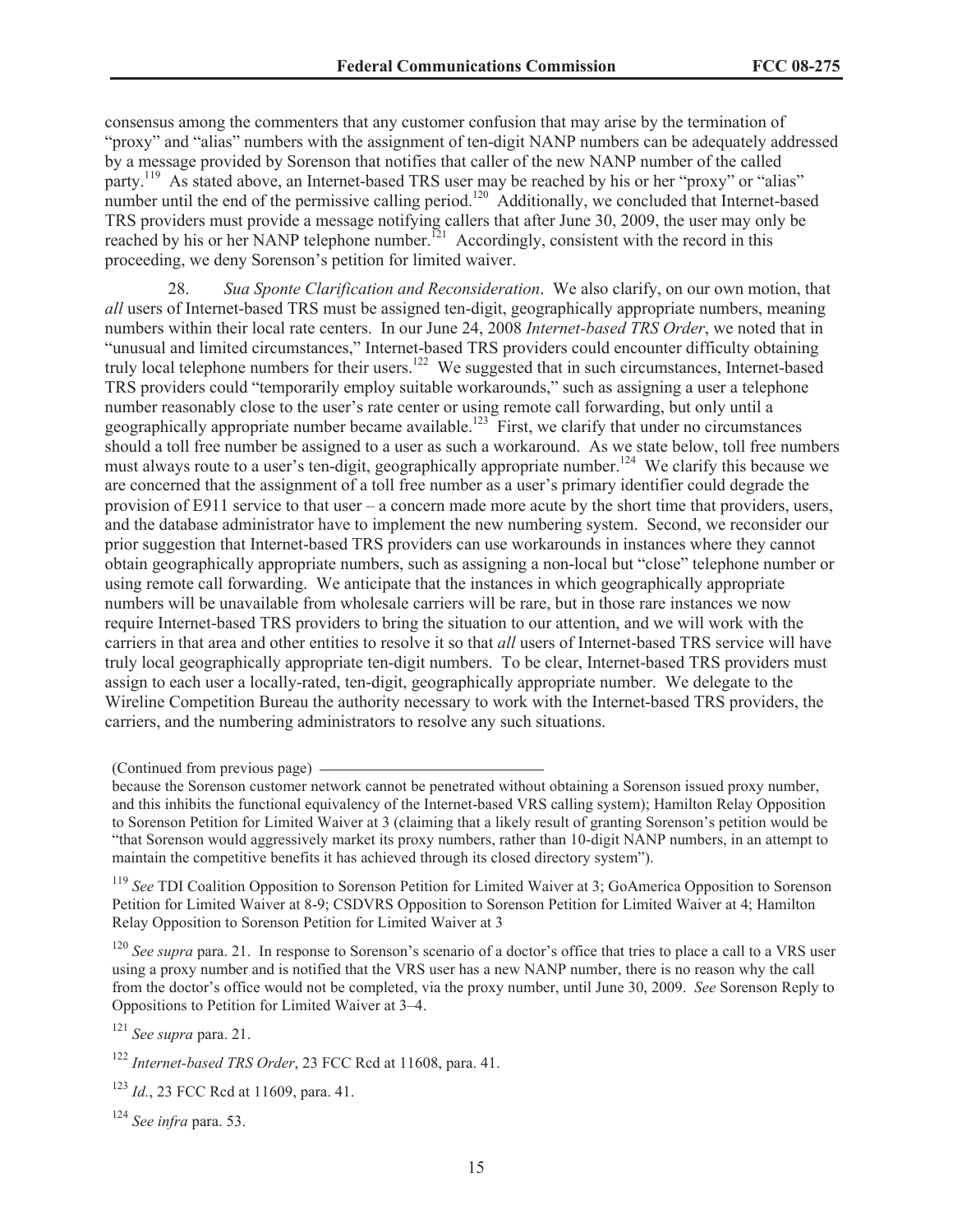# **C. Use of Toll Free Numbers for Internet-based TRS**

29. In the *Further Notice*, the Commission sought comment on the use of toll free numbers for Internet-based TRS, including any impact the use of such numbers may have on the provision of 911 service.<sup>125</sup> AT&T claims that Internet-based TRS users should be discouraged from using toll free numbers, and those users who elect to retain their toll free numbers should be required to pay for their use.<sup>126</sup> AT&T also advocates transitioning away from toll free numbers due to concerns about the ability of 911 databases to effectively route 911 calls when associated with a toll free number because, by design, toll free numbers operate as inbound numbers only.<sup>127</sup> GoAmerica claims that toll free numbers go beyond functional equivalency, and recommends that all Internet-based TRS users who are assigned toll free numbers be assigned geographically appropriate numbers.<sup>128</sup> GoAmerica argues that, should an Internetbased TRS user want a toll free number, the user should be able to get one,<sup>129</sup> and, like AT&T, GoAmerica recognizes that toll free numbers do not work with E911 systems.<sup>130</sup>

30. The TDI Coalition encourages the use of geographically appropriate numbers and argues that if a provider offers toll free numbers, "such offering must be no more than an optional alternative to geographic numbers."<sup>131</sup> The TDI Coalition also argues that mechanisms can be put in place to facilitate the provisioning of 911 services through the use of pseudo-ANI, similar to VoIP  $\frac{911}{1^{32}}$  Sorenson also believes that Internet-based TRS users should be able to obtain toll free numbers, should not have to surrender their toll free numbers  $-i.e.,$  they should be able to have a geographically appropriate number and a toll free number, provided both numbers are assigned by the same provider.<sup>133</sup> Sorenson argues that the providers should be responsible for the costs of the users' numbers and should be permitted to submit costs to the Interstate TRS Fund in connection with only one number (toll free or geographic) per device.<sup>134</sup>

31. CSDVRS recommends that VRS providers be allowed, but not required, to issue toll free numbers and that users should be able to obtain toll free numbers from any provider, not just the default provider.<sup>135</sup> With respect to 911 service, CSDVRS states that since toll free numbers do not have access to 911 services, devices assigned only a toll free number will need to carry clear disclaimers about their 911 limitations. $136$ 

32. We conclude, for the reasons discussed above in connection with registration, that Internet-based TRS users should transition away from the exclusive use of toll free numbers to ten-digit,

<sup>127</sup> *Id*. at 11.

<sup>131</sup> *See* TDI Coalition *Further Notice* Comments at ii–iii, 8–10.

<sup>132</sup> *Id*. at 10.

<sup>133</sup> Sorenson *Further Notice* Comments at 9.

 $^{134}$  *Id.* 

<sup>135</sup> CSDVRS *Further Notice* Comments at 9. CSDVRS further comments that toll free numbers allow toll free users, deaf entrepreneurs and small business owners to have functionally equivalent telephone services. *Id*. *See also* CSDVRS *Further Notice* Reply at 5.

<sup>136</sup> *Id*. at 9.

<sup>125</sup> *Internet-based TRS Order,* 23 FCC Rcd at 11630, para. 111.

<sup>126</sup> AT&T *Further Notice* Comments at 10.

<sup>128</sup> GoAmerica *Further Notice* Comments at 11.

<sup>129</sup> *Id*.; GoAmerica *Further Notice* Reply at 6.

<sup>130</sup> GoAmerica *Further Notice* Comments at 11.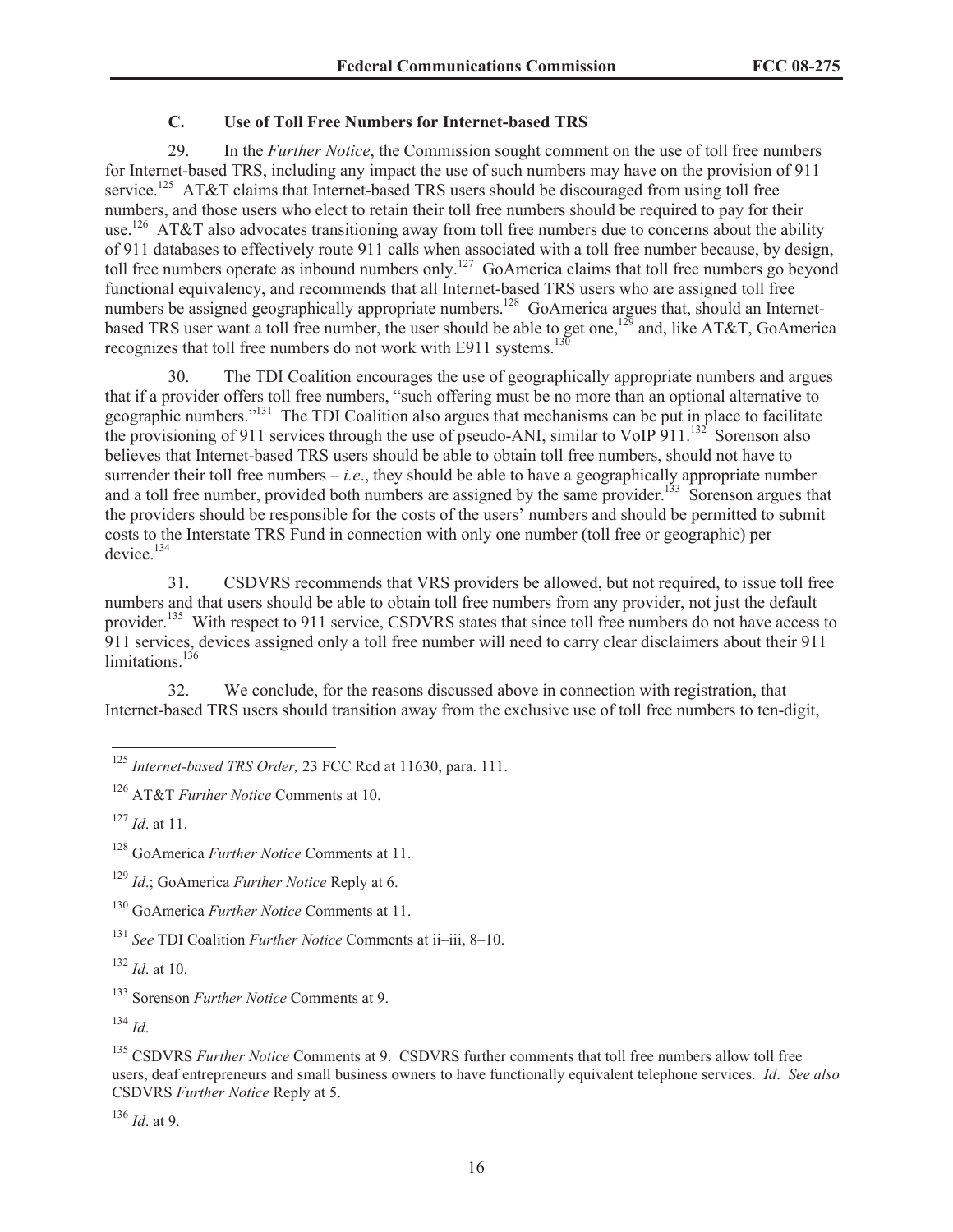geographically appropriate numbers, in accordance with our numbering system. Important to our finding is that ten-digit NANP numbers will ensure that emergency calls will be routed directly and automatically to the appropriate PSAP.<sup>137</sup> Accordingly, similar to our registration plan, Internet-based TRS users are allowed a three-month period to transition to ten-digit, geographically appropriate numbers, with an additional three-month permissive calling period for unregistered users.<sup>138</sup> At the end of the permissive calling period, we require Internet-based TRS providers to have assigned ten-digit, geographically appropriate numbers to all current holders of toll free numbers who wish to continue using those toll free numbers. An Internet-based TRS user may retain a current toll free number or obtain a new toll free number so long as that toll free number is directed to the ten-digit, geographically appropriate number.<sup>139</sup> As discussed below in section III.F.2, voice telephone users are responsible for the costs of obtaining and using their individual toll free numbers and therefore, functional equivalency does not require that the use of toll free numbers in connection with Internet-based TRS should be compensable from the Interstate TRS Fund.

## **D. Eligibility Requirements and Verification Procedures**

33. In the *Further Notice*, the Commission sought comment on who should be eligible to obtain telephone numbers.<sup>140</sup> Specifically, the Commission sought comment on the need for eligibility requirements or verification procedures when telephone numbers are assigned; *e.g.,* must the recipient have a hearing or speech disability and therefore need to use TRS to access the telephone system and, if so, should the recipient be required to verify that fact, or can a number be assigned to a voice telephone user who may desire to communicate directly (video-to-video) with a TRS user? The Commission also sought comment on related issues, including the effect of particular proposals on the Interstate TRS Fund, potential number exhaustion concerns, possible other means by which the Commission or providers can facilitate the provision of "point-to-point" Internet-based calls, and the scope of section 225 with regard to these questions. $^{141}$ 

34. *Eligibility to Obtain Ten-Digit Numbers*. We conclude that, at this time, only individuals with a hearing or speech disability will be eligible to obtain ten-digit telephone numbers under the numbering system adopted in the *Internet-based TRS Order*. Although several commenters request that the Commission also allow hearing persons to obtain ten-digit numbers from Internet-based TRS providers

<sup>&</sup>lt;sup>137</sup> We acknowledge that Sorenson claims that it has designed a system whereby it can support E911 functionality for toll free numbers; however, based on the record here, we are not convinced that there is an industry standard for E911 functionality for toll free numbers, which is a critical factor in our decision making at this time. *See* Sorenson *Further Notice* Reply at 10, 12–13.

<sup>&</sup>lt;sup>138</sup> As with the registration period, the transition period will begin on December 31, 2008. The transition period will end on March 31, 2009, and the permissive calling period will end on June 30, 2009. *See supra* para. 21.

<sup>139</sup> *See* AT&T *Further Notice* Reply at 5 (arguing that the Internet-based TRS user who chooses to have a toll free number should obtain a ten-digit, geographically appropriate number, which will be "tied" to the toll free number). We expect a user will be able to keep the same toll free number even after porting the associated ten-digit, geographically appropriate number to a new default provider.

<sup>140</sup> *Internet-based TRS Order*, 23 FCC Rcd at 11631, para. 115.

<sup>&</sup>lt;sup>141</sup> *Id.* The Commission also sought comment on effective methods of verifying the accuracy of initial registration information to reduce the use of IP Relay for fraudulent purposes. *See id.*, 23 FCC Rcd at 11632, para. 118; *see generally Telecommunications Relay Services and Speech-to-Speech Services for Individuals with Hearing and Speech Disabilities, Misuse of Internet Protocol (IP) Relay Service and Video Relay Service*, CG Docket No. 03- 123, Further Notice of Proposed Rulemaking, 21 FCC Rcd 5478 (2006) (seeking comment on ways to prevent misuse of VRS and IP Relay, including IP Relay calls made to defraud merchants).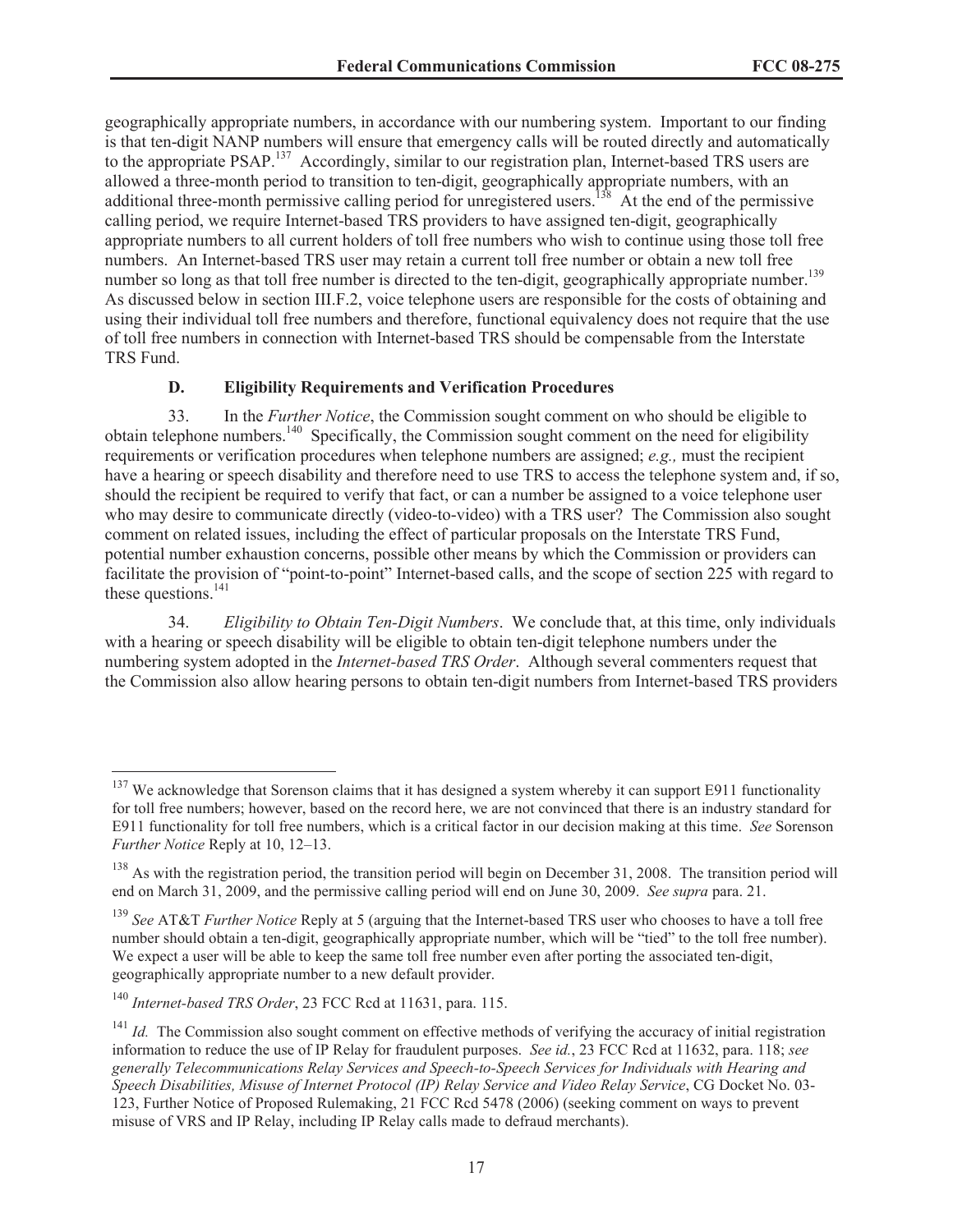for the purpose of enabling point-to-point video communications (*i.e*., non-relay calls) between a hearing person and an individual with a hearing or speech disability, we decline to do so at this time.<sup>142</sup>

35. While we recognize the potential benefits of facilitating direct communication between TRS users and voice telephone users,<sup>143</sup> we nevertheless limit the assignment of ten-digit numbers to persons with hearing and speech disabilities at this time. First, we are cognizant of the limitations imposed by section 225, which instructs the Commission to prescribe regulations governing the provision of "telecommunications relay services," and specifically authorizes the recovery of costs "caused by…telecommunications relay services."<sup>144</sup> Direct point-to-point calling is not a "telecommunications" relay service" under section 225. In addition, the assignment of telephone numbers to voice telephone users for the purpose of point-to-point calls raises cost recovery issues. The Commission must ensure that costs specific to facilitating such calls are excluded from those costs for which providers may seek compensation from the Fund (and also are not included in those costs that determine the compensation rate). For example, costs associated with assigning a telephone number to a hearing person to facilitate direct calls, including costs related to obtaining the number, record keeping, and technical support activities, would not be compensable from the Fund. We therefore find that further evaluation is needed of the specific costs that would be associated with both assigning numbers to voice telephone users for the purpose of making point-to-point calls, and with the processing of such calls, in order to establish safeguards to ensure that such costs would not be borne by the Fund.<sup>145</sup> Finally, we note that our paramount concern at this time is to ensure that we facilitate calls to Internet-based TRS users with hearing or speech disabilities and provide these users with automatic 911 access consistent with the functional equivalency mandate. For these reasons, we conclude that only individuals with a hearing or speech disability will be eligible to obtain ten-digit telephone numbers under the numbering system adopted by the Commission at this time.

36. *Eligibility and Verification Procedures*. The Commission also sought comment on what safeguards should apply, such as eligibility requirements and/or verifications, when a user registers with a default provider and is assigned a ten-digit telephone number.<sup>146</sup> In addition, we sought comment on how providers might verify the accuracy of initial registration information in order to curb IP Relay fraud.<sup>147</sup> Commenters generally support registration verification as a means of ensuring that registration information provided by users is accurate and preventing the improper use of Internet-based TRS, particularly IP

 $^{144}$  47 U.S.C. § 225(d)(1), (3).

<sup>142</sup> *See* TDI Coalition *Further Notice* Comments at 14–15; GoAmerica *Further Notice* Comments at 15; CSDVRS *Further Notice* Comments at 15. These commenters assert that allowing hearing persons to communicate through point-to-point calls with deaf and hard of hearing individuals will further the goal of functional equivalency by enabling parties to converse directly with each other without the need for a CA.

<sup>&</sup>lt;sup>143</sup> For example, voice telephone users who can also communicate through American Sign Language (ASL) or lip reading can communicate via a direct video-to-video link with a person who is deaf who communicates through ASL or lip reading. Assigning ten-digit telephone numbers to hearing persons may help to facilitate such point-topoint calls between parties who prefer this form of communication. Further, because the costs of such calls are not compensable from the Fund, to the extent that they reduce the need for TRS calls, point-to-point calls may reduce costs to the Fund.

 $145$  We do not address in this item whether the Commission has authority under the Act to adopt rules governing the assignment of telephone numbers to voice telephone users for the purpose of making point-to-point calls to individuals with a hearing or speech disability.

<sup>146</sup> *Internet-based TRS Order*, 23 FCC Rcd at 11631, para. 115.

<sup>147</sup> *Id.*, 23 FCC Rcd at 11632, para. 118.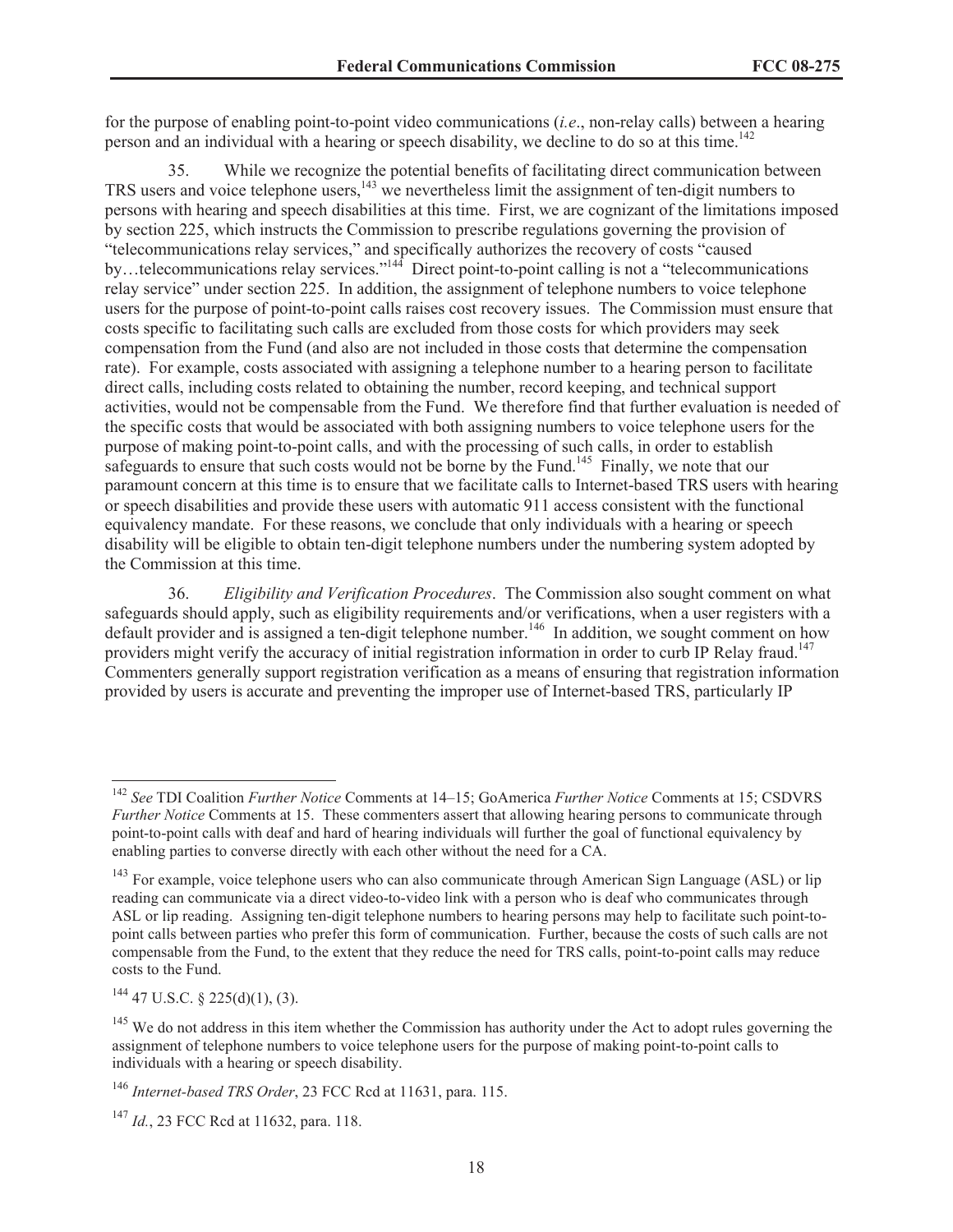Relay.<sup>148</sup> At the same time, commenters emphasize that registration verification procedures should not unduly burden Internet-based TRS users in the process of obtaining ten-digit numbers.<sup>149</sup>

37. To verify the accuracy of initial registration information and to help ensure that VRS and IP Relay are used only for their intended purpose, we conclude that Internet-based TRS providers must institute procedures to verify the accuracy of registration information, including the consumer's name and mailing address, before issuing the consumer a ten-digit telephone number. In addition, to ensure that registered users are aware of the eligibility limitations set forth above, the verification procedures must include a self certification component requiring consumers to verify that they have a medically recognized hearing or speech disability necessitating their use of TRS.<sup>150</sup>

38. In taking these actions, we do not mandate the use of any particular verification procedures. Instead, we require only that Internet-based TRS providers implement a reasonable means of verifying registration and eligibility information that is not unduly burdensome.<sup>151</sup> Such means may include, for example: (1) sending a postcard to the mailing address provided by the consumer, for return to the default Internet-based TRS provider;<sup>152</sup> (2) in-person or on camera ID checks during registration;<sup>153</sup> or (3) other verification processes similar to those performed by voice telephone providers and other institutions (such as banks and credit card companies).<sup>154</sup> Such registration should be accompanied by consumer education and outreach efforts designed to inform Internet-based TRS consumers of the importance of providing accurate registration information.<sup>155</sup> We expect that these measures will reduce

<sup>149</sup> TDI Coalition *Further Notice* Comments at 18–19; Sorenson *Further Notice* Comments at 11; Sorenson *Further Notice* Reply at 14. The TDI Coalition advocates the use of an automatic verification system, if possible, and, if not, contends that any verification procedure adopted should involve "no more than the standard verification procedure for voice telephone users" or otherwise not unduly burden TRS users. TDI Coalition *Further Notice* Comments at 18–19.

<sup>150</sup> *See supra* paras. 34–35, *supra* (stating that, at this time, only individuals with a hearing or speech disability will be eligible to obtain ten-digit numbers). If the Commission determines in a future order that hearing persons may obtain telephone numbers, this self-certification also may be used at that time to distinguish recipients of telephone numbers who have a hearing or speech disability from those who do not for purposes of identifying TRS calls.

<sup>151</sup> *See*, *e.g.*, Sorenson *Further Notice* Reply at 14–15 (suggesting that the Commission allow the "marketplace" to devise the most effective and least burdensome means of verification); Sprint Comments at 7 (urging the Commission not to prescribe one verification method and instead leave it to each provider to design and implement its own verification method).

<sup>152</sup> *See*, *e.g*., TDI Coalition *Further Notice* Reply at 7 (suggesting that initial registrations could be verified "through the mail system to the registered address").

<sup>153</sup> *See*, *e.g*., CSDVRS *Further Notice* Comments at 20 (recommending that VRS applicants be required to positively identify themselves during the registration process, for example, by holding valid state or federally issued identification papers that include a photograph of the individual up to the video camera).

<sup>154</sup> *See*, *e.g.*, TDI Coalition *Further Notice* Reply at 7 (suggesting that initial registrations could be verified through the use of "processes similar to credit checks").

<sup>155</sup> *See generally Internet-based TRS Order,* 23 FCC Rcd at 11622–23, paras. 87–90 (requiring Internet-based TRS providers to include on their websites and in any promotional materials a consumer advisory addressing the numbering and Registered Location requirements contained in the *Internet-based TRS Order*).

<sup>148</sup> *See, e.g*., TDI Coalition *Further Notice* Comments at 18 (asserting that registration verification will make it more difficult for people to take advantage of the anonymity that IP Relay currently affords); Sprint Nextel *Further Notice* Comments at 7 (asserting that "any benefits [flowing from a registration system] will be *de minimis* unless providers are required to verify the information provided by the registrant"); CSDVRS *Further Notice* Comments at 20 (suggesting that individuals seeking to use relay services be required to "positively identify themselves to the TRS provider during the registration process" in order to receive a ten-digit number); *see also* Sorenson *Further Notice* Comments at 11; Sorenson *Further Notice* Reply at 14; AT&T *Further Notice* Comments at 8–9; GoAmerica *Further Notice* Comments at 19–20; NeuStar *Further Notice* Reply at 8.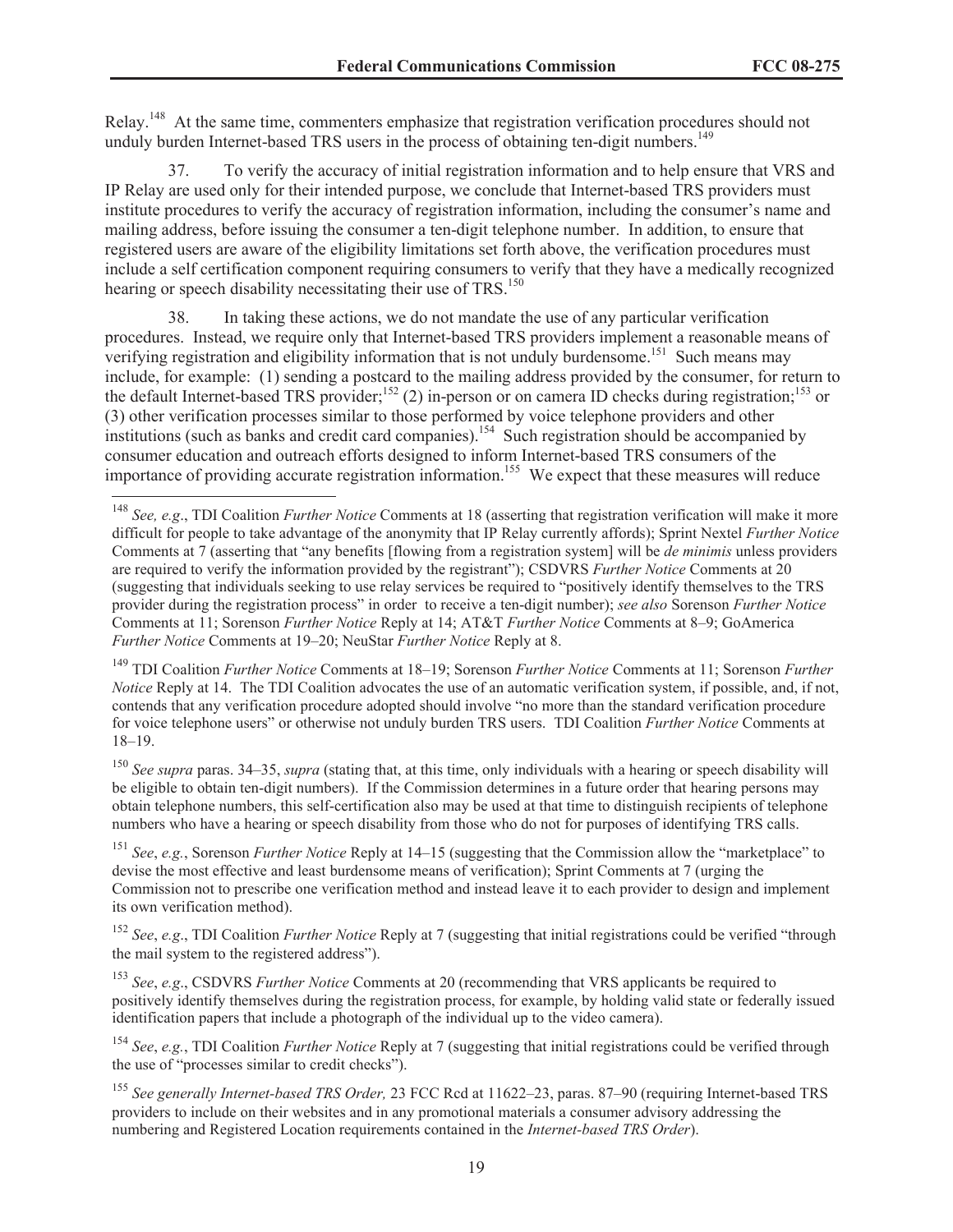the misuse of Internet-based TRS by those who may take advantage of the anonymity currently afforded users, particularly IP Relay users, without unduly burdening legitimate Internet-based TRS consumers seeking to obtain ten-digit telephone numbers.<sup>156</sup> The consumer education and outreach materials also should make clear that: (1) the consumer may obtain a telephone number from, and register with, his or her provider of choice (notwithstanding any prior relationship the consumer may have had with another provider); (2) the consumer may change default providers at any time and, in doing so, retain his or her telephone number by porting the number to the new default provider; (3) the consumer may make calls through, and receive calls from, any provider (and the consumer is not limited to making or receiving calls through his or her default provider); and (4) the provider cannot condition the ongoing use or possession of equipment, or the receipt of different or upgraded equipment, on the consumer continuing to use the provider as its default provider.<sup>157</sup>

#### **E. Assignment of Telephone Numbers**

39. In the *Further Notice*, the Commission sought comment on the Consumer Groups' claim that functional equivalency requires that deaf and hard-of-hearing users have one ten-digit, NANP number for multiple devices.<sup>158</sup> The Commission also sought comment on whether, if such a system were in place, the cost of the additional functionalities should be passed on to the Internet-based TRS user.<sup>159</sup> In their comments in response to the *Further Notice*, the Consumer Groups clarified their position and stated that functional equivalency does not require that a user must have the option of using the same telephone number with multiple types of TRS services, but rather, that some type of call forwarding would be sufficient.<sup>160</sup> With respect to the cost of the call forwarding service, the Consumer Groups urge the Commission to consider their opinion that the functionality of call forwarding is commonly included in services provided to telephone users at no charge and that the additional administrative costs to assess and collect such a fee, which they believe will be nominal, will exceed the cost of providing the functionality.<sup>161</sup>

<sup>159</sup> *Id.*

<sup>&</sup>lt;sup>156</sup> These requirements will apply to those users who have registered and obtained a ten-digit number beginning December 31, 2008, except that any requirements containing information collection requirements under the Paperwork Reduction Act (PRA) are subject to Office of Management and Budget (OMB) approval and, as such, will become effective upon publication by the Commission of a public notice in the Federal Register announcing OMB approval of those requirements. Such requirements subject to OMB approval include the outreach and education obligations set forth in this paragraph, as well as the verification and self-certification requirements. Because these requirements are subject to OMB approval, we do not require providers to implement these provisions until they have received such approval and are in effect. Once the verification and self-certification requirements become effective, however, providers will be required to verify the accuracy of any registration information that was obtained prior to the effective date, as well as obtain self-certifications from users who acquired ten-digit numbers, in compliance with these requirements.

<sup>157</sup> *See Telecommunications Relay Services and Speech-to-Speech Services for Individuals with Hearing and Speech Disabilities*, CG Docket No. 03-123, Report and Order and Declaratory Ruling, 22 FCC Rcd 20140, 20175, para. 94 (Nov. 19, 2007).

<sup>158</sup> *Internet-based TRS Order,* 23 FCC Rcd at 11630–31, para. 113.

<sup>160</sup> TDI Coalition *Further Notice* Comments at 12.

<sup>&</sup>lt;sup>161</sup> *Id.* at 13. The TDI Coalition maintains that functional equivalency requires that a consumer with multiple devices on the same premises, using the same service, such as VRS, should be able to obtain one telephone number for all such devices – just as a voice telephone user has extensions in different rooms in his or her home – and that achieving this functional equivalency may necessitate the use of certain standards or protocols (*i.e*., SIP). *See id.* at 11.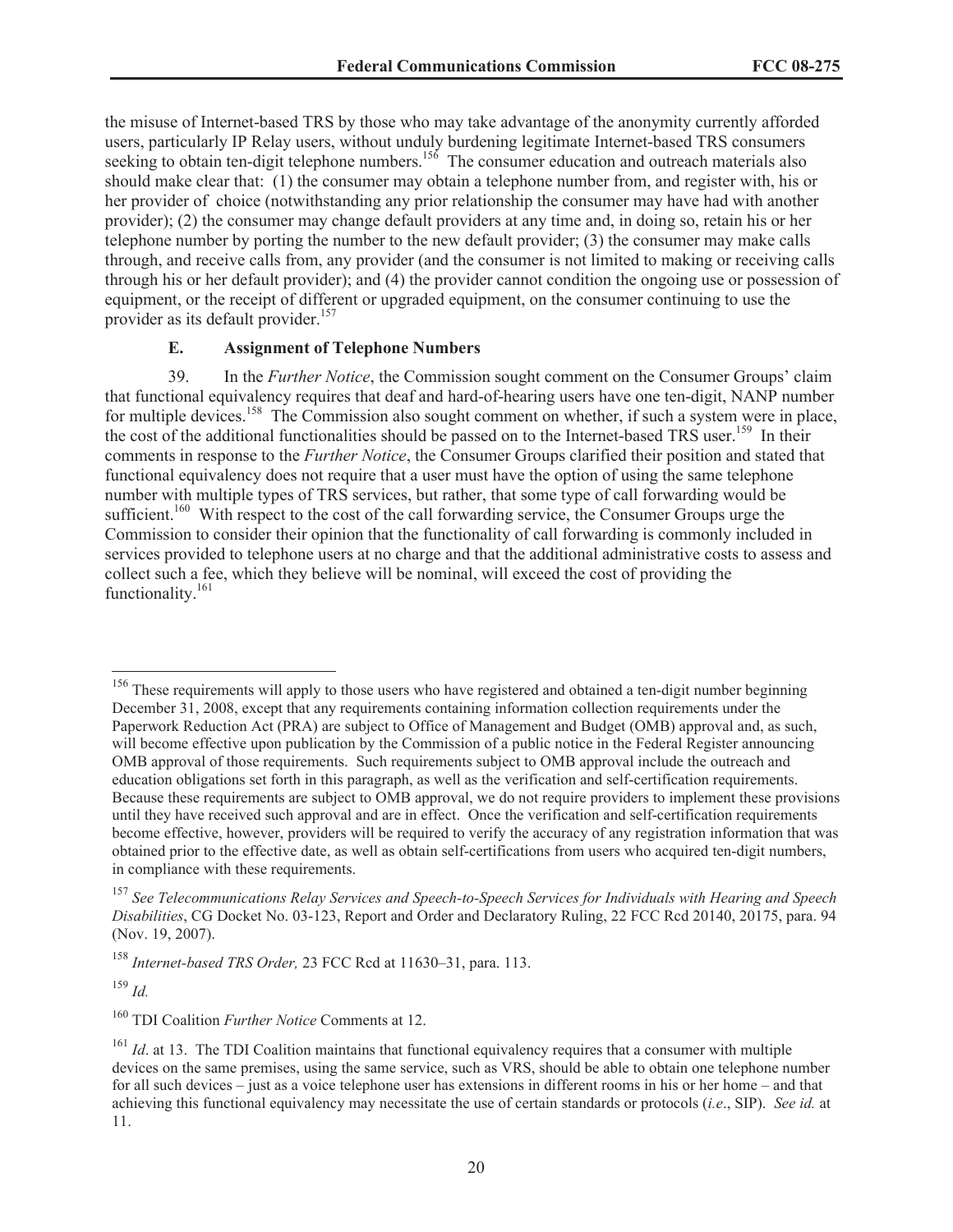40. AT&T believes that the Commission should not mandate a single telephone number for multiple services.<sup>162</sup> AT&T believes that Internet-based TRS providers can implement call forwarding and other services to offer a one-number solution to users who have registered with that provider as their default provider.<sup>163</sup> CSDVRS recommends that providers be allowed, but not required, to offer such a functionality as it is an enhanced functionality rather than a functionally equivalent feature.<sup>164</sup> GoAmerica shares the same view as CSDVRS, but argues that it may be problematic to have the same number assigned for different services that have different technologies, platforms and endpoints.<sup>165</sup> Sorenson recommends deferring the issue to focus resources on the immediate challenges of implementing the new numbering system.<sup>166</sup> Similarly, NeuStar argues that, "[a]s technology evolves, it may be possible for a single [telephone number] to be associated with multiple services in an IP environment, but that time is not here yet."<sup>167</sup>

41. *Assignment of numbers for multiple types of service.* We agree that functional equivalency does not require that an Internet-based TRS user be assigned a single ten-digit, NANP number for multiple types of services. Given the short timeframe to implement our numbering system and the importance of public safety, we determine that a ten-digit, geographically appropriate number will be associated with the URI of one user, for one type of service, *e.g*., IP Relay or VRS. Nothing in this *Order* is intended to restrict an Internet-based TRS provider from offering a feature that would automatically forward an incoming call for the user at one service (*e.g*., VRS) to the user at another service (*e.g*., IP Relay) in those cases where the user has obtained numbers for both services from the same provider if it does not result in additional costs to the Fund. However, a provider that is not a default provider may not be able to replicate the same feature based on the information available in the Numbering Directory. As we garner experience with our numbering system, we will be better able to analyze possible solutions to allow a single number to be associated with multiple types of services consistent with our emergency handling and interoperability rules.

42. *Assignment of telephone numbers for multiple URIs for the same type of service.* We do not place limits at this time on the quantity of telephone numbers that an Internet-based TRS user may obtain from Internet-based TRS providers.<sup>168</sup> For example, a VRS user may obtain different numbers for VRS devices at different locations such as home and office. We find that this meets basic functional equivalency and provides more reliable E911 location information. Nothing in this *Order* is intended to restrict an Internet-based TRS provider that has provisioned a user with multiple numbers for the same service from offering call-forwarding-type features that automatically forward an incoming call for the user at a URI associated with one telephone number to the user at a URI associated with another telephone number if it does not result in additional costs to the Fund. We note, however, that an Internet-based TRS provider that is not the default provider of these numbers may not be able to replicate the same feature based on the information in the Numbering Directory. Consistent with our rules, we require each provider of Internet-based TRS to obtain from each registered Internet-based TRS user the physical location at which the service will be first utilized for each number and to provide the user one or more methods for updating the physical location for each number.

<sup>&</sup>lt;sup>162</sup> AT&T *Further Notice* Comments at 12. AT&T argues that such a system is problematic unless all the services are served by a single TRS provider, as a given telephone number must route to one place on the PSTN. *Id*.

<sup>163</sup> *Id*.

<sup>164</sup> CSDVRS *Further Notice* Comments at 12–13.

<sup>165</sup> GoAmerica *Further Notice* Comments at 12–13; GoAmerica *Further Notice* Reply Comments at 7.

<sup>166</sup> Sorenson *Further Notice* Comments at 10–11.

<sup>167</sup> NeuStar *Further Notice* Reply at 6.

<sup>168</sup> *See infra* note 185.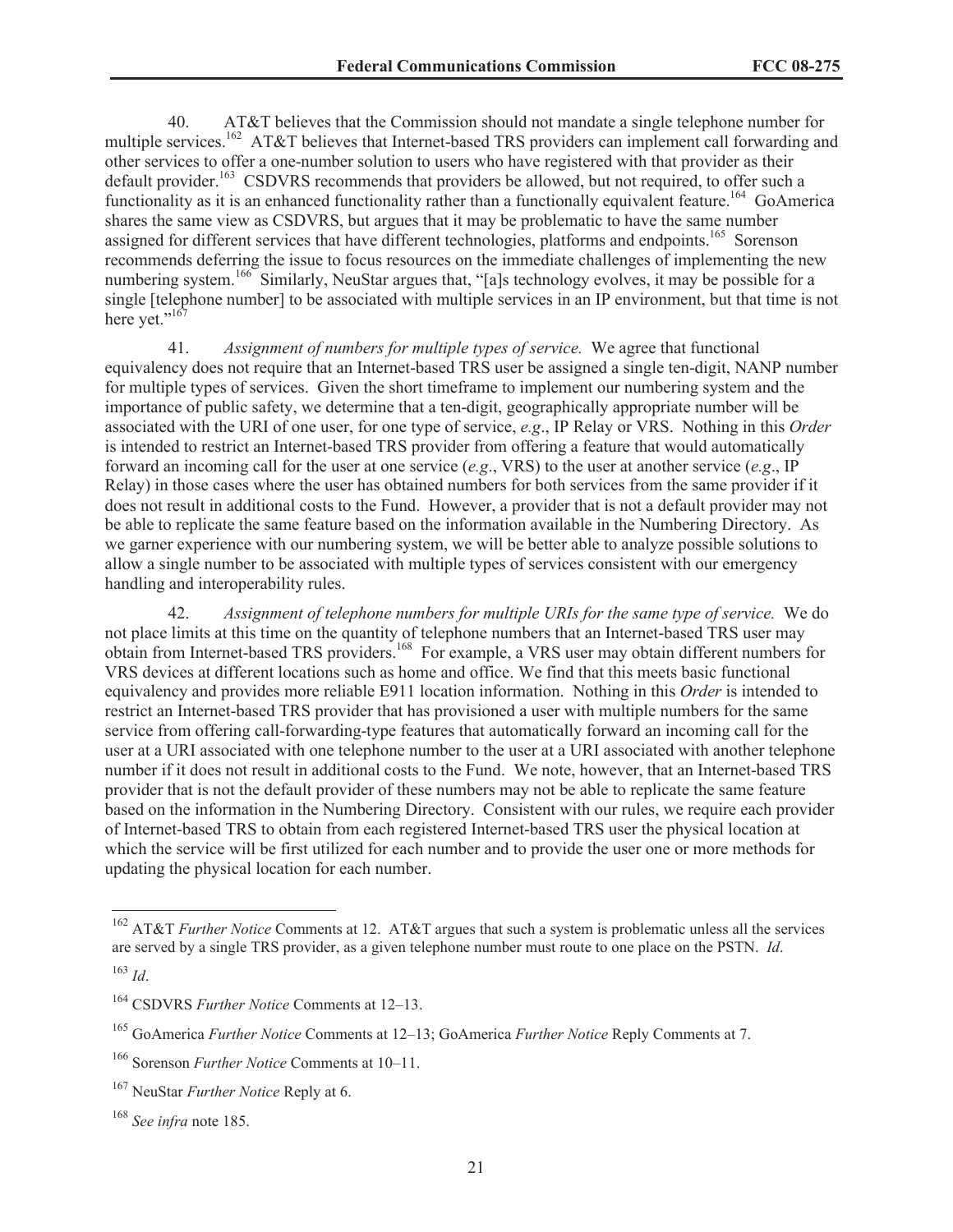43. *Assignment of telephone numbers for multiple URIs at the same location.* Because we do not place limits at this time on the quantity of telephone numbers that an Internet-based TRS user may obtain from Internet-based TRS providers, a user may also obtain numbers for different devices on the same premises, such as multiple VRS devices in the home. Although the central Numbering Directory does not permit a single telephone number to be shared by multiple devices at the same location*,* nothing in this *Order* restricts an Internet-based TRS provider or an independent equipment supplier from developing and implementing a solution that provides a "multiple extensions" feature if it does not result in additional costs to the Fund. As we garner experience with our numbering system, we will be better able to analyze possible solutions to allow a single number to be associated with multiple devices consistent with our emergency handling and interoperability rules.

44. *Assignment of telephone numbers for a single URI*. Given the short timeframe to implement our numbering system and the importance of public safety, we find that if multiple ten-digit, geographically appropriate telephone numbers are associated with a single URI, they must all be provided by a single Internet-based TRS provider. Thus, only one Internet-based TRS provider is responsible for managing the Registered Location information associated with that URI. This requirement will reduce the likelihood of conflicting Registered Location information for the same URI.

45. *Recapturing* unused *numbers*. Because we anticipate and expect that providers will not encourage consumers to obtain more telephone numbers than they actually intend to use,<sup>169</sup> we decline to put into effect a means to recapture unused numbers at this time, but will monitor the situation and reserve the right to do so at a later date.

#### **F. Numbering Costs**

46. In the *Internet-based TRS Order*, the Commission concluded that Internet-based TRS providers may seek compensation from the Fund for their reasonable actual costs of complying with the requirements adopted in that order.<sup>170</sup> The order further concluded that costs recoverable from the Fund may include those directly related to: (1) ensuring that database information is properly and timely updated and maintained; (2) processing and transmitting calls made to ten-digit numbers assigned pursuant to the *Internet-based TRS Order*; (3) routing emergency calls to an appropriate PSAP; (4) other implementation tasks directly related to facilitating ten-digit numbering and emergency call handling; and (5) consumer outreach and education related to the requirements and services adopted in the *Internet-based TRS Order*. 171

<sup>169</sup> *Id*.

<sup>170</sup> *Id.*, 23 FCC Rcd at 11626–27, paras. 96–99.

<sup>&</sup>lt;sup>171</sup> *Id.*, 23 FCC Rcd at 11627, para. 100. The Commission noted, however, that these costs are recoverable only to the extent they are not already recovered as part of, or factored into the calculation of, current rates. *Id*., 23 FCC Rcd at 11627, para. 100 n.246. In addition, we directed Internet-based TRS providers seeking compensation for their costs of complying with the requirements in the *Internet-based TRS Order* to submit to the Fund administrator a detailed explanation of those costs. *Id.*, 23 FCC Rcd at 11626–27, para. 99. We further required that these costs be submitted every three months, beginning three months after the release date of the *Internet-based TRS Order*, for costs incurred during the prior three-month period. *Id.* By these terms, the initial submission of costs would have been due September 24, 2008. In a September 22, 2008, Public Notice, however, the timeframe for the initial submission of costs was extended to January 30, 2009, for the period of June 24, 2008 through December 31, 2008. *Consumer & Governmental Affairs Bureau Modifies Cost Submission Timeframes Associated With Implementation of The Numbering System For Internet-Based Telecommunications Relay Services*, CG Docket No. 03-123, WC Docket No. 05-196, Public Notice, DA 08-2130 (Sept. 22, 2008). Further, to ensure that providers' filings include costs incurred up to and including the final date of the reporting period, the September 22, 2008, Public Notice modified the reporting timeframes to allow providers an additional 30 days to file their costs after the end of a reporting period and, for administrative convenience, conformed the three-month reporting periods to calendar quarters.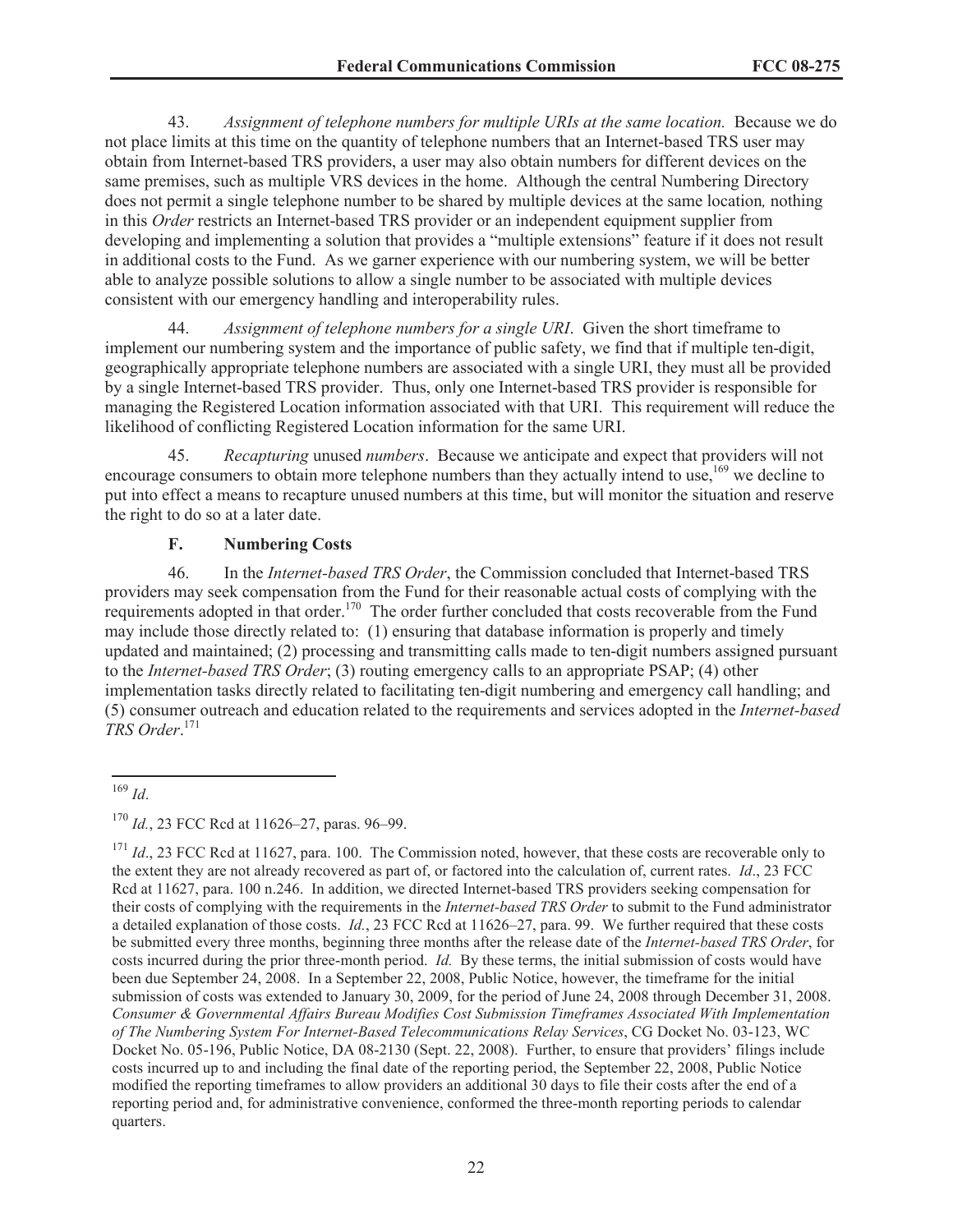47. At the same time, the Commission stated that those numbering costs compensable from the Fund did not include "those costs directly related to consumers' acquiring a ten-digit number or to the costs associated with number portability."<sup>172</sup> Noting that voice telephone users generally bear these costs, the Commission sought comment on "whether Internet-based TRS users acquiring ten-digit numbers should also bear these costs.  $173$  In addition, the Commission sought comment on whether other specific costs associated with numbering should, consistent with costs paid by voice telephone users, be passed on to consumers, "including, for example, E911 charges."<sup>174</sup> As explained more fully below, we conclude that certain costs, which typically are borne by consumers of voice communication services, are not compensable from the Fund and, at the election of each provider and subject to Commission approval (as explained below), may be passed on to Internet-based TRS users who are registered with that provider. These costs include: (1) costs associated with an Internet-based TRS consumer's acquisition of a ten-digit geographic telephone number, (2) costs associated with an Internet-based TRS consumer's acquisition and usage of a toll free telephone number; and (3) any E911 charges that may be imposed on Interstate TRS providers under a state or local E911 funding mechanism. We also address below number portability costs.

# **1. Costs Relating to the Acquisition of a Ten-Digit Geographic Number**

48. Section 225 states that the Commission's regulations shall "require that users of [TRS] pay rates no greater than the rates paid for functionally equivalent voice communication services with respect to such factors as the duration of the call, the time of day, and the distance from point of origination to point of termination."<sup>175</sup> As noted in the *Further Notice*, Congress therefore contemplated that TRS consumers would pay certain costs associated with making a call, just not the additional costs that are attributable to the use of a relay service to facilitate the call.<sup>176</sup> Because number acquisition costs are not attributable to the use of relay to facilitate a call, and because the record reflects that these costs generally are borne by users of voice communication services,<sup>177</sup> we find, consistent with section 225 and the functional equivalency mandate, that number acquisition costs are not compensable from the Fund. Therefore, a provider that assigns a telephone number to a consumer may pass the costs on to that consumer. However, to ensure that only these customer-specific, actually incurred costs are passed on, we require that any Internet-based TRS provider wishing to pass on numbering-related costs to its users first obtain Commission approval. We delegate to the Consumer and Governmental Affairs Bureau the authority to rule on such requests.

49. We find that commenters' arguments that costs of obtaining ten-digit telephone numbers should not be borne by consumers are insufficient to justify treating Internet-based TRS users differently than users of voice communication services with respect to passing through number assignment costs to end users. First, some commenters contend that number assignment costs are "generally small" and, as such, do not justify the administrative expense that would be involved in recovering them from

<sup>175</sup> *See* 47 U.S.C. § 225(d)(1)(D).

<sup>176</sup> *Internet-based TRS Order*, 23 FCC Rcd at 11646, para. 148.

<sup>172</sup> *Internet-based TRS Order*, 23 FCC Rcd at 11646, para. 147.

<sup>&</sup>lt;sup>173</sup> *Id.* (citing 47 C.F.R. §§ 52.17, 52.32 (requiring carrier contributions to support numbering administration and number portability) and 47 C.F.R. § 52.33 (setting forth method by which carriers may recover number portability costs)).

<sup>&</sup>lt;sup>174</sup> *Id.*, 23 FCC Rcd at 11646, para. 149.

<sup>177</sup> *See* AT&T *Further Notice* Comments at 13 (noting that voice telephone users "generally bear the costs of number assignment"); Sprint Comments at 5 (noting that voice telephone users, including interconnected VoIP users, typically bear number acquisition costs through "special surcharges or in the rates they pay for the services they receive").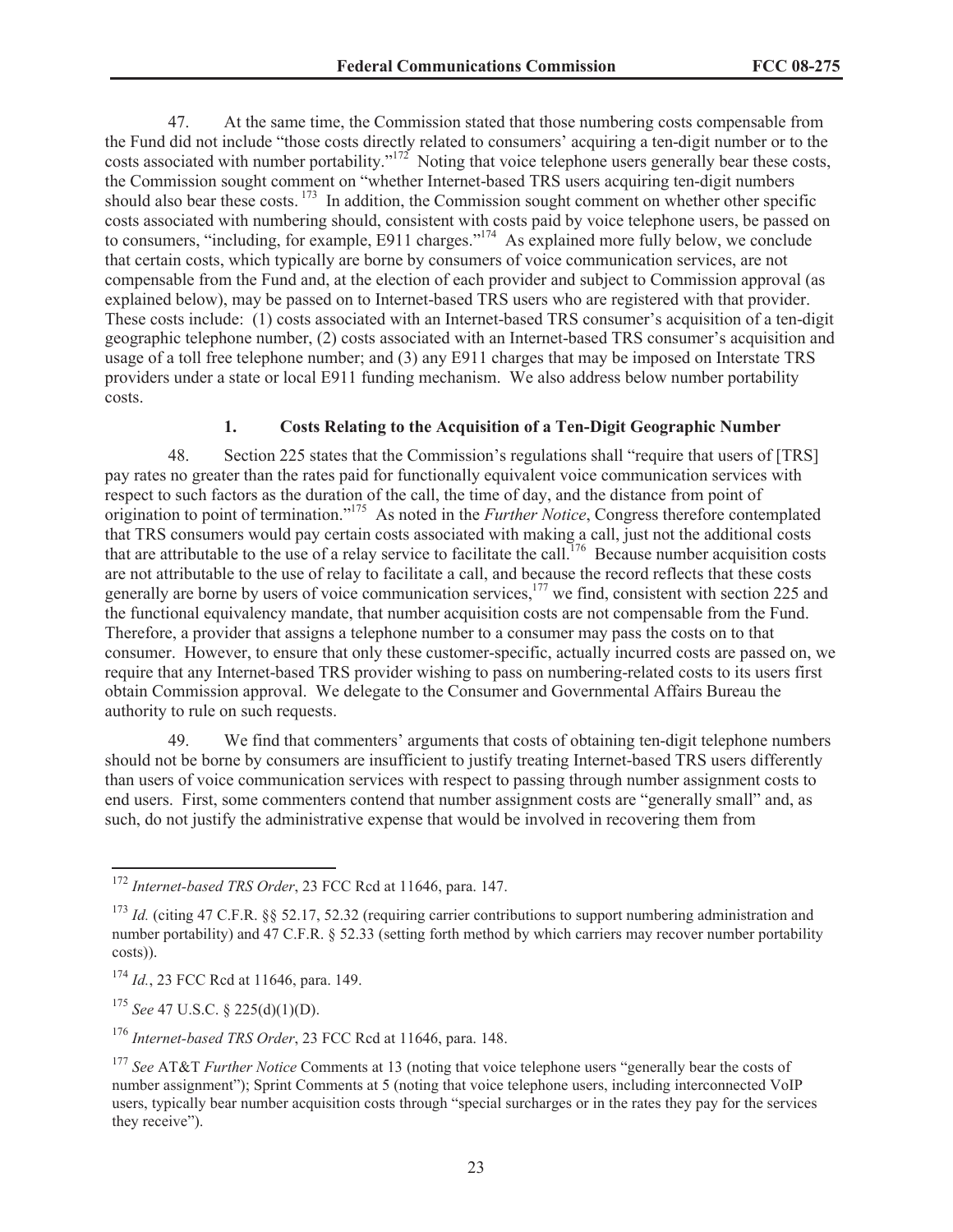consumers.<sup>178</sup> We disagree. Internet-based TRS providers reasonably may take into consideration the administrative cost of billing consumers in determining whether to pass certain numbering costs on to consumers and, if so, how much to charge. The fact that providers may incur administrative expenses, however, does not justify treating Internet-based TRS users differently from users of voice communication services<sup>179</sup>

50. Second, we disagree with the contention that we should allow costs associated with acquiring numbers to be reimbursed by the Fund to the extent that anticipated "cost savings" resulting from the *Internet-based TRS Order* (associated with a possible future reduction in IP relay fraud) can be expected to "outweigh" the cost of acquiring numbers.<sup>180</sup> Potential "cost savings" to the Fund resulting from a reduction in IP Relay fraud similarly does not provide a basis for treating Internet-based TRS users differently in this context, given that the approach we adopt here is consistent with the language and functional equivalency objective of section  $225$ <sup>181</sup>

51. Finally, GoAmerica asserts that it is "discriminatory" to charge deaf and hard of hearing persons for telephone numbers because Internet-based TRS users already "pay more for the ability to communicate than hearing persons." In particular, GoAmerica suggests that Internet-based TRS users must incur the cost of high speed Internet access, in addition to the cost of a regular telephone line, in order to have both TTY access and access to VRS.<sup>182</sup> The record, however, does not support this claim.<sup>183</sup> The record reflects that hearing consumers who use interconnected VoIP services may pay as much, if not more, than Internet-based TRS users for service costs that may include number assignment charges, other associated fees, and broadband Internet access.<sup>184</sup> We therefore find that Internet-based TRS consumers' costs to obtain ten-digit telephone numbers are not compensable from the Interstate TRS Fund and, at the election of each provider and subject to Commission approval (as explained above), may be passed on to the consumer. $185$ 

<sup>183</sup> *Id.*

<sup>178</sup> TDI Coalition *Further Notice* Comments at 8; *see also* GoAmerica *Further Notice* Comments at 40 (asserting that the administrative cost involved in recovering from consumers the "relatively nominal" cost of assigning a number would likely exceed the amount of the bill itself).

<sup>&</sup>lt;sup>179</sup> TDI Coalition also notes that costs associated with assigning a ten-digit number to a hearing telephone user are generally not assessed as an independent line item, but instead are subsumed within the overall fee charged for telephone service. TDI Coalition *Further Notice* Comments at 7–8. Either way, however, the cost is borne by the consumer.

<sup>180</sup> TDI Coalition *Further Notice* Comments at 8.

<sup>181</sup> *See* 47 U.S.C. § 225(d)(1)(D).

<sup>182</sup> GoAmerica *Further Notice* Comments at 40.

<sup>184</sup> *See*, *e.g.*, AT&T *Further Notice* Comments at 13–14 (calculating that the amount paid by Internet-based TRS users for a number, associated fees, and broadband Internet access "should be comparable to, if not less than, similar charges incurred by hearing consumers who use VoIP services"). In addition, we expect that once the 911 system adopted in the *Internet-based TRS Order* is fully operational, it should no longer be necessary for VRS and IP Relay consumers to retain a PSTN line for the purpose of making a 911 call.

 $185$  By precluding reimbursement for the costs associated with obtaining numbers, we anticipate that providers will be less likely to encourage consumers to obtain more telephone numbers than they actually intend to use (*e.g*., by assigning numbers to devices that the consumer does not intend to use). Because this approach should help to promote the efficient use of ten-digit numbers, we do not place limits at this time on the quantity of telephone numbers an Internet-based TRS user may obtain from an Internet-based TRS provider.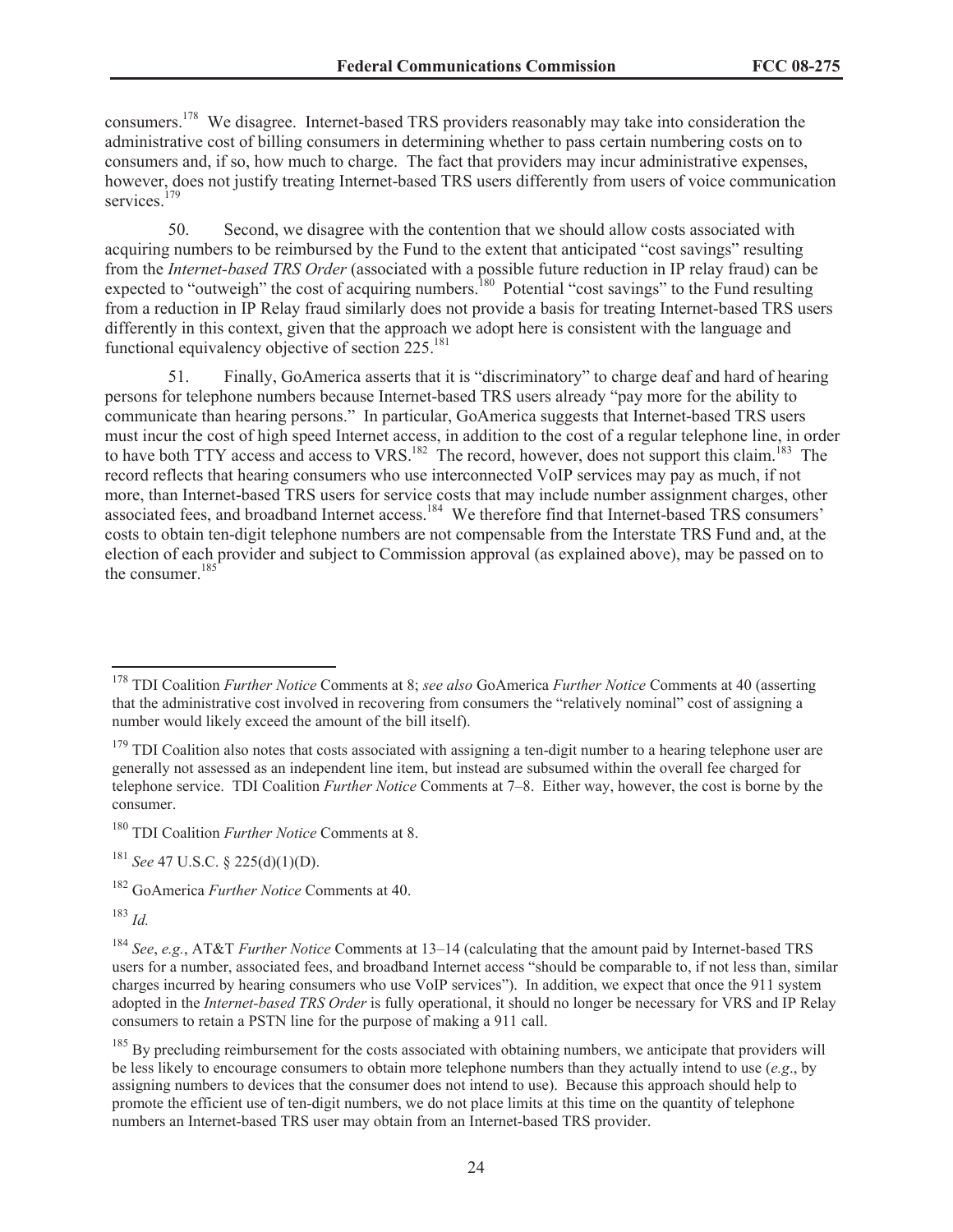# **2. Costs Relating to the Acquisition and Use of a Toll Free Number**

52. The Commission also sought comment on allowing the continued use of toll free numbers by Internet-based TRS users.<sup>186</sup> In addition, the Commission sought comment on whether Internet-based TRS users should be subject to a fee for the use of toll free numbers, as are voice telephone users $187$ 

53. Although we permit the continued use of toll free numbers by Internet-based TRS users to the extent provided in Section III.C *supra* (discussing the use of toll free numbers during and after the registration period), we agree with commenters who assert that the costs associated with obtaining and using a toll free number should not be compensable from the Fund. As AT&T asserts, for example, users who elect to retain their toll free number "should be required to pay for the use of that number" and doing so "would make Internet-based TRS more functionally equivalent."<sup>188</sup> We therefore find that Internetbased TRS providers may not seek compensation from the Fund for the cost of assigning a toll free number that has been assigned to an Internet-based TRS consumer after December 31, 2008.<sup>189</sup> Internet-based TRS providers similarly may not seek compensation from the Fund for usage charges associated with any toll free number held by an Internet-based TRS user after June 30, 2009 (marking the end of the registration period).<sup>190</sup> Moreover, any toll free number held by an Internet-based TRS user should, on or before June 30, 2009, point to the user's assigned ten-digit, geographically appropriate number. After June 30, 2009, Internet-based TRS providers may *not* route calls to users' telephone numbers other than their ten-digit, geographically appropriate numbers that have been associated with the users in the numbering database. To be clear, costs associated with users' toll free numbers will not be compensable and in no event will an Internet-based TRS provider be compensated twice for the same call, such as when an inbound call to a user's toll free number is then routed to that user's ten-digit, geographically appropriate number.

54. The TDI Coalition asserts that the Fund should compensate providers for the acquisition costs of a toll free number and the toll charges in connection with the use of such numbers by Internetbased TRS users.<sup>191</sup> They note that the Fund currently compensates providers for toll charges associated with a toll free call to a relay provider to initiate a relay call, and contend that requiring Internet-based TRS users to pay toll charges associated with calls to their personal toll free number would discourage the use of such numbers for making relay calls.<sup>192</sup> Nothing in the record, however, supports this assertion. In any event, it is reasonable to compensate providers for the cost of toll free calls to their centers by persons initiating a relay call, but not to compensate consumers for the toll costs of personal toll free numbers consumers may choose to use instead of a geographically appropriate ten-digit number. Toll free access to an Internet-based TRS provider's call center offers the equivalent of dial-tone service to voice telephone

<sup>189</sup> We note that, to the extent that Internet-based TRS providers do not obtain compensation from the Fund for the charges associated with these toll free numbers today, this Order simply preserves the status quo.

<sup>190</sup> *See supra* note 189.

<sup>192</sup> *Id.*

<sup>186</sup> *See supra* Section III.B (discussion of registration period) (citing *Internet-based TRS Order*, 23 FCC Rcd at 11630, para. 111).

<sup>187</sup> *Internet-based TRS Order*, 23 FCC Rcd at 11630, para. 111.

<sup>188</sup> AT&T *Further Notice* Comments at 10–11; *see also* Sprint Comments at 8 ("there is simply no justification for allowing Internet-based TRS users desiring to use personal toll free numbers terminating at their devices to obtain such numbers and service free of charge, thereby forcing customers of wireline and wireless carriers to subsidize the service"); GoAmerica *Further Notice* Comments at 11 (asserting that the TRS Fund should not pay for toll free numbers and that providers should "absorb the cost" of toll free numbers or consumers who want them should "pay their costs directly").

<sup>191</sup> TDI Coalition *Further Notice* Comments at 9.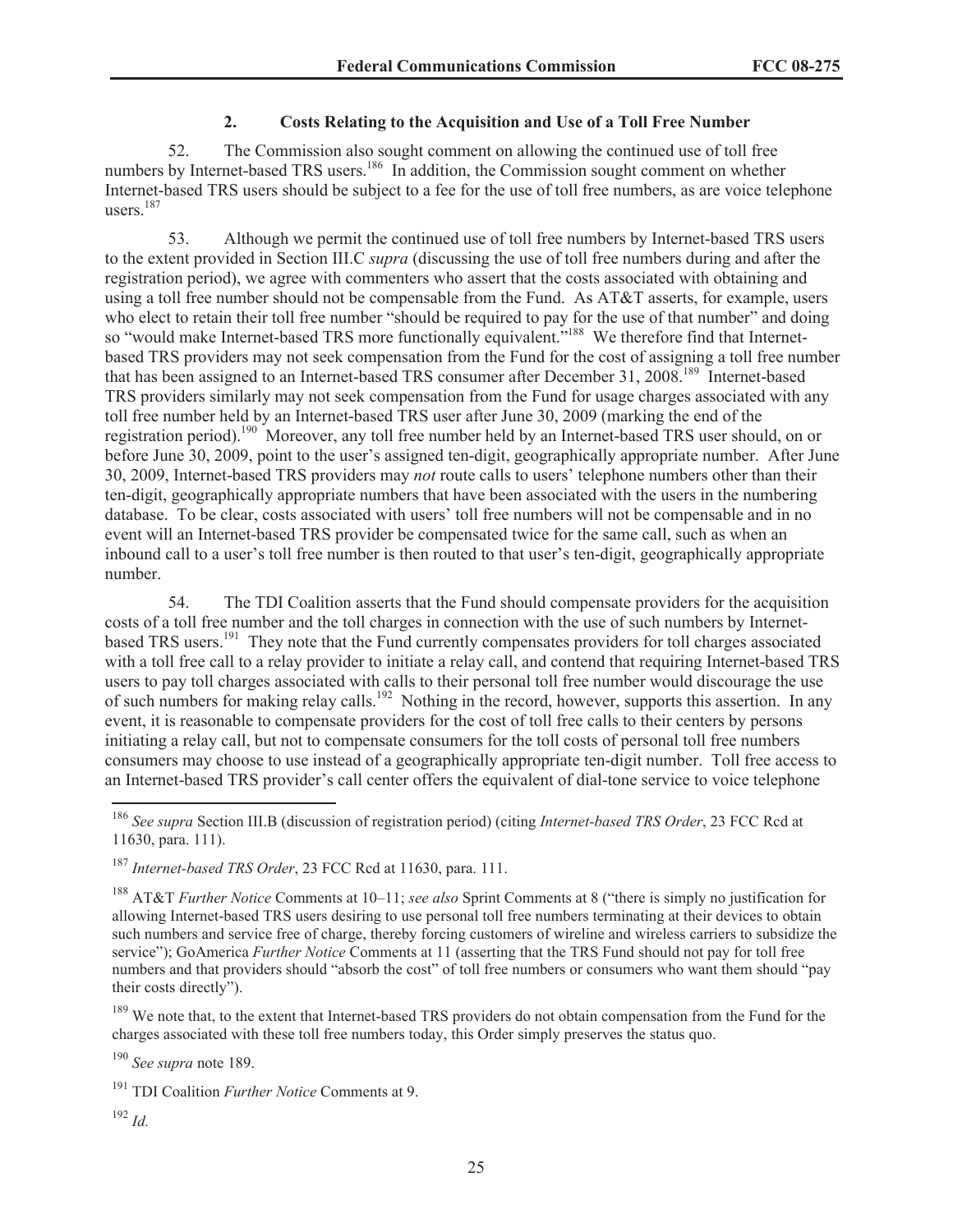users who wish to call an Internet-based TRS user who lives in the same local calling area as the caller but who has not yet obtained a ten-digit geographic telephone number. In addition, such toll free access allows an Internet-based TRS user who does have a ten-digit number to place or receive a call via an Internet-based TRS provider other than the user's default provider as a "dial-around" call. Therefore, providing compensation from the Fund to providers for toll free calls in these situations is consistent with the functional equivalency mandate. Providing compensation from the Fund for the use of an individual toll free number is not because there is a cost associated with an individual's use of a toll free number, whether the person is a voice telephone user or an Internet-based TRS user.

# **3. E911 Charges Imposed Under State or Local E911 Funding Mechanisms**

55. In the *Internet-based TRS Order*, the Commission concluded that Internet-based TRS providers may seek compensation from the Fund for their actual reasonable costs of complying with the requirements adopted in that order including, among other things, costs directly related to routing emergency calls to an appropriate PSAP and other implementation tasks directly related to emergency call handling.<sup>193</sup> In the *Further Notice*, we sought comment on whether any specific costs that result from the requirements adopted in the *Internet-based TRS Order* should, consistent with the costs paid by voice telephone users, be passed on to consumers, including, for example,  $E911$  charges.<sup>194</sup>

56. Although we conclude that Internet-based TRS providers may continue to seek compensation from the Fund for their actual reasonable costs of complying with the emergency call handling requirements adopted in the *Internet-based TRS Order*, we conclude that any E911 charges imposed under a state or local E911 funding mechanism are not compensable from the Fund.<sup>195</sup> We note that these charges are generally passed on to voice telephone users, as well as to traditional PSTN-based TRS users, in the form of a small recurring charge on their local telephone bills. As such, to the extent that Internet-based TRS providers incur charges in connection with a state or local E911 funding mechanism, each default Internet-based TRS provider may choose to pass these E911 charges on to registered users of that provider to the extent permitted by state and local laws.

# **4. Number Portability Costs**

57. Section 251(e)(2) of the Act provides that "[t]he cost of establishing telecommunications numbering administration arrangements and number portability shall be borne by all telecommunications carriers on a competitively neutral basis as determined by the Commission."<sup>196</sup> Through its rules and orders, the Commission has established a cost recovery mechanism for shared local number portability  $(LNP)$  costs under section  $251(e)(2)$ , and has determined that telecommunications carriers and

<sup>193</sup> *Id.*, 23 FCC Rcd at 11627, para. 100.

<sup>194</sup> *Id.*, 23 FCC Rcd at 11646, para. 149.

<sup>&</sup>lt;sup>195</sup> The availability of 911 service is due in large part to the efforts of state and local authorities, who assume responsibility, among other things, for establishing and designating PSAPs or appropriate default answering points, purchasing customer premises equipment (CPE), retaining and training PSAP personnel, purchasing 911 network services, and implementing a cost recovery mechanism to fund all of the foregoing. *See VoIP 911 Order*, 20 FCC Rcd at 10249, para. 7.

<sup>&</sup>lt;sup>196</sup> 47 U.S.C. § 251(e)(2). The Act and the Commission's rules define number portability as "the ability of users of telecommunications services to retain, at the same location, existing telecommunications numbers without impairment of quality, reliability, or convenience when switching from one telecommunications carriers to another." 47 U.S.C. § 153(30); 47 C.F.R. § 52.21(l). The Commission has interpreted this language to mean that consumers must be able to change carriers while keeping their telephone number as easily as they may change carriers without taking their telephone number with them. *See Telephone Number Portability; Carrier Requests for Clarification of Wireless-Wireless Porting Issues*, CC Docket No. 95-116, Memorandum Opinion and Order, 18 FCC Rcd 20971, 20975, para. 11 (2003).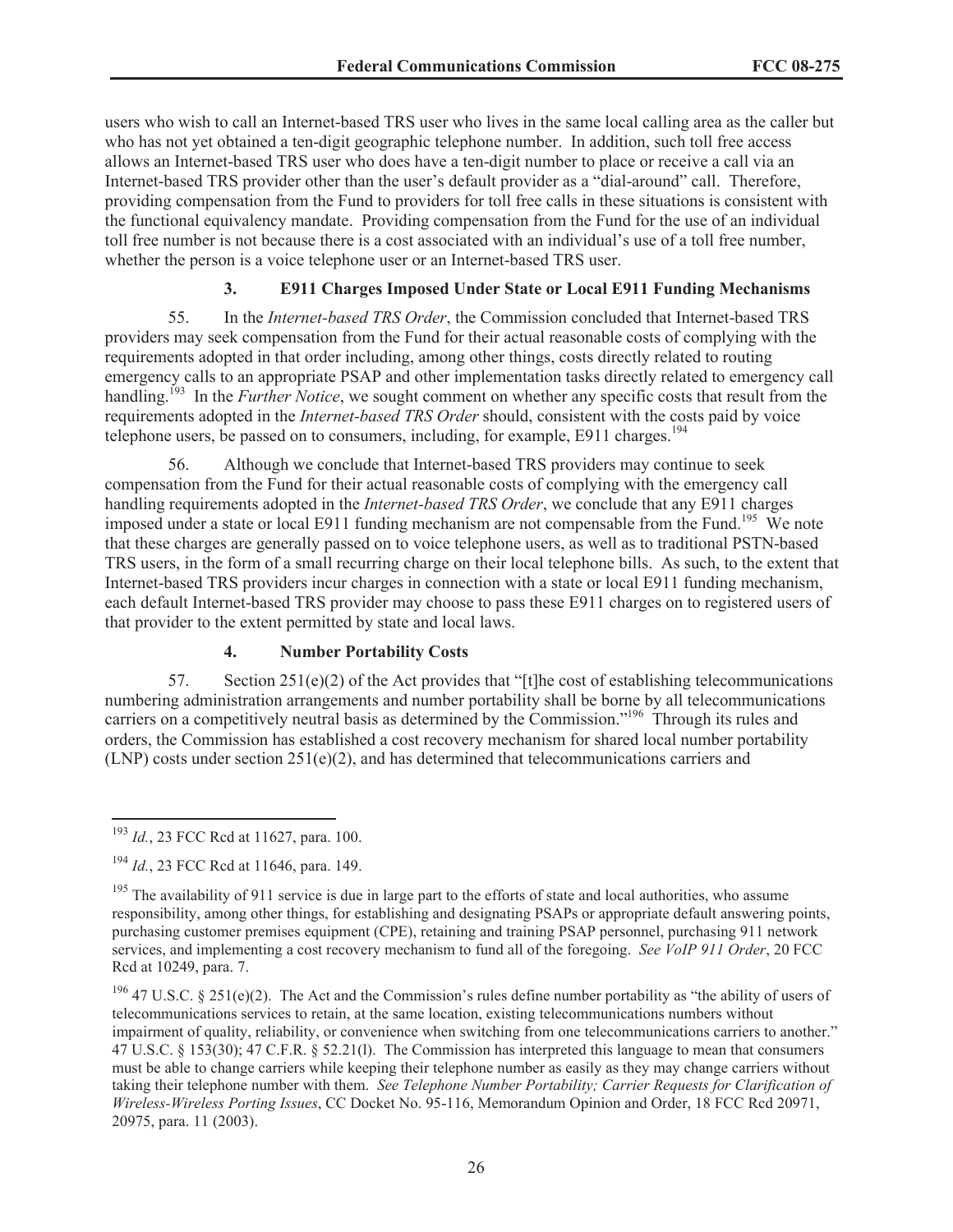interconnected VoIP providers should bear such costs on a competitively neutral basis.<sup>197</sup> Under this cost recovery mechanism, shared LNP costs are allocated to carriers and interconnected VoIP providers in proportion to each of those entity's end-user revenues.<sup>198</sup> Interconnected VoIP providers and telecommunications carriers, other than incumbent LECs, are permitted to recover the amount of shared LNP costs allocated to that carrier or provider "in any manner consistent with applicable state and federal laws and regulations."<sup>199</sup>

58. In the *Internet-based TRS Order*, we imposed number portability obligations on Internetbased TRS providers and their numbering partners in connection with the numbering plan adopted in that order.<sup>200</sup> At that time, we specifically declined to require Internet-based TRS providers to contribute to shared LNP costs.<sup>201</sup> In doing so, we noted that Internet-based TRS providers would have been unable to recover their costs from end users because, at least at that time, end users were not required to register with an Internet-based TRS provider. <sup>202</sup> Notwithstanding this determination, in the *Further Notice*, we sought comment on whether, and to what extent, the costs associated with number portability should be passed on to Internet-based TRS users, and not paid for by the Fund, because these costs "generally are borne by voice telephone users."<sup>203</sup> The *Further Notice* noted that because Internet-based TRS users will now have a default provider –  $e.g.,$  the provider from which they obtained their number or a provider to which they ported their number – that provider can pass number portability costs to the user.<sup>204</sup>

59. We decline to extend to Internet-based TRS providers the obligation to contribute to shared LNP costs at this time. As noted above, the shared costs of number portability are allocated to interstate telecommunications carriers and interconnected VoIP providers in proportion to each of those entity's end-user revenues (contributors file their revenue information on the FCC Form 499-A, the "Telecommunications Reporting Worksheet"). Unlike those entities, however, Internet-based TRS providers do not have "end-user revenues" and, instead, their costs of providing Internet-based TRS are reimbursed by the Interstate TRS Fund. Therefore, although we believe that Internet-based TRS users should be required to bear number portability costs to the same degree as voice telephone users, we must first determine how to calculate Internet-based TRS providers' share of LNP costs given that these

<sup>199</sup> *See* 47 C.F.R. § 52.33(b).

<sup>200</sup> *Internet-based TRS Order*, 23 FCC Rcd at 11606–07, paras. 34–36.

<sup>201</sup> *Id.*, 23 FCC Rcd at 11608, para. 38.

<sup>204</sup> *Id.*, 23 FCC Rcd at 11646, para. 149.

<sup>&</sup>lt;sup>197</sup> See 47 C.F.R. §§ 52.32 (allocation of shared LNP costs), 52.33 (methods by which contributors may recover LNP costs) (internal citations omitted); *see also See Telephone Number Requirements for IP-Enabled Services Providers; Local Number Portability Porting Interval and Validation Requirements; IP-Enabled Services; Telephone Number Portability; Numbering Resource Optimization*, WC Docket Nos. 07-243, 07-244, 04-36, CC Docket Nos. 95-116, 99-200, Report and Order, Declaratory Ruling, Order on Remand, and Notice of Proposed Rulemaking, 22 FCC Rcd 19531, 19536, 19551, paras. 9–10, 38 (2007) (*VoIP LNP Order)*, *pet. for review pending sub nom. National Telecomms. Cooperative Ass'n v. FCC* (D.C. Cir. No. 08-1071).

<sup>198</sup> *See VoIP LNP Order*, 22 FCC Rcd at 19536–37, paras. 9–11 (internal citations omitted); *see also* 47 C.F.R. § 52.32(b) (instructing all telecommunications carriers providing service in the United States to complete and submit a "Telecommunications Reporting Worksheet," which sets forth the information needed to calculate contributions to meet shared LNP costs).

<sup>&</sup>lt;sup>202</sup> *Id.* Noting that Internet-based TRS providers' costs are reimbursed by the Fund (the funding for which is provided by telecommunications carriers and other providers – many of which already contribute to meet shared LNP costs), the Commission also pointed out that it would make little sense to require Internet-based TRS providers to make payments toward shared LNP costs if reimbursements for such payments would simply be derived from the Fund. *Id.*

<sup>203</sup> *Id.*, 23 FCC Rcd at 11646, para. 147; *see also id*., 23 FCC Rcd at para. 149.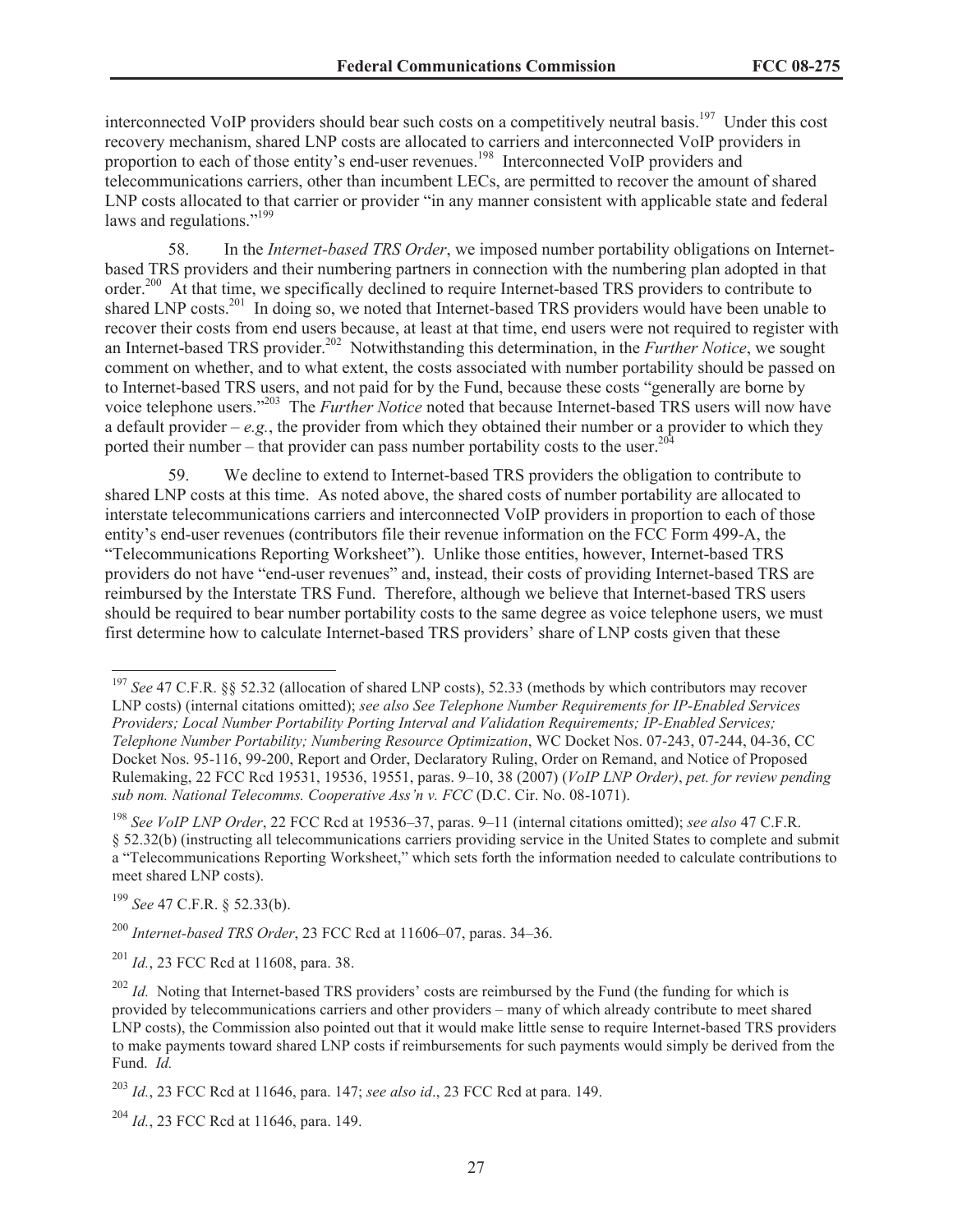providers have no end-user revenues. Until the Commission can further evaluate how best to allocate shared LNP costs to Internet-based TRS providers, we will not extend to these providers the obligation to make payments toward shared LNP costs. The Commission may elect to revisit this issue in a future order.

# **G. Petitions for Reconsideration and Clarification Regarding Interoperability and Default Provider Changes**

# **1. CSDVRS, GoAmerica, Viable and Snap Petition for Reconsideration and Clarification**

60. As stated above, on August 15, 2008, CSDVRS, GoAmerica, Viable and Snap filed a Petition for Reconsideration with respect to the obligations of default and former default providers to route information from an Internet-based TRS user who has CPE of one provider, but is using a different provider as his or her default provider (*i.e.*, the user has ported his or her number).<sup>205</sup> The petitioners contend that there is tension between the rule prohibiting a provider that gave out the CPE, but is no longer the default provider, from acquiring routing information from the user,  $206$  and the rule requiring a provider that has issued CPE to ensure that the CPE delivers the routing information to the user's new default provider.<sup>207</sup> The petitioners claim that once a user ports his or her number to a new default provider, who is not the provider that furnished the CPE, that new provider does not have the ability to collect the routing information from that CPE, cannot update the central numbering directory without the assistance of the provider of the CPE, and certain features and functionalities of the CPE may not work.<sup>208</sup> Accordingly, the petitioners recommend that the Commission revise its rules to give the consumers who have received a video device from a VRS provider the option of either: (1) continuing to use the video device once they have ported their number with the understanding that their routing information will continue to be provisioned by the original provider that supplied the device (and with the understanding that the device may not retain all the features and functionalities); or (2) acquiring a new device from the new default provider.<sup>209</sup>

61. The TDI Coalition filed comments in response to the Petition for Reconsideration seeking full interoperability and urging Internet-based TRS providers to work to ensure that routing information is directed to the user's default provider.<sup>210</sup> The TDI Coalition also notes that the issues raised in the Petition for Reconsideration regarding number porting will also arise when a user applies for a new NANP number from an Internet-based TRS provider that is not the provider who provided the videophone.<sup>211</sup> The TDI Coalition advocates for extensive consumer outreach to help the deaf and hard-of-hearing community understand how their CPE may be affected if they switch default providers.<sup>212</sup> Hamilton Relay agrees with

<sup>208</sup> Petition for Reconsideration at 2–4.

<sup>209</sup> *Id*. at 4.

 $^{211}$  *Id.* at 4.

 $^{212}$  *Id.* at 5–8.

<sup>205</sup> *See supra* para. 9; Petition for Reconsideration at 1. GoAmerica also raised this issue in an *ex parte* letter. *See* GoAmerica Sept. 17, 2008 *Ex Parte* Letter. Rule 64.611(c)(1) sets forth the obligations of the default providers to obtain current routing information, provision such information to the central numbering directory, and maintain such information in their internal numbering directory and the central numbering directory. 47 C.F.R. § 64.611(c)(1). Paragraphs 60 and 61 of the *Internet-based TRS Order* also set forth the obligations of the default providers and former default providers. *See Internet-based TRS Order*, 23 FCC Rcd at 11615.

<sup>206</sup> Petition for Reconsideration at 2 (citing 47 C.F.R. § 64.611(c)(2)(j); *Internet-based TRS Order*, 23 FCC Rcd at 11615, para. 61).

<sup>207</sup> Petition for Reconsideration at 2 (citing 47 C.F.R. §§ 64.611(c)(2)(ii)(A), 64.611(e); *Internet-based TRS Order*, 23 FCC Rcd at 11615, paras. 60–61).

<sup>210</sup> TDI Coalition Comments on Petition for Reconsideration at 2-3.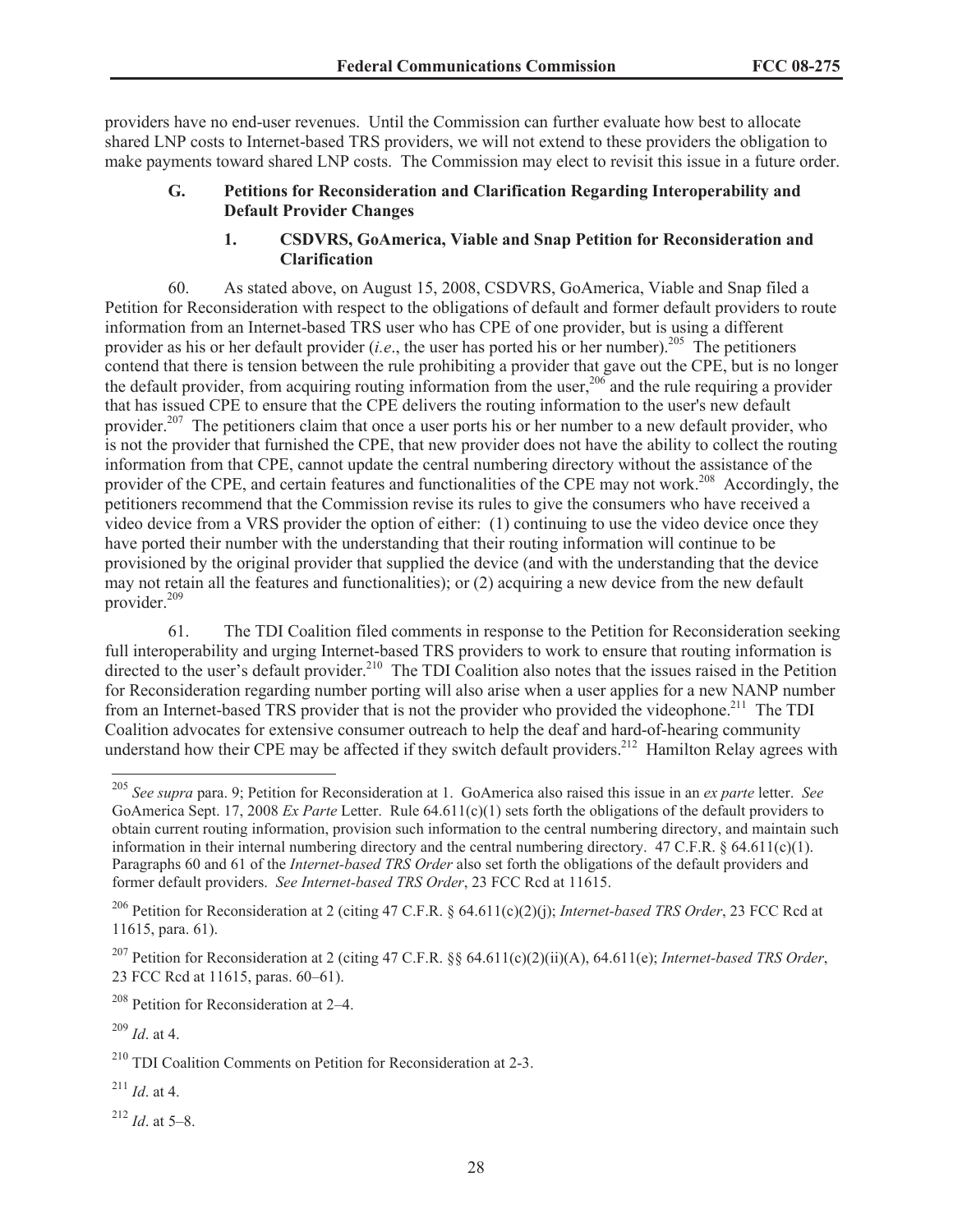the petitioners that when a user changes his or her default provider, the new provider does not have the ability to collect the routing information from the user's device.<sup>213</sup> Hamilton Relay does not oppose the recommendations of the petitioners, but also recommends that the Commission clarify that IP-based relay providers that do not distribute their own end-user equipment may use software or commercially available third-party router equipment to route and update IP address information to the central numbering directory provider or similar solutions.<sup>214</sup>

62. Sorenson filed an opposition to the Petition for Reconsideration, stating that the Commission's rules correctly place the responsibility for updating and maintaining routing information on the default provider and limit the information that may be acquired by the former default provider.<sup>215</sup> Sorenson states that "[i]mplementation of the new rules will require development of an industry standard to ensure that each provider can accept routing information delivered by devices distributed by another provider."<sup>216</sup> In response to Sorenson's opposition, CSDVRS and GoAmerica argue, among other things, that Sorenson has not provided any guidance on the development or timeline of its proposed industry standard to allow any provider to accept routing information delivered by devices distributed by another provider.<sup>217</sup> Sorenson has committed, for one, to move forward to create an industry standard that will "enable each provider to accept routing information delivered by devices distributed by another provider."<sup>218</sup>

63. We deny the Petition for Reconsideration. We reiterate our conclusion in the *Internetbased TRS Order* that an Internet-based TRS user's CPE should directly provide necessary routing information to the Internet-based TRS user's default provider.<sup>219</sup> We further clarify that rule 64.611(e) means that an Internet-based TRS provider's CPE that is being used with a default provider other than the one that issued that CPE must automatically connect with the new default provider just as it did with the previous default provider that provided the CPE. In this situation, the user should not have to manually dial the default provider first, and then dial the called party. Moreover, the CPE must be capable of delivering routing information to the new default provider just as it did to the previous default provider that provided the CPE once the porting process is complete. In addition, at a minimum, an Internet-based TRS provider's CPE that is being used with a new default provider must be capable of: (1) accepting a URI or IP address that the new provider uses for call setup purposes; $^{220}$  and (2) allowing a user to dial a

<sup>217</sup> See CSDVRS Reply to Opposition to Petition for Reconsideration at 2; GoAmerica Reply to Opposition to Petition for Reconsideration at 2.

<sup>218</sup> *See* Letter from Ruth Milkman, Counsel for Sorenson Communications, Inc., to Marlene H. Dortch, Secretary, FCC, CG Docket No. 03-123, WC Docket No. 05-196 (filed Oct. 2, 2008) (Sorenson Oct. 2, 2008 *Ex Parte* Letter).

<sup>219</sup> *See Internet-based TRS Order*, 23 FCC Rcd at 11615, para. 60; *see also* 47 C.F.R. §§ 64.611(e)(1) ("Every VRS or IP Relay provider must ensure that all CPE they have issued, leased, or otherwise provided to VRS or IP Relay users delivers routing information or other information only to the user's default provider, except as is necessary to complete or receive 'dial around' calls on a case-by-case basis."); 64.611(e)(2) ("All CPE issued, leased, or otherwise provided to VRS or IP Relay users by Internet-based TRS providers must be capable of facilitating the requirements of this section.").

<sup>220</sup> For example, a VRS provider that has distributed CPE must disclose the protocols necessary to enable a new default provider to communicate with that CPE so that the new default provider can direct the CPE to send routing information to one IP address and outgoing video connections to another IP address.

<sup>213</sup> Hamilton Relay Comments on Petition for Reconsideration at 2.

<sup>214</sup> *Id*. at 3.

<sup>&</sup>lt;sup>215</sup> Sorenson Opposition to Petition for Reconsideration at 3.

<sup>&</sup>lt;sup>216</sup> *Id.* Sorenson also argues that if the Petition for Reconsideration were granted, then two providers would share the routing responsibility, which would raise questions about which provider would be responsible for problems. *See id*.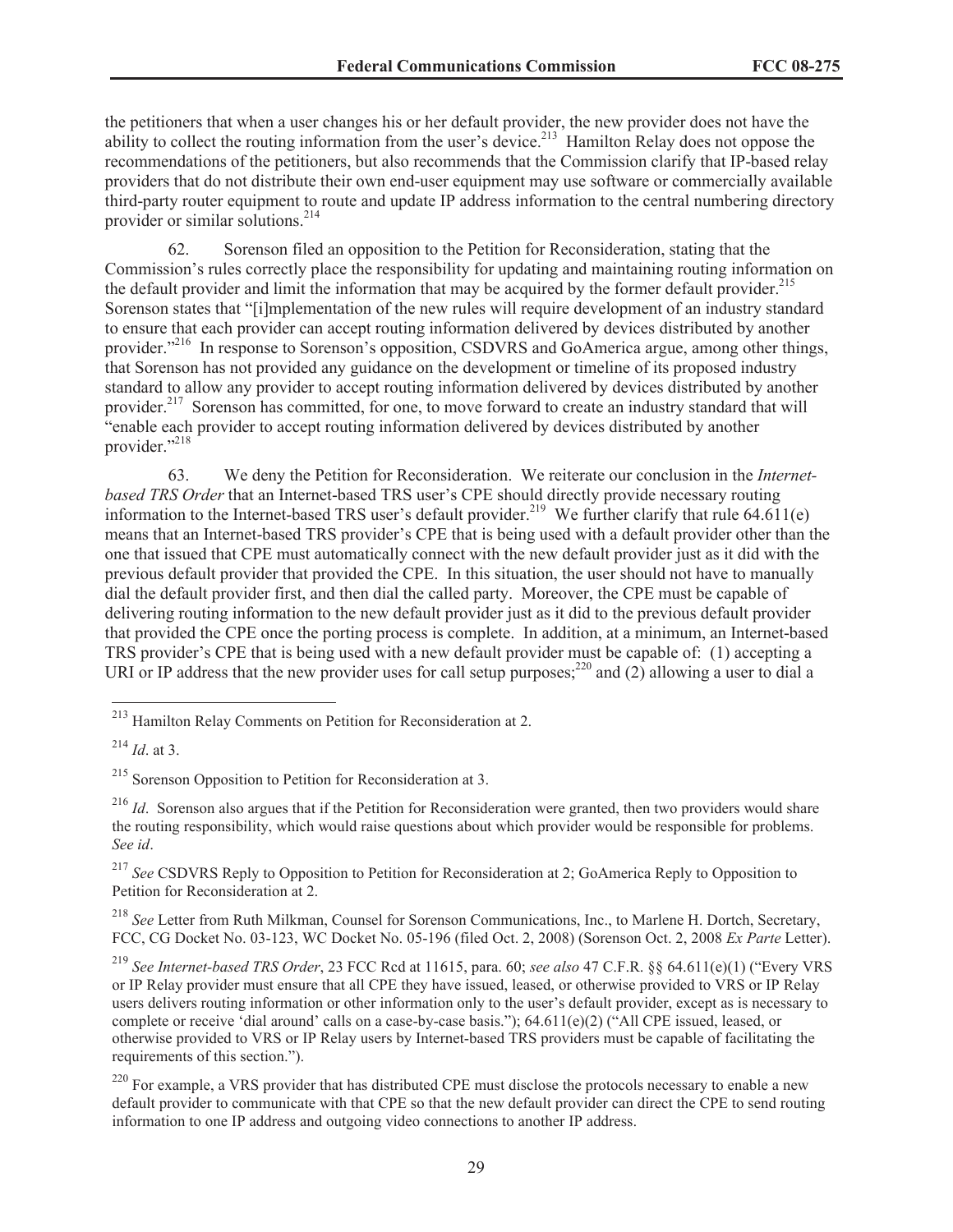number that the CPE automatically forwards to the new default provider.<sup>221</sup> However, at this time based on the record before us, we disagree with GoAmerica's request that a default provider that furnishes CPE to a consumer must ensure that the CPE's enhanced features (*e.g*., missed call list, speed dial list) can be used by the consumer if the consumer ports his or her number to a new default provider and uses the CPE with the new default provider.<sup>222</sup> Providers may offer such features on a competitive basis, which will encourage innovation and competition.

64. *Point-to-point calling.* We also clarify a few aspects of providers' responsibilities with regard to point-to-point calling between VRS users.<sup>223</sup> GoAmerica asserts that Sorenson has recently tendered a proposed industry standard that "supports its effort to disable functionality and further restrict consumer choice," in part because the Sorenson proposal allegedly would not enable a device to continue to originate point-to-point calling after the user's ten-digit number has been ported and the device has been paired with a new default provider.<sup>224</sup> Sorenson replies that the proposed standard that it put forward had been designed under extreme time pressure and had been developed in a way that contemplated how the specification would be enhanced in the future to allow for point-to-point calling.<sup>225</sup> Sorenson states that it is now preparing the additional specifications required to allow users to make point-to-point calls using ten-digit numbers, and will add those to the proposed standard.<sup>226</sup>

65. While point-to-point calls between VRS users are not relay calls, and thus are not compensable from the Fund, they do constitute an important form of communication for many VRS users, and any loss of such basic functionality is simply not acceptable.<sup>227</sup> First, we clarify that all default providers must support the ability of VRS users to make point-to-point calls without the intervention of an interpreter. Second, we clarify that *all* providers must ensure that their devices are capable of making calls after a change in default provider, including point-to-point calls to other VRS users. Thus, all providers who provision equipment must make available to other VRS providers enough information about that equipment to enable any VRS provider to perform all its functions as a default provider, including enabling point-to-point communications between VRS users, whether those users have the same or different default providers. For example, as noted above, Sorenson has stated that it is preparing the additional specifications required to allow users to make point-to-point calls using ten-digit numbers, and will add those to the proposed standard. We expect that Sorenson will do so expeditiously, and we will be

<sup>224</sup> *See* Letter from George L. Lyon, Jr., Director, Regulatory Compliance, GoAmerica, Inc., to Marlene H. Dortch, Secretary, FCC, CG Docket No. 03-123 & WC Docket No. 05-196, Attach. (filed Dec. 19, 2008).

<sup>225</sup> *See* Letter from Ruth Milkman, Counsel for Sorenson Communications, Inc., to Marlene H. Dortch, Secretary, FCC, CG Docket No. 03-123 & WC Docket No. 05-196 (filed Dec. 18, 2008).

<sup>226</sup> *Id.*

 $221$  This is necessary to ensure that a user can complete a call without finger-spelling the number. The user interface, *e.g.*, keyboard, can be used to dial the number, and the CPE will automatically communicate that dialed number to the new default provider.

<sup>222</sup> *See* GoAmerica Sept. 17, 2008 *Ex Parte* Letter, Attach.; *see also* Sorenson Oct. 2, 2008 *Ex Parte* Letter (opposing GoAmerica's request).

<sup>223</sup> *See Further Notice,* 23 FCC Rcd at 11631, para. 115 (requesting comment on the "means by which the Commission or industry can or should facilitate the provision of 'point-to-point' Internet-based communications").

<sup>&</sup>lt;sup>227</sup> See Letter from Sheri A. Farinha, CEO, NorCal Services for Deaf & Hard of Hearing, to Marlene H. Dortch, Secretary, FCC, CG Docket No. 03-123 (filed Dec. 18, 2008) (explaining that consumers want "the freedom to choose their default [p]rovider," to be able to make VRS calls using a local NANP telephone number, and to be "able to make VP to VP (peer to peer) calls, without any problems or barriers"); *Further Notice,* 23 FCC Rcd at 11631, para. 115; GoAmerica *Further Notice* Comments at 15 (asserting that "the FCC has two reasons to do everything it can to promote and enable point to point communications: (1) such calls are frequently the most functionally equivalent form of telecommunications for many individuals; and (2) such calls reduce charges to the Interstate TRS Fund"); *see also* Viable *Further Notice* Comments at 3; CSDVRS *Further Notice* Reply at 4.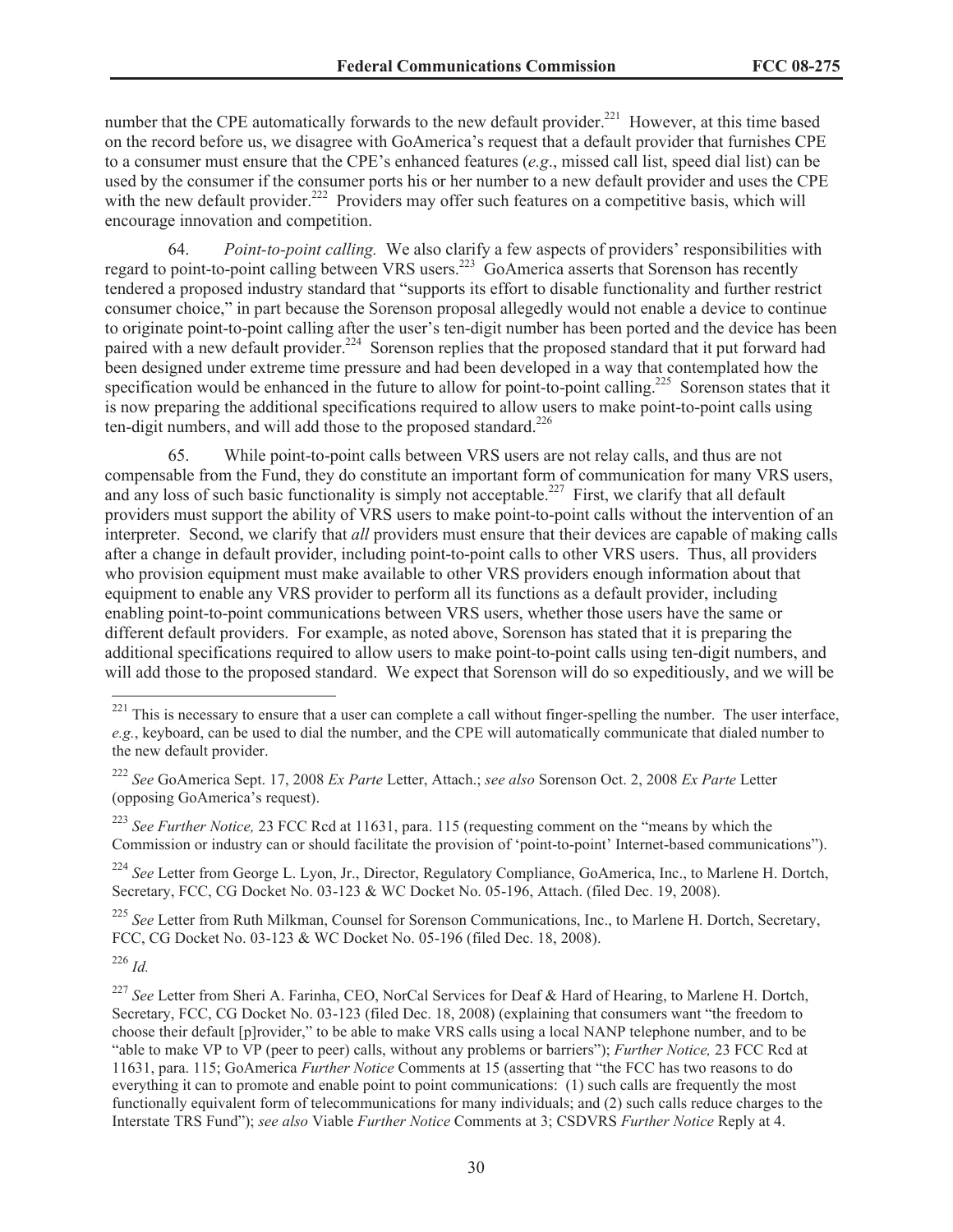monitoring events closely to ensure that this happens. As a corollary to the former default provider's obligations, no provider may begin providing service as a new default provider for a customer until the provider is capable of performing the functions described above and in this paragraph with respect to any device that was being used with the former default provider's service. Finally, we require that all providers check the Numbering Directory for routing information for ten-digit numbers, other than those of their own users before setting up a relay call or routing the call to the public switched telephone network (PSTN). Checking the Numbering Directory to see whether the user is dialing another registered VRS user – that is, requesting a point-to-point communication – will ensure that providers do not establish a relay call when it is unnecessary and inappropriate to do so.

66. We recognize that point-to-point communication between registered VRS users is not "telecommunications relay service" as defined in section 225 because it occurs between persons with hearing or speech disabilities, not between a person with such a disability and a hearing person.<sup>228</sup> Nonetheless, the Commission has ample authority to regulate the provision of point-to-point calls between Internet-based TRS subscribers. First, the Commission has authority pursuant to its ancillary jurisdiction. Ancillary jurisdiction may be employed, in the Commission's discretion, when Title I of the Act gives the Commission subject matter jurisdiction over the service to be regulated and the assertion of jurisdiction is "reasonably ancillary to the effective performance of [its] various responsibilities."<sup>229</sup> As we concluded in the *Internet-based TRS Order*, the Commission has subject matter jurisdiction over Internet-based TRS services, a form of "interstate communication by wire or radio."<sup>230</sup> And requiring that providers facilitate point-to-point communications between persons with hearing or speech disabilities is reasonably ancillary to the Commission's responsibilities in several parts of the Act – sections 225, 255, and  $1^{231}$ 

67. First, facilitating point-to-point calls furthers the purposes of section 225 itself. Section 225(b)(1) directs the Commission to ensure that relay services are available "[i]n order to carry out the purposes established under section 1, to make available to all individuals in the United States a rapid, efficient nationwide communication service, and to increase the utility of the telephone system of the Nation."<sup>232</sup> While that section refers to relay services, point-to-point services even more directly support the named purposes: they are more rapid in that they involve direct, rather than interpreted, communication; they are more efficient in that they do not trigger the costs involved with interpretation or unnecessary routing; and they increase the utility of the Nation's telephone system in that they provide direct communication – including all visual cues that are so important to persons with hearing and speech disabilities. Second, section 255 – entitled "Access by Persons with Disabilities" – requires that manufacturers of telecommunications equipment or customer premises equipment ensure that "the equipment is designed, developed, and fabricated to be accessible and usable by individuals with disabilities, if readily achievable,<sup>233</sup> and goes on to require providers of telecommunications services to ensure that their services are similarly usable.<sup>234</sup> These sections both contain clear statements from Congress that it intended persons with disabilities to have the fullest possible access to the Nation's

<sup>228</sup> *See* 47 U.S.C. § 225(a)(3) (defining "telecommunications relay services" as services that provide the ability for individuals with hearing or speech impairments to communicate with hearing individuals). We remind all parties that these calls are not relay calls and are not compensable from the Fund.

<sup>229</sup> *See United States v. Southwestern Cable Co.*, 392 U.S. 157, 177–78 (1968); *see also, e.g.*, *VoIP LNP Order*, 22 FCC Rcd at 19544–47, paras. 24–27 (providing a fuller discussion of the Commission's ancillary jurisdiction).

<sup>230</sup> *See* 47 U.S.C. § 151; *Internet-based TRS Order*, 23 FCC Rcd at 11600–01, 11607, paras. 19, 35.

<sup>231</sup> *See* TDI Coalition *Further Notice* Comments at 26-27 (supporting use of the Commission's ancillary jurisdiction over point-to-point services in the context of CPNI requirements).

<sup>232</sup> 47 U.S.C. § 225(b)(1).

 $^{233}$  47 U.S.C. § 255(b).

<sup>234</sup> *Id.*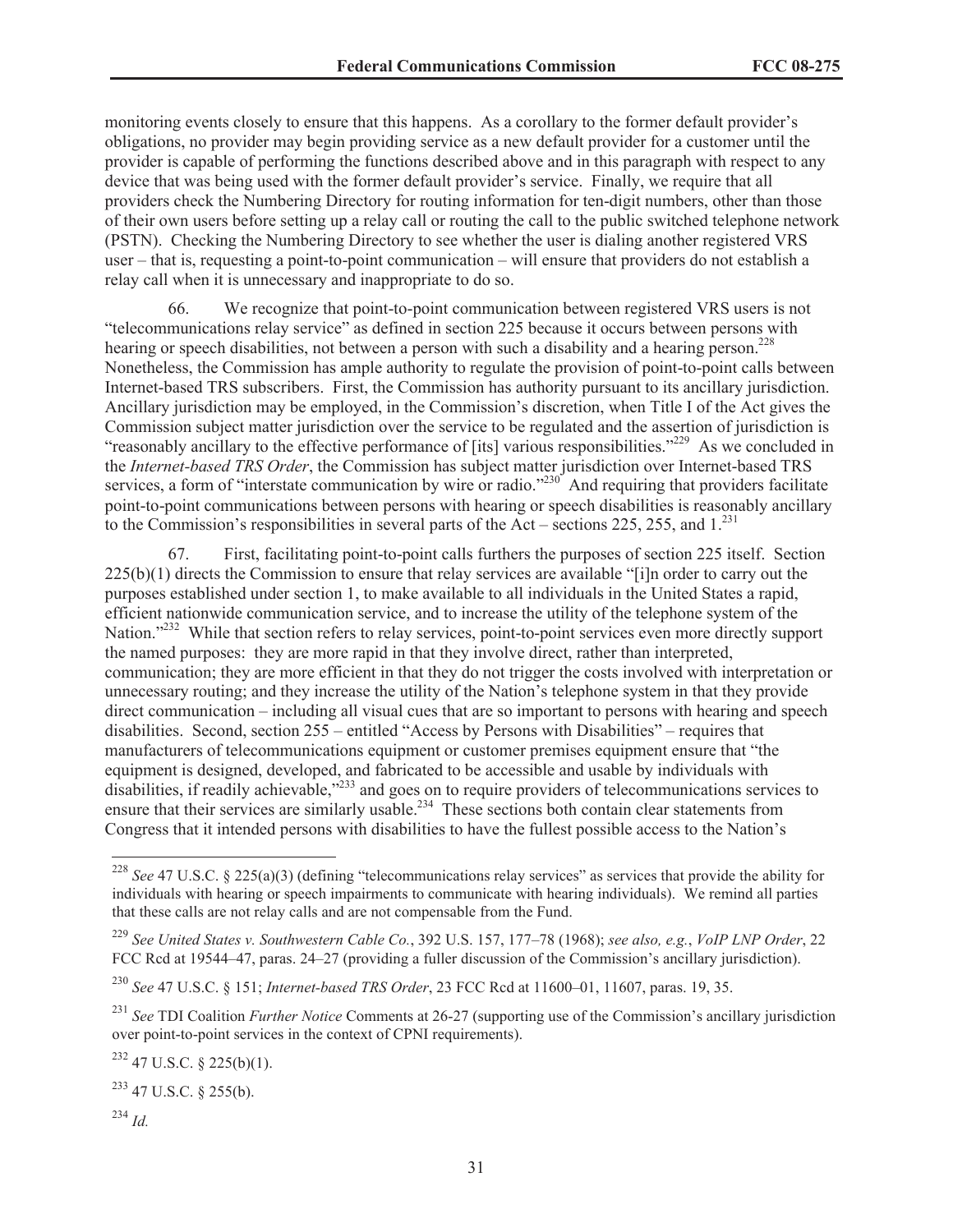communications system. Requiring point-to-point communications capabilities serves these goals. Third, section 1 itself charges the Commission with making available "so far as possible, to *all* the people of the United States . . . a rapid, efficient, Nation-wide . . . wire and radio communications service.<sup>7235</sup> Facilitating direct communication – without an unnecessary third-party interpreter – between citizens with hearing or speech disabilities furthers our mandate to make communications available to "*all* the people."

68. We encourage Internet-based TRS providers to work together to develop systems and standards that will facilitate compliance with our rules. To the extent, however, a default provider is unable to meet any mandatory minimum standards under our rules<sup>236</sup> or prior orders for a new registered user who is using CPE from a former default provider because that new default provider does not have access to the technical information about that user's CPE that would be necessary to provide service in compliance with those rules and orders, we waive those rules for a period of one year (unless the Commission indicates otherwise).<sup>237</sup> This waiver is limited in that it has no effect on the requirements of providers of Internet-based TRS services in general to meet their mandatory minimum standards unless and until they become a default provider for a user who already has CPE from a former default provider, and the new provider lacks sufficient information to provide certain features to that user, such as speed dialing. A temporary, limited waiver is necessary in the public interest so that Internet-based TRS providers may focus on ensuring that ten-digit numbering and E911 services function smoothly at this time of transition to the new ten-digit dialing system. This limited waiver also has no effect on the requirements for all providers to share information about their CPE as required by this *Order* and to be prepared to provide service to customers who port their numbers in from other providers as required by this *Order*. We also reiterate our enforcement authority to resolve any customer complaints that arise from switching default providers.<sup>238</sup> The Commission will act expeditiously to ensure that consumers have the option to switch providers. Finally, we find that with the clarifications discussed in this section, we do not need to modify any existing rules and therefore, deny the Petition for Reconsideration.

#### **2. CSDVRS Petition for Clarification**

69. CSDVRS also filed a Petition for Clarification requesting clarification that rule 64.611(a)(2), which lays out a default provider's call routing obligations, does not negate the requirement that VRS providers provide fully interoperable relay service.<sup>239</sup> CSDVRS claims that the role of the default provider, as set forth in the *Internet-based TRS Order*, may give default providers the impression that they may make it difficult for consumers to access alternative providers by dialing around, by means such as pop-up screens or warning messages, or degradation of the TRS call, video quality, or video

 $235$  47 U.S.C. § 151 (emphasis added).

<sup>236</sup> *See, e.g.*, 47 C.F.R. §§ 64.604(a)(3); 64.605.

<sup>&</sup>lt;sup>237</sup> Generally, the Commission's rules may be waived for good cause shown. 47 C.F.R. § 1.3. The Commission may exercise its discretion to waive a rule where the particular facts make strict compliance inconsistent with the public interest. *Northeast Cellular Telephone Co. v. FCC*, 897 F.2d 1164, 1166 (D.C. Cir. 1990) (*Northeast Cellular*); *see also WAIT Radio v. FCC*, 418 F.2d 1153, 1159 (D.C. Cir. 1969). Waiver of the Commission's rules is appropriate only if special circumstances warrant a deviation from the general rule, and such deviation will serve the public interest. *Northeast Cellular*, 897 F.2d at 1166.

<sup>238</sup> *See Internet-based TRS Order*, 23 FCC Rcd at 11608, para. 40; *see also* 47 U.S.C § 1.1 (authorizing interested parties to petition the Commission to open, among other things, an enforcement proceeding); 47 C.F.R. § 64.604(c)(6) (establishing the complaint procedures for alleged violations of the TRS rules).

<sup>&</sup>lt;sup>239</sup> Petition for Clarification at 1. Rule 64.611(a)(2) sets forth the VRS and IP Relay providers' obligations, as default providers, to "route and deliver all of that user's inbound and outbound calls unless the user chooses to place a call with, or receives a call from, an alternate provider." 47 C.F.R. § 64.611(a)(2).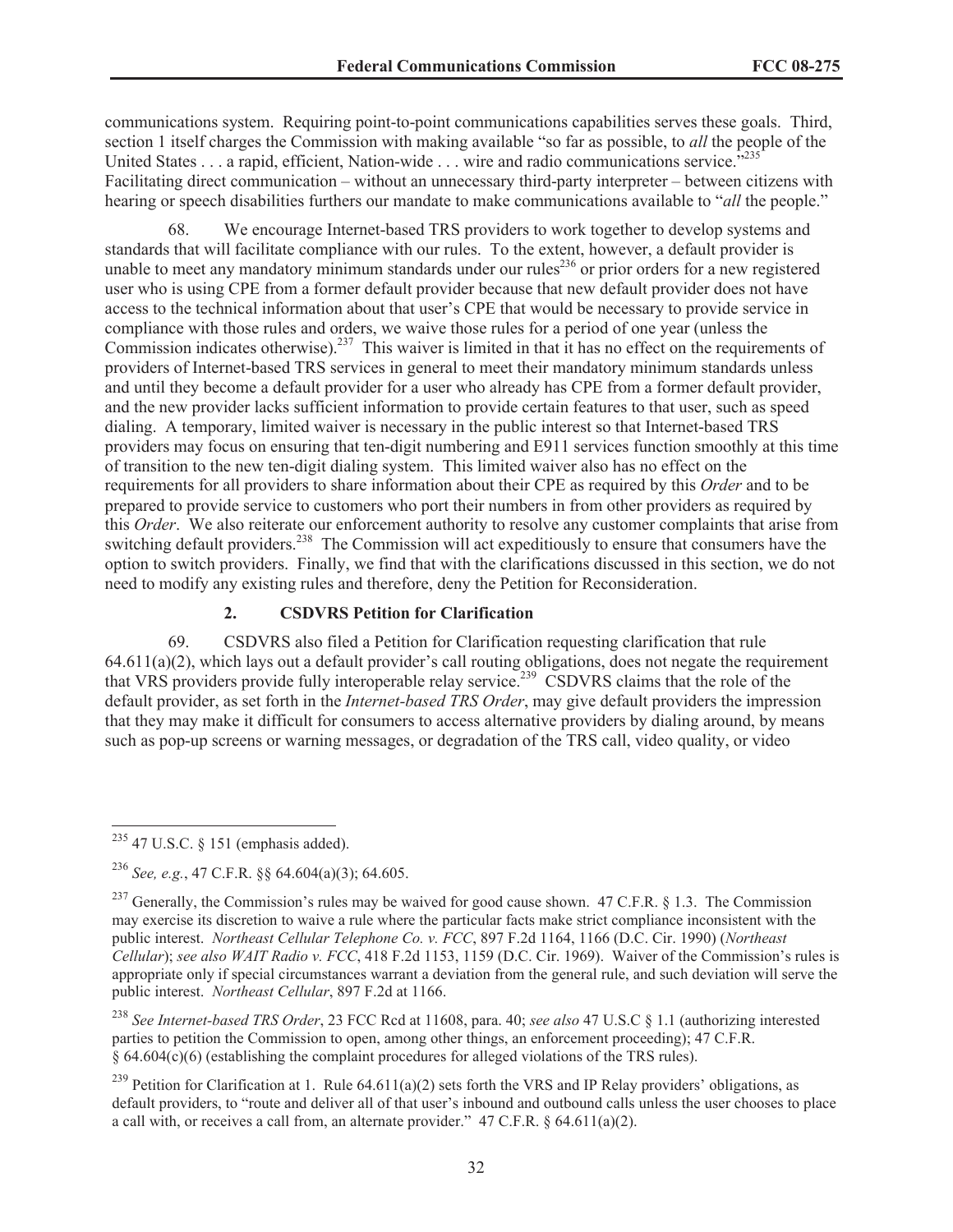interpreter capabilities.<sup>240</sup> GoAmerica also expresses concern with the interplay of the Commission's default provider rule and the interoperability rule.<sup>241</sup>

70. There is opposition to CSDVRS's Petition for Clarification on the record, arguing that the default provider registration requirement does nothing to undermine the Commission's interoperability rules and regulations, and that prohibiting a specific list of practices is unwarranted.<sup>242</sup> To reiterate and clarify to the extent necessary, under the new numbering system, Internet-based TRS users must be able to dial around to competing providers just as they do today.<sup>243</sup> We agree with CSDVRS that default providers that distribute equipment may not configure that equipment in a manner that would increase the difficulty of dialing alternative providers beyond what consumers need to do to reach these providers today. Rule 64.611(a)(2) – which requires that a default provider "route and deliver" a user's inbound and outbound calls, unless the user *chooses* to place a call with, or receives a call from, an alternate provider – does not inhibit or hinder dial around calling by Internet-based TRS users.<sup>244</sup> Furthermore, a provider may not penalize or retaliate against a consumer who exercises his right to dial around his default provider.<sup>245</sup> We also reiterate our enforcement authority should consumers be unable to dial around to competing Internet-based TRS providers once the new numbering system is implemented.<sup>246</sup> While CSDVRS's basic point is correct – that consumers need to be able to dial around to any provider without delays, warnings, distractions, or other obstacles that might impede or discourage such calls<sup>247</sup> – we decline at this time to address specific practices without the benefit of a more developed record. Therefore, CSDVRS's Petition for Clarification is granted only to the extent provided herein, and otherwise is denied.

# **H. Consumer Protection Issues**

71. In the *Further Notice*, the Commission sought comment on whether to establish rules to protect relay users from unauthorized default provider changes (*i.e*., "slamming") and to ensure the privacy and security of relay users' personal information.<sup>248</sup> In response, commenters generally favor the implementation of consumer protection measures to ensure that relay users' default providers are not changed without their consent, and to guard against the unauthorized disclosure of consumer

<sup>243</sup> *See* Petition for Clarification at 7–8.

<sup>244</sup> 47 C.F.R. § 64.611(a)(2). GoAmerica also was concerned that our default registration rule was unclear with regard to the possibility that Internet-based TRS providers may configure their CPE to make dial-around calling difficult. *See* GoAmerica Reply to Opposition to Petition for Clarification at 3. To repeat, under such a scenario, such a provider would be in violation of our interoperability rules and regulations.

<sup>245</sup> *See* Letter from Karen Peltz Strauss, Legal Consultant to CSDVRS, LLC, to Marlene Dortch, Secretary, FCC, CG Docket No. 03-123 & WC Docket No. 05-196 (filed Dec. 16, 2008); *Telecommunications Relay Services and Speech-to-Speech Services for Individuals with Hearing and Speech Disabilities*, CG Docket No. 03-123, Declaratory Ruling and Further Notice of Proposed Rulemaking, 21 FCC Rcd 5442, 5456, para. 34 (2006) (mandating interoperability among VRS services and prohibiting "the practice of providing degraded service quality to consumers using VRS equipment or service with another provider's service").

<sup>246</sup> *See supra* note 238.

<sup>240</sup> Petition for Clarification at 2–3 (citing 47 C.F.R. §64.611(a)(2), *Internet-based TRS Order*, 23 FCC Rcd at 11609–10, paras. 42–43).

<sup>&</sup>lt;sup>241</sup> GoAmerica Reply to Opposition to Petition for Clarification at 3 (citing 47 C.F.R. §§ 64.611(a)(2), 64.611(e)(2)).

 $^{242}$  Sorenson Opposition to Petition for Clarification at 3–4. Sorenson urges the Commission to decline CSDVRS's petition – claiming that it would create a lengthy list of specific rules – and rather, maintain broader public interest rules while allowing technology to evolve. *Id*. at 4.

<sup>&</sup>lt;sup>247</sup> Petition for Clarification at 3.

<sup>248</sup> *See Internet-based TRS Order*, 23 FCC Rcd at 11633–45, paras. 119–46.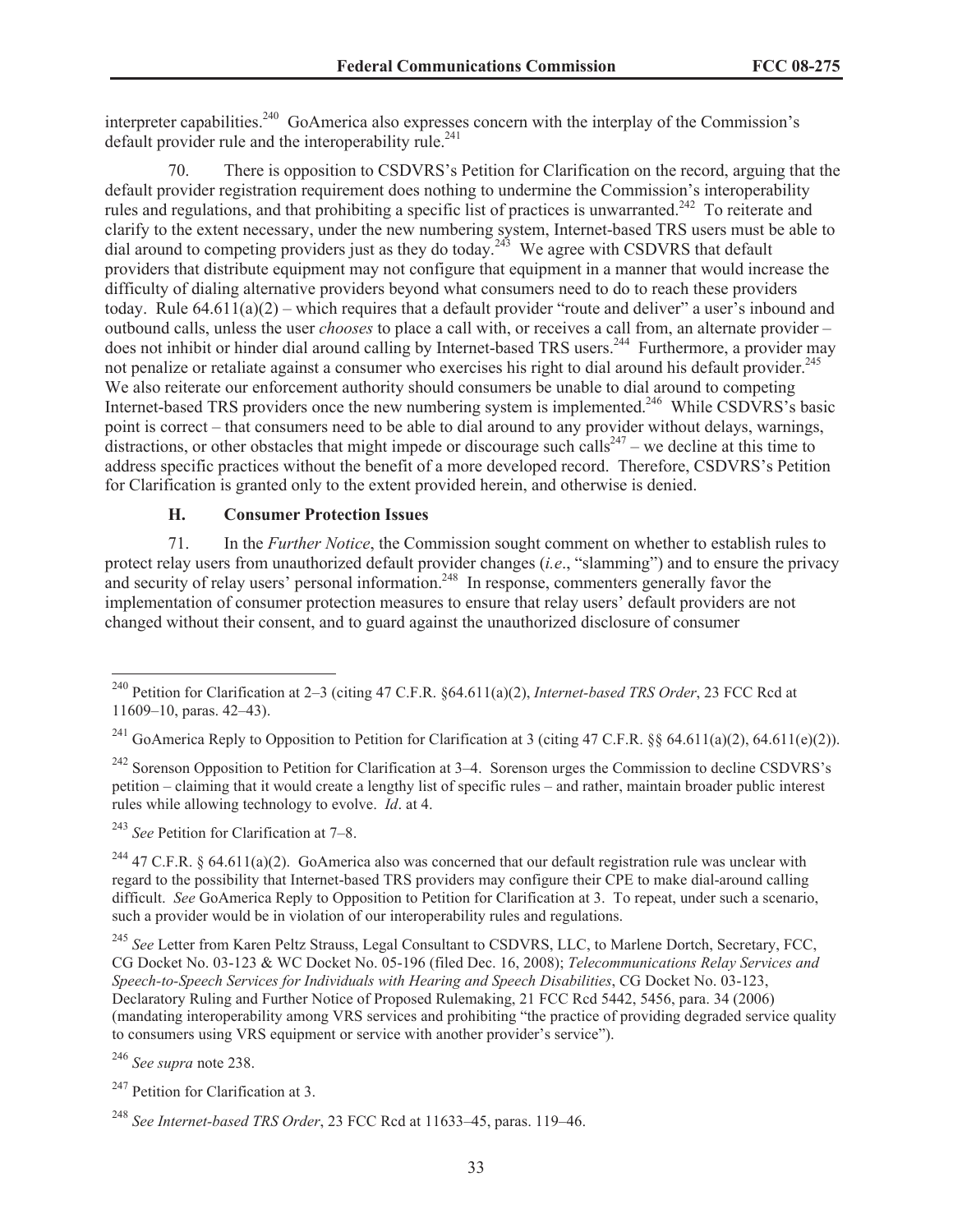information.<sup>249</sup> For example, TDI Coalition states that, just as a voice telephone user reasonably expects that his or her preferred service provider will not be changed and his personal information will not be disclosed without the user's authorization, an Internet-based TRS user should be entitled to the same expectation.<sup>250</sup> We share this view and, for this reason, emphasize that the unauthorized change of an Internet-based TRS user's default provider and the unauthorized disclosure of an Internet-based TRS user's personal information are both prohibited. We anticipate adopting rules more specifically addressing these prohibitions in a future order.

# **IV. PROCEDURAL MATTERS**

72. *Regulatory Flexibility Certification*. As required by the Regulatory Flexibility Act of 1980 (RFA),<sup>251</sup> the Commission has prepared a Final Regulatory Flexibility Certification in which it concludes that, under the terms of the RFA, there is no significant economic impact on small entities by the policies and rules addressed in this document. The certification is set forth in Appendix B.

73. *Paperwork Reduction Act*. The *Order* contains new or modified information collection requirements. The Commission, as part of its continuing effort to reduce paperwork burdens, invites the general public and the Office of Management and Budget (OMB) to comment on the information collection requirements contained in this document, as required by the Paperwork Reduction Act of 1995 (PRA), Public Law 104-13. Public and agency comments are due 60 days after the date of publication of this document in the Federal Register. Comments should address: (a) whether the proposed collection of information is necessary for the proper performance of the functions of the Commission, including whether the information shall have practical utility; (b) the accuracy of the Commission's burden estimates; (c) ways to enhance the quality, utility, and clarity of the information collected; and (d) ways to minimize the burden of the collection of information on the respondents, including the use of automated collection techniques or other forms of information technology.

74. In addition, pursuant to the Small Business Paperwork Relief Act of  $2002$ <sup>252</sup> we seek specific comment on how we might "further reduce the information collection burden for small business concerns with fewer than 25 employees."

75. In this present document, we have assessed the effects of imposing a requirement that Internet-based TRS providers institute procedures to verify the accuracy of registration information. We have taken steps to minimize the information collection burden for small business concerns, including those with fewer than 25 employees. For example, Internet-based TRS providers may choose their use of verification procedures. Indeed, we only require that Internet-based TRS providers implement a reasonable means of verifying registration and eligibility information that is not unduly burdensome. Moreover, the Commission concludes that all Internet-based TRS providers, including small entities, will be eligible to receive compensation from the Interstate TRS Fund for their reasonable costs of complying with the verification requirements adopted in the *Order*. These measures should substantially alleviate any burdens on businesses with fewer than 25 employees.

76. *Congressional Review Act*. The Commission will send a copy of this *Report and Order and Further Notice of Proposed Rulemaking* in a report to be sent to Congress and the Government Accountability Office pursuant to the Congressional Review Act.<sup>253</sup>

<sup>249</sup> *See*, *e.g*., TDI Coalition *Further Notice* Comments at 19–33; Sorenson *Further Notice* Comments at 12–17; GoAmerica *Further Notice* Comments at 21–39.

<sup>250</sup> *See* TDI Coalition *Further Notice* Comments at 20, 29.

<sup>251</sup> *See* 5 U.S.C. § 604.

<sup>252</sup> Public Law 107-198, *see* 44 U.S.C. § 3506(c)(4).

<sup>253</sup> *See* 5 U.S.C. § 801(a)(1)(A).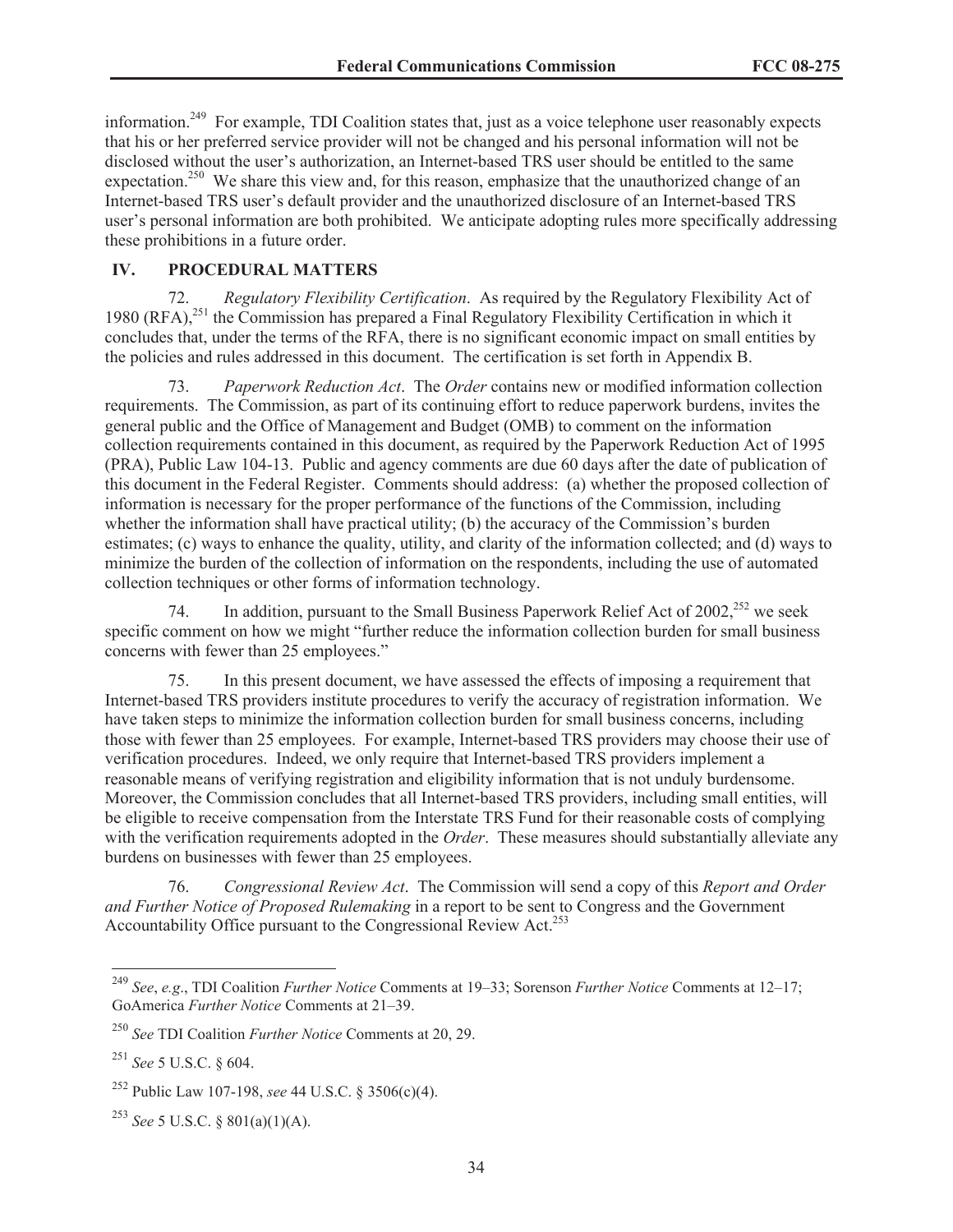# **V. ORDERING CLAUSES**

77. Accordingly, IT IS ORDERED that, pursuant to sections 1, 2, 4(i), 4(j), 225, 251, and 303(r) of the Communications Act of 1934, as amended, 47 U.S.C. §§ 151, 152, 154(i), 154(j), 225, 251, 303(r), this *Second Report and Order and Order on Reconsideration* IS ADOPTED.

78. IT IS FURTHER ORDERED that, pursuant to sections 1, 2, 4(i), 4(j), 225, 251, and 303(r) of the Communications Act of 1934, as amended, 47 U.S.C. §§ 151, 152, 154(i), 154(j), 225, 251, 303(r), the Petition for Reconsideration and Clarification filed by CSDVRS, LLC, GoAmerica, Inc., Viable, Inc., and Snap Telecommunications, Inc. on August 15, 2008 in CG Docket No. 03-123, WC Docket No. 05-196 IS DENIED.

79. IT IS FURTHER ORDERED that, pursuant to sections 1, 2, 4(i), 4(j), 225, 251, and 303(r) of the Communications Act of 1934, as amended, 47 U.S.C. §§ 151, 152, 154(i), 154(j), 225, 251, 303(r), the Petition for Clarification filed by CSDVRS, LLC, on August 15, 2008 in CG Docket No. 03- 123, WC Docket No. 05-196 IS GRANTED only to the extent provided herein, and OTHERWISE DENIED.

80. IT IS FURTHER ORDERED that, pursuant to sections 1, 2, 4(i), 4(j), 225, 251, and 303(r) of the Communications Act of 1934, as amended, 47 U.S.C. §§ 151, 152, 154(i), 154(j), 225, 251, 303(r), the Petition for Reconsideration and Clarification filed by Sorenson Communications, Inc., on August 18, 2008 in CG Docket No. 03-123, WC Docket No. 05-196 IS GRANTED to the extent described herein.

81. IT IS FURTHER ORDERED that, pursuant to sections  $1, 2, 4(i)$ ,  $4(i)$ ,  $225, 251$ , and 303(r) of the Communications Act of 1934, as amended, 47 U.S.C. §§ 151, 152, 154(i), 154(j), 225, 251, 303(r), the Petition for Limited Waiver filed by Sorenson Communications, Inc., on September 30, 2008 in CG Docket No. 03-123, WC Docket No. 05-196 IS DENIED.

82. IT IS FURTHER ORDERED that, pursuant to sections 1, 2, 4(i), 4(j), 225, 251, and 303(r) of the Communications Act of 1934, as amended, 47 U.S.C. §§ 151, 152, 154(i), 154(j), 225, 251, 303(r), the Request for Expedited Clarification of Section 64.604(a)(2) of the Rules filed by NENA and APCO on October 24, 2008 in CC Docket No. 98-67, CG Docket No. 03-123, and WC Docket No. 05- 196, IS GRANTED to the extent described herein.

83. IT IS FURTHER ORDERED that, pursuant to rule 1.427(b) of the Commission's rules, 47 C.F.R. § 1.427(b), this *Second Report and Order and Order on Reconsideration* shall become effective on December 31, 2008,<sup>254</sup> except for the information collections, which require approval by OMB under the PRA and which shall become effective after the Commission publishes a notice in the Federal Register announcing such approval and the relevant effective date(s).

<sup>&</sup>lt;sup>254</sup> *See* 5 U.S.C. § 553(d)(3) ("The required publication or service of a substantive rule shall be made not less than 30 days before its effective date, except . . . as otherwise provided by the agency for good cause found and published with the rule."); *see also* 47 C.F.R. §§ 1.103(a), 1.427(b). As described above, the Commission mandated in the June 24, 2008 *Internet-based TRS Order* that the new numbering system and emergency call handling requirements be implemented by December 31, 2008. *See supra* para. 1. In general, the issues addressed in this Order clarify aspects of the implementation of the new system and affirm prior determinations and are critical to ensuring a smooth transition to the new system. *See supra* para. 2; *see also, e.g.*, Letter from Ruth Milkman, Counsel to Sorenson Communications, Inc., to Marlene H. Dortch, Secretary, FCC, CG Docket No. 03-123 & WC Docket No. 05-196 (filed Oct. 9, 2008) (explaining the need for Commission action on certain issues before new rules take effect on December 31, 2008). We do not believe that the shortened implementation period will be a significant burden on any affected parties, who are already working to implement the new system described in the June 24, 2008 *Internet-based TRS Order*. In any event, any burden to the affected parties is outweighed by the need to ensure a smooth transition to the new, more functionally equivalent numbering system for the community of users, including a smooth transition to the new emergency call handling rules.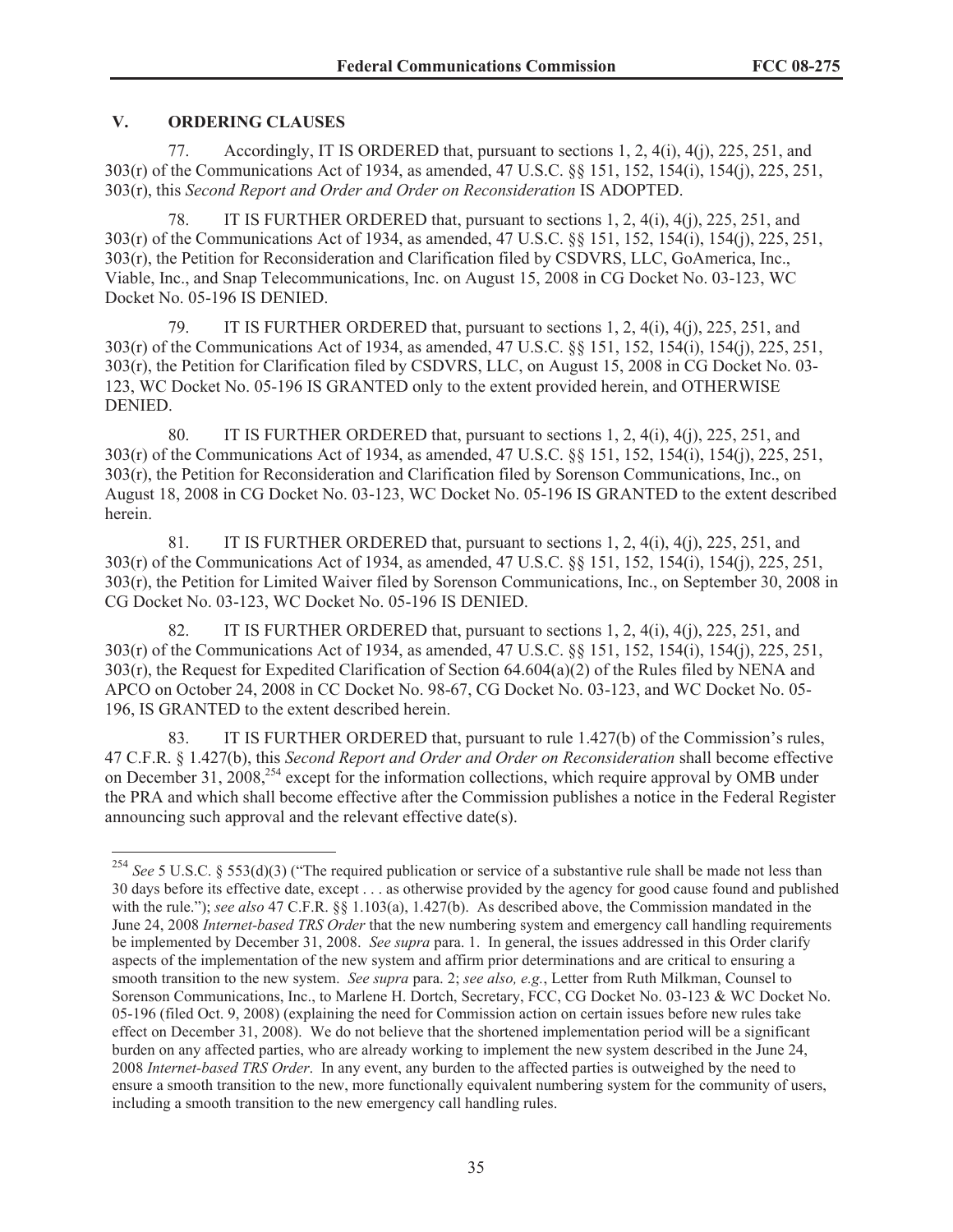84. IT IS FURTHER ORDERED that the Commission's Consumer & Governmental Affairs Bureau, Reference Information Center, SHALL SEND a copy of this *Second Report and Order and Order on Reconsideration*, including the Final Regulatory Flexibility Certification, to the Chief Counsel for Advocacy of the Small Business Administration.

# FEDERAL COMMUNICATIONS COMMISSION

Marlene H. Dortch Secretary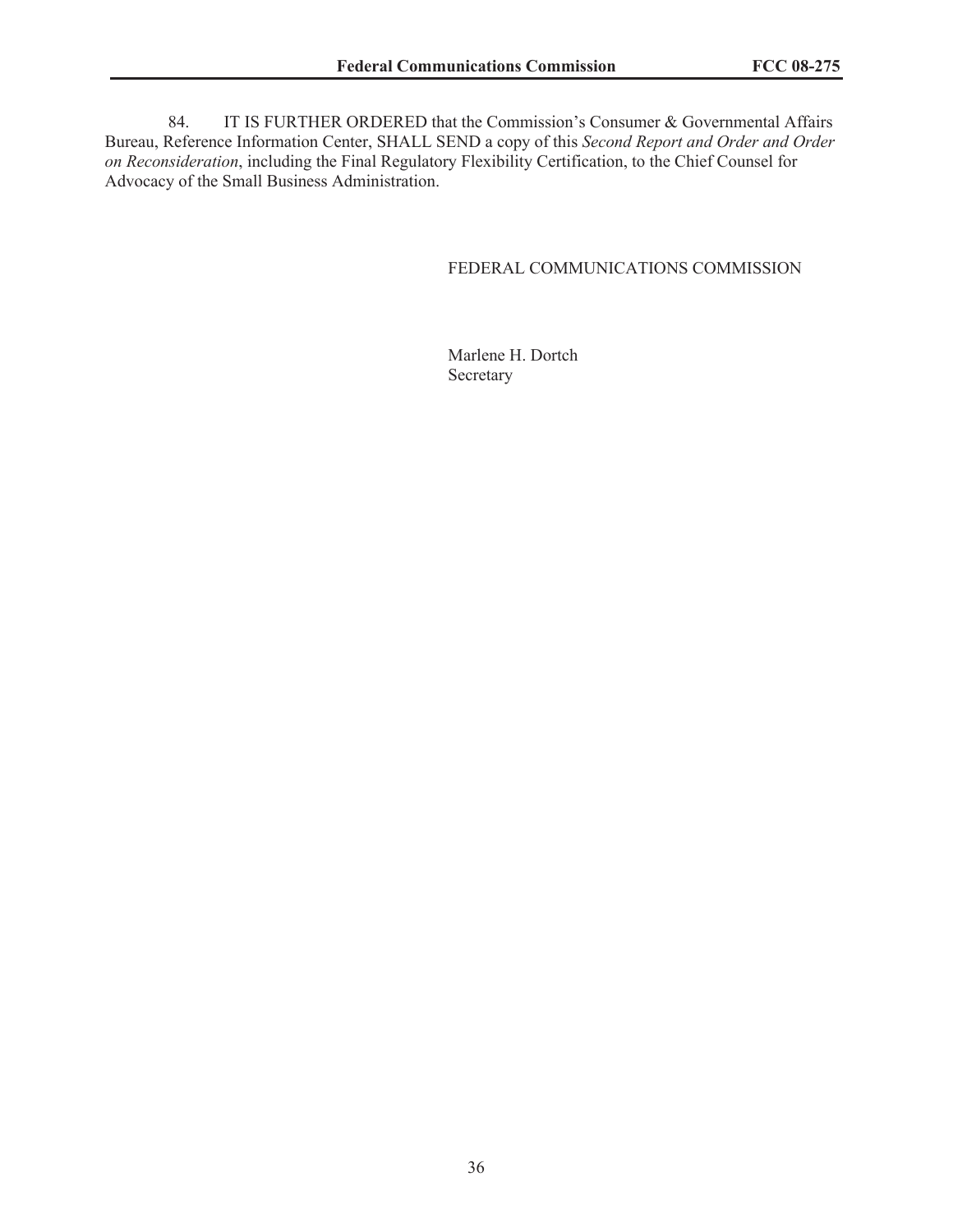# **APPENDIX A**

*Telecommunications Relay Services and Speech-to-Speech Services for Individuals with Hearing and Speech Disabilities***, CG Docket No. 03-123; E911** *Requirements for IP-Enabled Service Providers***, WC Docket No. 05-196, Further Notice of Proposed Rulemaking**

#### **COMMENTERS**

| <b>Comments</b>                                                        | <b>Abbreviation</b>  |
|------------------------------------------------------------------------|----------------------|
| Association for Information Communications Technology Professionals    | <b>ACUTA</b>         |
| in Higher Education                                                    |                      |
| $AT&T$ , Inc.                                                          | AT&T                 |
| <b>CSDVRS, LLC</b>                                                     | <b>CSDVRS</b>        |
| GoAmerica, Inc.                                                        | GoAmerica            |
| National Exchange Carrier Association, Inc.                            | <b>NECA</b>          |
| National Emergency Number Association                                  | <b>NENA</b>          |
| Sorenson Communications, Inc.                                          | Sorenson             |
| Telecommunications for the Deaf and Hard of Hearing, Inc., Association | <b>TDI</b> Coalition |
| of Late-Deafened Adults, Inc., National Association of the Deaf, Deaf  |                      |
| and Hard of Hearing Consumer Advocacy Network, California Coalition    |                      |
| of Agencies Serving the Deaf and Hard of Hearing, Hearing Loss         |                      |
| Association of America                                                 |                      |
| <b>Sprint Nextel Corporation</b>                                       | <b>Sprint Nextel</b> |
| Ultratec, Inc.                                                         | Ultratec             |
| Viable Communications, Inc. and Viable, Inc.                           | Viable               |

# **REPLY COMMENTERS**

| <b>Comments</b>                                                        | <b>Abbreviation</b>  |
|------------------------------------------------------------------------|----------------------|
| $AT&T$ , Inc.                                                          | AT&T                 |
| CSDVRS, LLC                                                            | <b>CSDVRS</b>        |
| GoAmerica, Inc.                                                        | GoAmerica            |
| NeuStar, Inc.                                                          | <b>NeuStar</b>       |
| Sorenson Communications, Inc.                                          | Sorenson             |
| Telecommunications for the Deaf and Hard of Hearing, Inc., Association | <b>TDI</b> Coalition |
| of Late-Deafened Adults, Inc., National Association of the Deaf, Deaf  |                      |
| and Hard of Hearing Consumer Advocacy Network, California Coalition    |                      |
| of Agencies Serving the Deaf and Hard of Hearing, Hearing Loss         |                      |
| Association of America                                                 |                      |

# **PETITION FOR RECONSIDERATION AND CLARIFICATION OF CSDVRS, LLC, GOAMERICA INC., VIABLE INC., AND SNAP TELECOMMUNICATIONS, INC. CG Docket No. 03-123 WC Docket No. 05-196**

# **COMMENTERS**

| <b>Comments</b>                                                                        | Abbreviation          |
|----------------------------------------------------------------------------------------|-----------------------|
| <b>Hamilton Relay, Inc.</b>                                                            | <b>Hamilton Relay</b> |
| Sorenson Communications, Inc.                                                          | Sorenson              |
| Telecommunications for the Deaf and Hard of Hearing, Inc., Association   TDI Coalition |                       |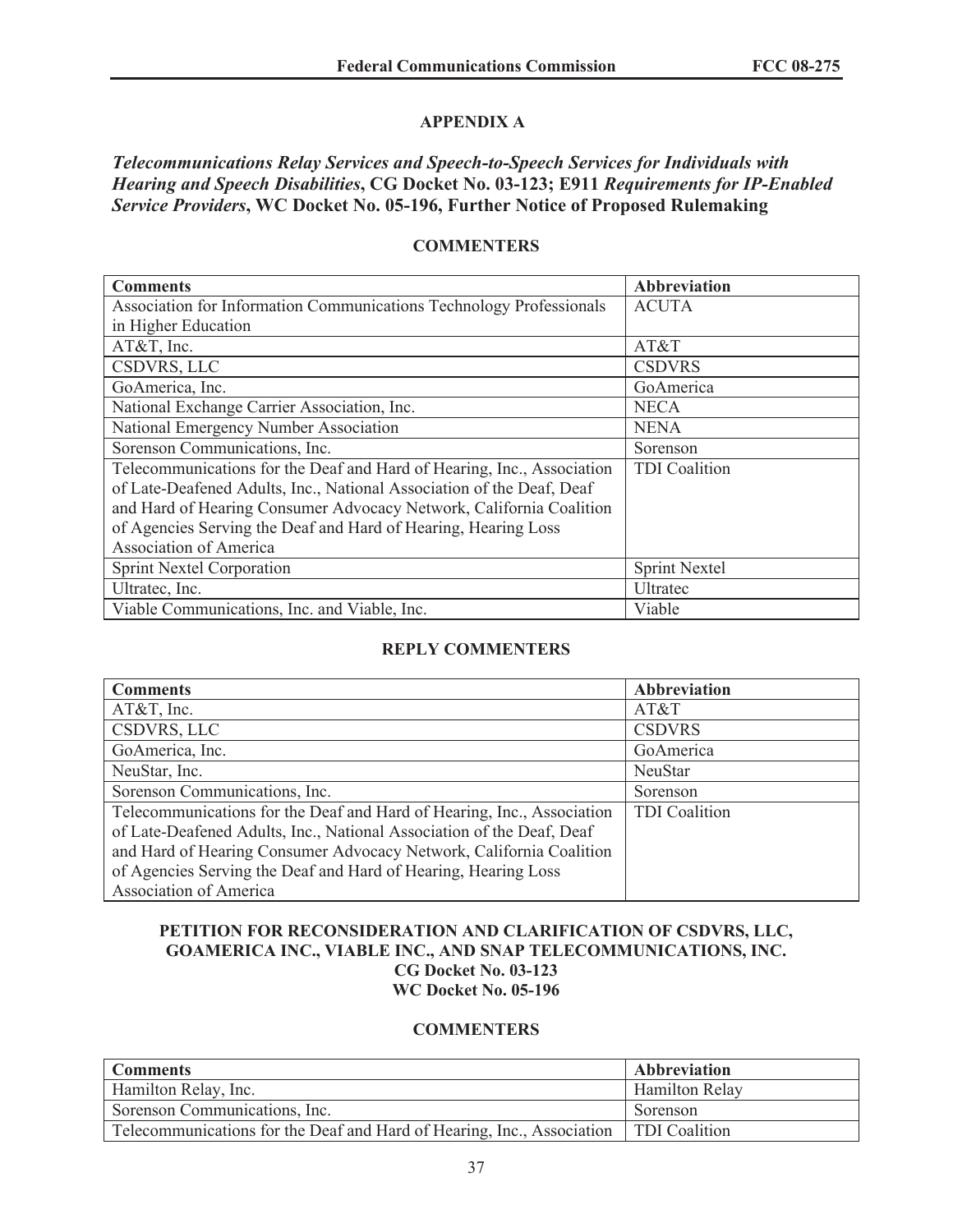of Late-Deafened Adults, Inc., National Association of the Deaf, Deaf and Hard of Hearing Consumer Advocacy Network, California Coalition of Agencies Serving the Deaf and Hard of Hearing, Hearing Loss Association of America

#### **REPLY COMMENTERS**

| <b>Reply Comments</b> | <b>Abbreviation</b> |
|-----------------------|---------------------|
| CSDVRS, LLC           | CSDVRS              |
| GoAmerica, Inc.       | GoAmerica           |

#### **PETITION FOR CLARIFICATION OF CSDVRS, LLC CG Docket No. 03-123 WC Docket No. 05-196**

#### **COMMENTERS**

| Comments                            | ⊾bbreviation |
|-------------------------------------|--------------|
| Sorenson<br>Inc.<br>Communications. | Sorenson     |

# **REPLY COMMENTERS**

| <b>Reply Comments</b> | <b>Abbreviation</b> |
|-----------------------|---------------------|
| CSDVRS, LLC           | <b>CSDVRS</b>       |
| GoAmerica, Inc.       | GoAmerica           |

### **PETITION FOR RECONSIDERATION AND CLARIFICATION OF SORENSON COMMUNICATIONS, INC. CG Docket No. 03-123 WC Docket No. 05-196**

#### **COMMENTERS**

| <b>Comments</b>                                                        | Abbreviation         |
|------------------------------------------------------------------------|----------------------|
| Communications Access Center, CSDVRS, LLC, GoAmerica, Inc.,            | Joint Responders     |
| Hamilton Relay, Inc., and Snap Telecommunications, Inc.                |                      |
| Telecommunications for the Deaf and Hard of Hearing, Inc., Association | <b>TDI</b> Coalition |
| of Late-Deafened Adults, Inc., National Association of the Deaf, Deaf  |                      |
| and Hard of Hearing Consumer Advocacy Network, California Coalition    |                      |
| of Agencies Serving the Deaf and Hard of Hearing, Hearing Loss         |                      |
| <b>Association of America</b>                                          |                      |

# **REPLY COMMENTERS**

| <b>Reply</b>                                 | $\cdot$      |
|----------------------------------------------|--------------|
| <b>Comments</b>                              | breviation   |
| $\Delta$ T<br>1&T<br>Inc.<br>$\cdots$<br>___ | T&T<br>$  -$ |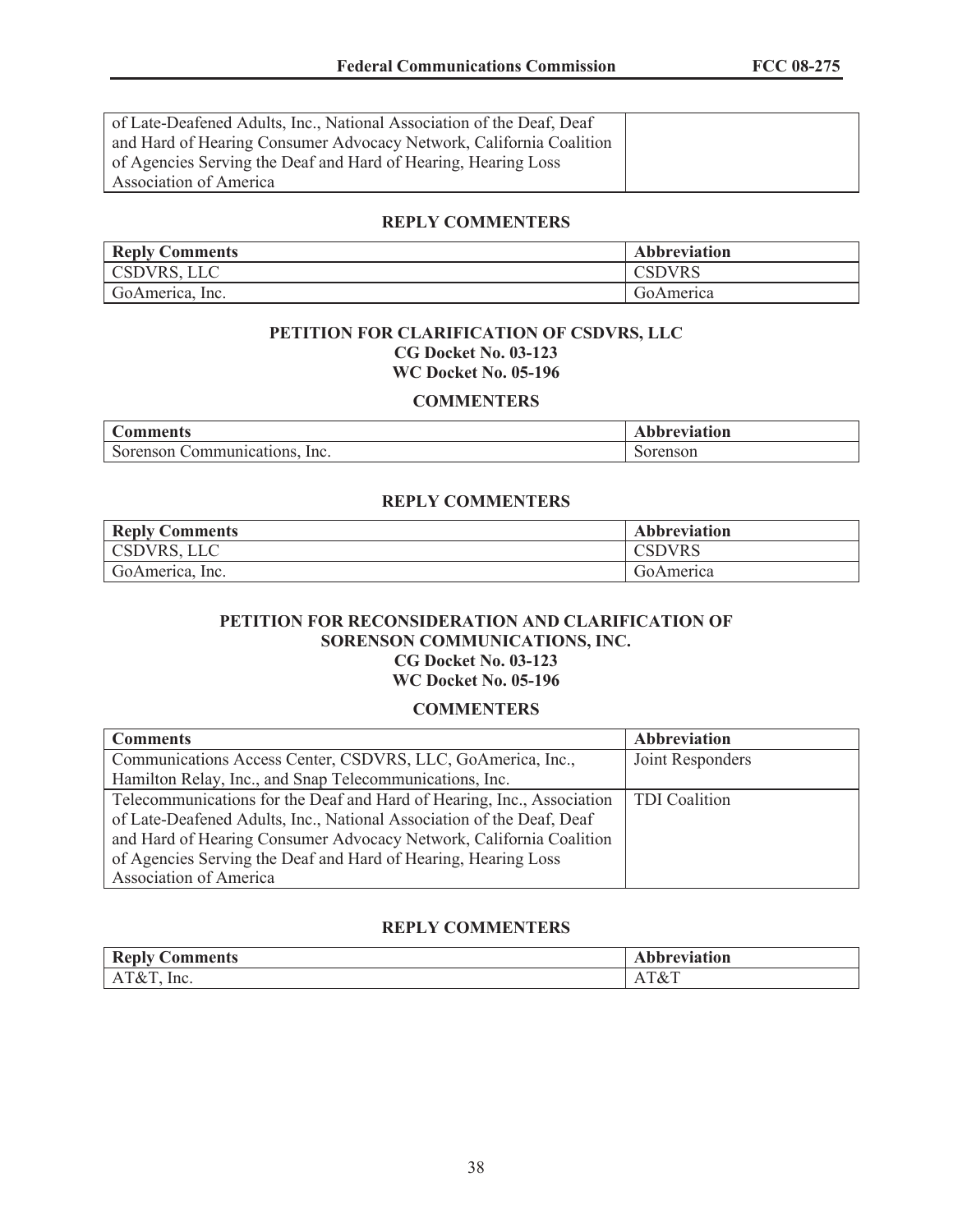# **PETITION FOR LIMITED WAIVER OF SORENSON COMMUNICATIONS, INC. CG Docket No. 03-123 WC Docket No. 05-196**

#### **COMMENTERS**

| <b>Comments</b>                                                        | <b>Abbreviation</b>  |
|------------------------------------------------------------------------|----------------------|
| CSDVRS, LLC                                                            | <b>CSDVRS</b>        |
| GoAmerica, Inc.                                                        | GoAmerica            |
| Hamilton Relay, Inc.                                                   | Hamilton Relay       |
| Telecommunications for the Deaf and Hard of Hearing, Inc., Association | <b>TDI</b> Coalition |
| of Late-Deafened Adults, Inc., National Association of the Deaf, Deaf  |                      |
| and Hard of Hearing Consumer Advocacy Network, California Coalition    |                      |
| of Agencies Serving the Deaf and Hard of Hearing, Hearing Loss         |                      |
| <b>Association of America</b>                                          |                      |

# **REPLY COMMENTERS**

| <b>Reply Comments</b>         | Abbreviation |
|-------------------------------|--------------|
| Sorenson Communications, Inc. | Sorenson     |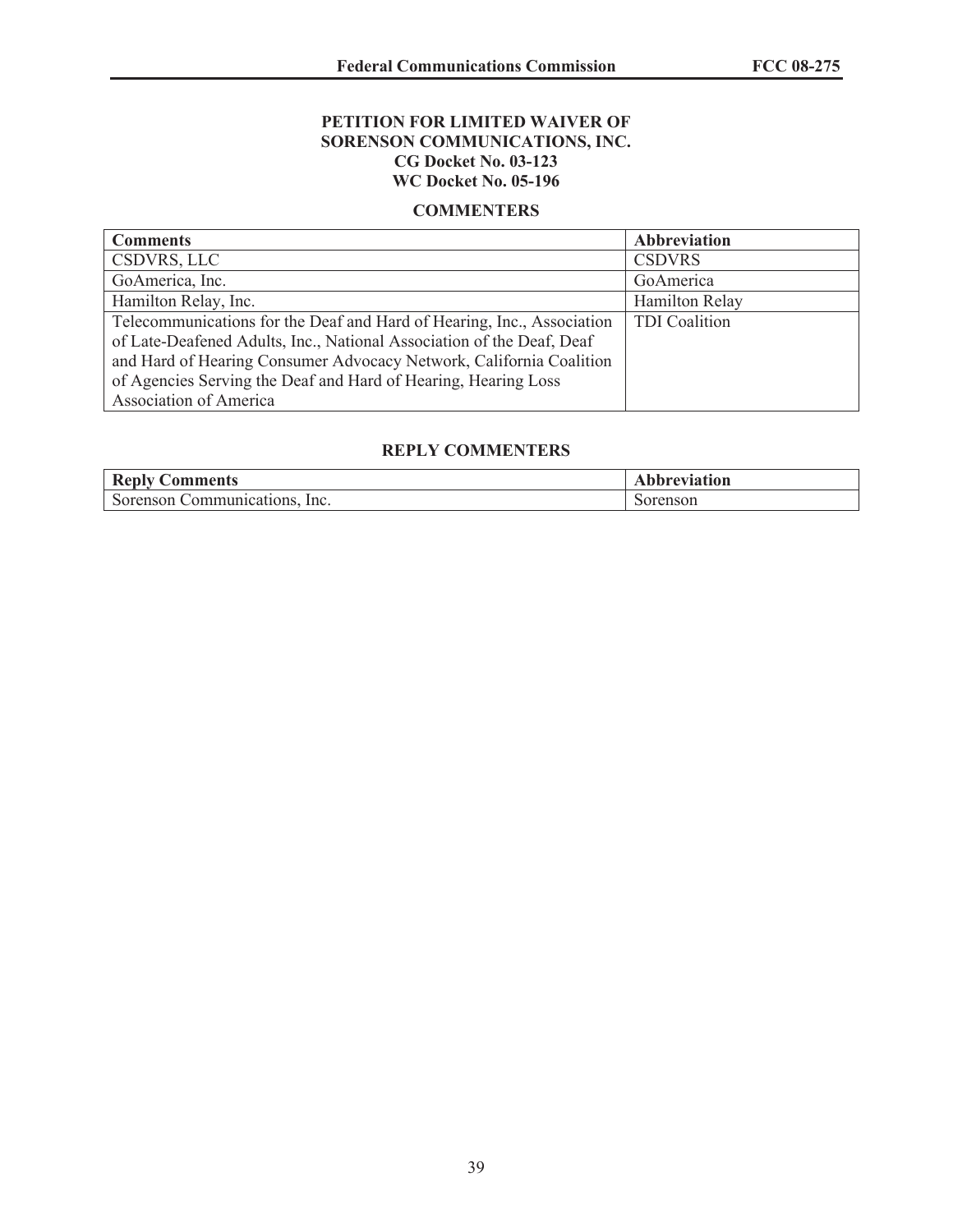# **APPENDIX B**

# **Final Rule Changes**

Part 64 of Title 47 of the Code of Federal Regulations is amended as follows:

# **PART 52 – NUMBERING**

1. Section  $64.605(a)(1)$  is amended to read as follows:

(1) As of December 31, 2008, the requirements of paragraphs  $(a)(2)(i)$  and  $(a)(2)(iv)$  of this section shall not apply to providers of VRS and IP Relay **to which section 64.605(b) applies**.

2. Section  $64.605(b)(1)$  is amended to read as follows:

(1) *Scope*. The following requirements are only applicable to providers of VRS or IP Relay. Further, the following requirements apply only to 911 calls placed by **registered** users whose Registered Location is in a geographic area served by a Wireline E911 Network **and is available to the provider handling the call**.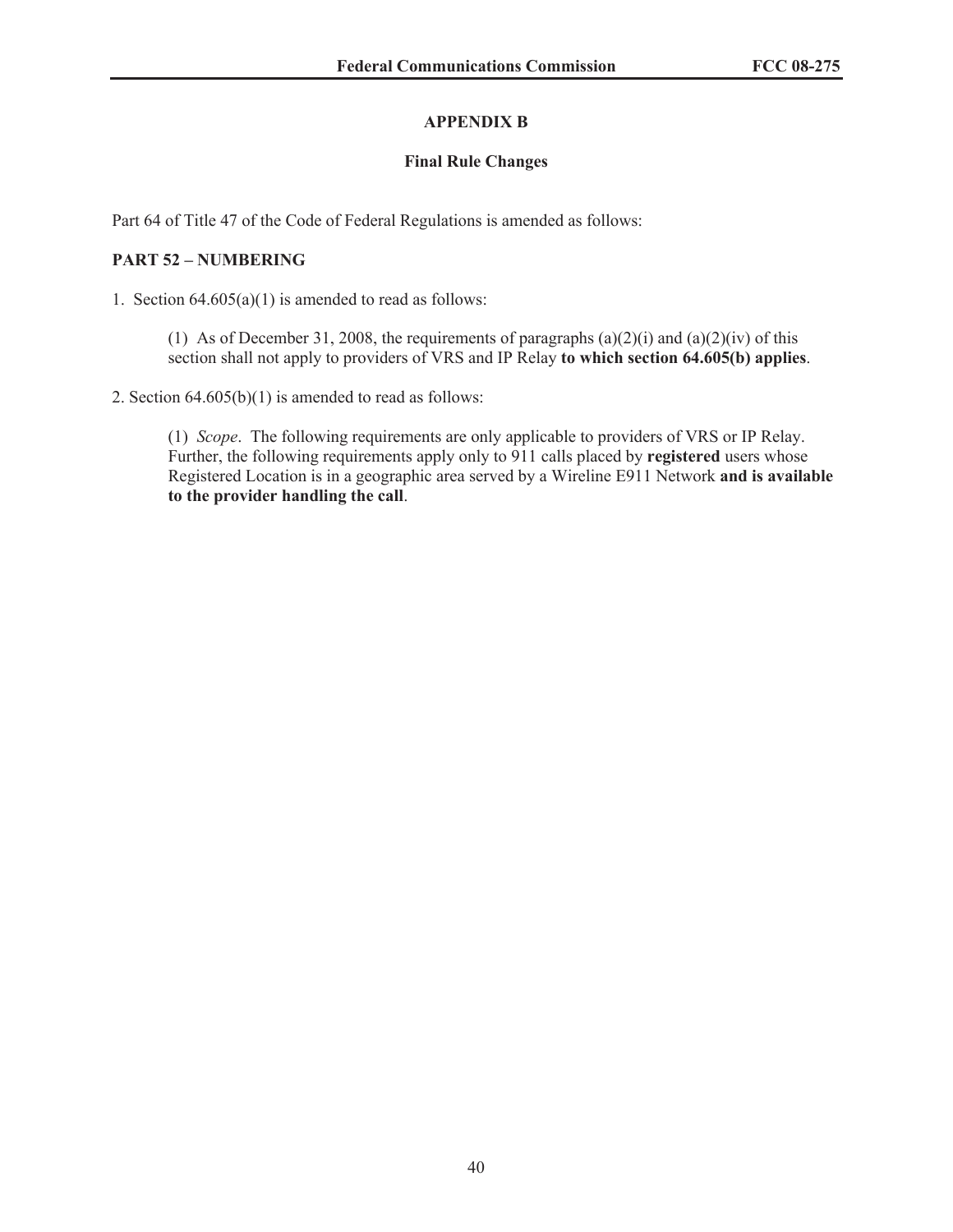# **APPENDIX C**

# **Final Regulatory Flexibility Certification**

1. The Regulatory Flexibility Act of 1980, as amended  $(RFA)$ ,<sup>255</sup> requires that a regulatory flexibility analysis be prepared for rulemaking proceedings, unless the agency certifies that "the rule will not, if promulgated, have a significant economic impact on a substantial number of small entities."<sup>256</sup> The RFA generally defines "small entity" as having the same meaning as the terms "small business," "small organization," and "small governmental jurisdiction."<sup>257</sup> In addition, the term "small business" has the same meaning as the term "small business concern" under the Small Business Act.<sup>258</sup> A "small business" concern" is one which: (1) is independently owned and operated; (2) is not dominant in its field of operation; and (3) satisfies any additional criteria established by the Small Business Administration  $(SBA).^{259}$ 

2. In this *Order*, the Commission addresses several issues relating to the assignment and administration of ten-digit numbers for VRS and IP Relay users. Specifically, the Commission addresses 911 implementation issues, registration, use of toll free numbers for Internet-based TRS service, eligibility for numbers for Internet-based TRS service, assignment of telephone numbers, and cost recovery issues. The Commission also addresses a petition for reconsideration filed by CSDVRS, GoAmerica, Viable, and Snap, and a petition for clarification filed by CSDVRS regarding interoperability concerns related to default provider changes, dial-around capabilities, and VRS CPE. The Commission's conclusions in this *Order* are necessary to ensure that users of Internet-based TRS receive functionally equivalent telephone service, as mandated by Title IV of the Americans with Disabilities Act. The Commission's conclusions are not expected to have a substantial economic impact upon providers, including small businesses, because each small business will receive financial compensation for reasonable costs incurred rather than absorb an uncompensated financial loss or hardship.

3. With regard to whether a *substantial number* of small entities will be affected by the requirements set forth in this *Order*, the Commission notes that, of the fourteen providers affected by the *Order*, only four meet the definition of a small entity. The SBA has developed a small business size standard for Wired Telecommunications Carriers, which consists of all such firms having 1,500 or fewer employees.<sup>260</sup> Currently, fourteen providers receive compensation from the Interstate TRS Fund for providing any form of TRS: Ameritech, AT&T Corp.; CSDVRS; CAC; GoAmerica; Hamilton Relay,

 $256$  5 U.S.C. § 605(b).

 $^{257}$  5 U.S.C. § 601(6).

<sup>258</sup> 5 U.S.C. § 601(3) (incorporating by reference the definition of "small business concern" in Small Business Act, 15 U.S.C. § 632). Pursuant to 5 U.S.C. § 601(3), the statutory definition of a small business applies "unless an agency, after consultation with the Office of Advocacy of the Small Business Administration and after opportunity for public comment, establishes one or more definitions of such term which are appropriate to the activities of the agency and publishes such definition(s) in the Federal Register."

 $259$  Small Business Act, 15 U.S.C.  $\&$  632.

<sup>260</sup> 13 C.F.R. § 121.201, NAICS code 517110. According to Census Bureau data for 1997, there were 2,225 firms in this category which operated for the entire year. U.S. Census Bureau, 1997 Economic Census, Subject Series: Information, "Establishment and Firm Size (Including Legal Form of Organization)," Table 5, NAICS code 513310 (issued Oct. 2000). Of this total, 2,201 firms had employment of 999 or fewer employees, and an additional 24 firms had employment of 1,000 employees or more. Thus, under this size standard, the majority of firms can be considered small. (The census data do not provide a more precise estimate of the number of firms that have employment of 1,500 or fewer employees; the largest category provided is "Firms with 1,000 employees or more.")

<sup>255</sup> *See* 5 U.S.C. § 603. The RFA, *see* 5 U.S.C. §§ 601–612, has been amended by the Small Business Regulatory Enforcement Fairness Act of 1996, (SBREFA) Pub. L. No. 104-121, Title II, 110 Stat. 857 (1996).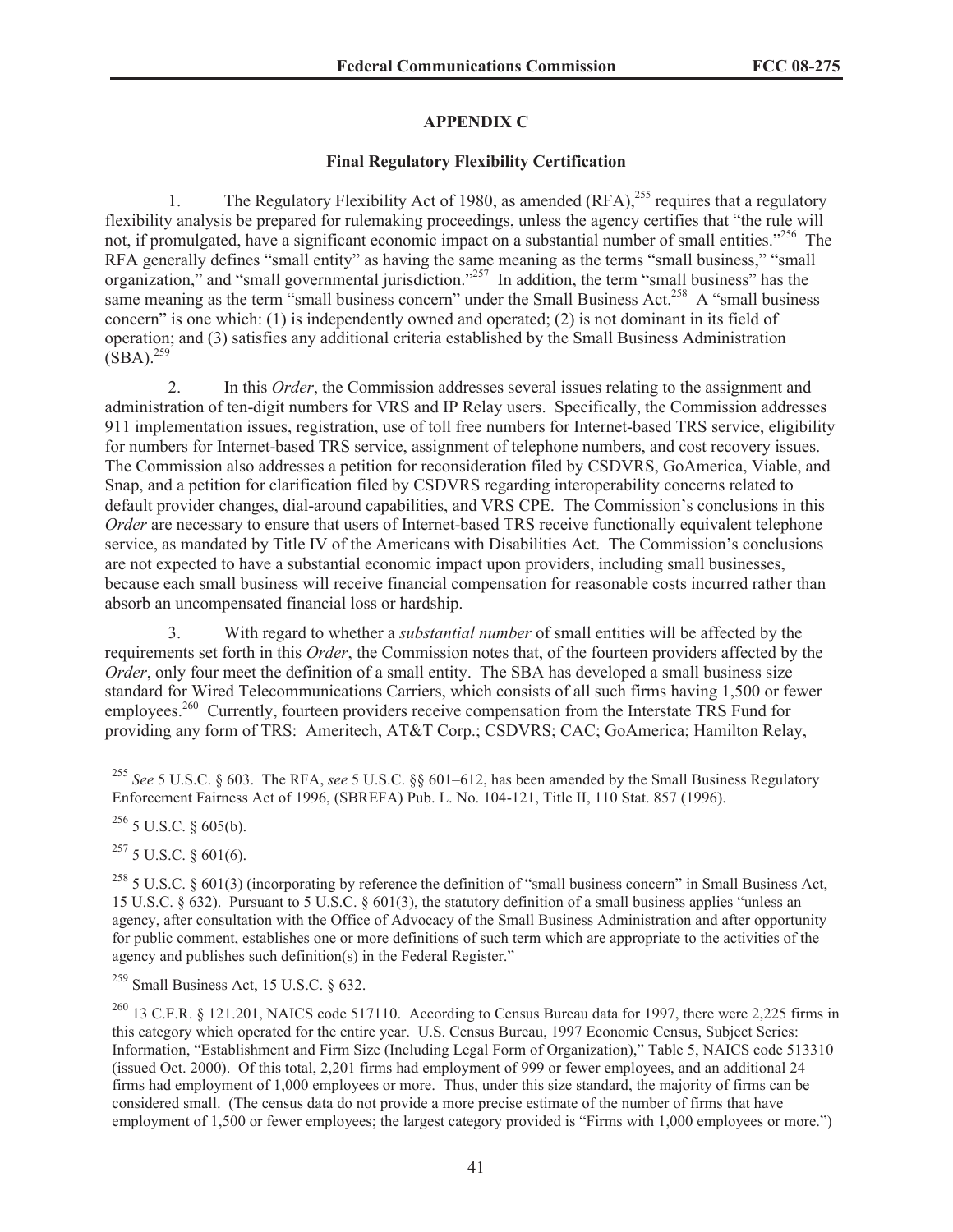Inc.; Hands On; Healinc; Kansas Relay Service, Inc.; Nordia Inc.; Snap Telecommunications, Inc; Sorenson; Sprint; and State of Michigan. Because only four of the providers affected by this *Order* are deemed to be small entities under the SBA's small business size standard, the Commission concludes that the number of small entities affected is not substantial. Moreover, given that all providers affected by the *Order*, including the four that are deemed to be small entities under the SBA's standard, are entitled to receive prompt reimbursement for their reasonable costs of compliance, the Commission concludes that the *Order* will not have a significant economic impact on these small entities.

4. Therefore, we certify that requirements set forth in the *Order* will not have a significant economic impact on a substantial number of small entities.

5. The Commission will send a copy of the *Order*, including a copy of this Final Regulatory Flexibility Certification, to the Chief Counsel for Advocacy of the SBA.<sup>261</sup> This initial certification will also be published in the Federal Register.<sup>262</sup>

 $261$  5 U.S.C. § 605(b).

 $262$  5 U.S.C. § 605(b).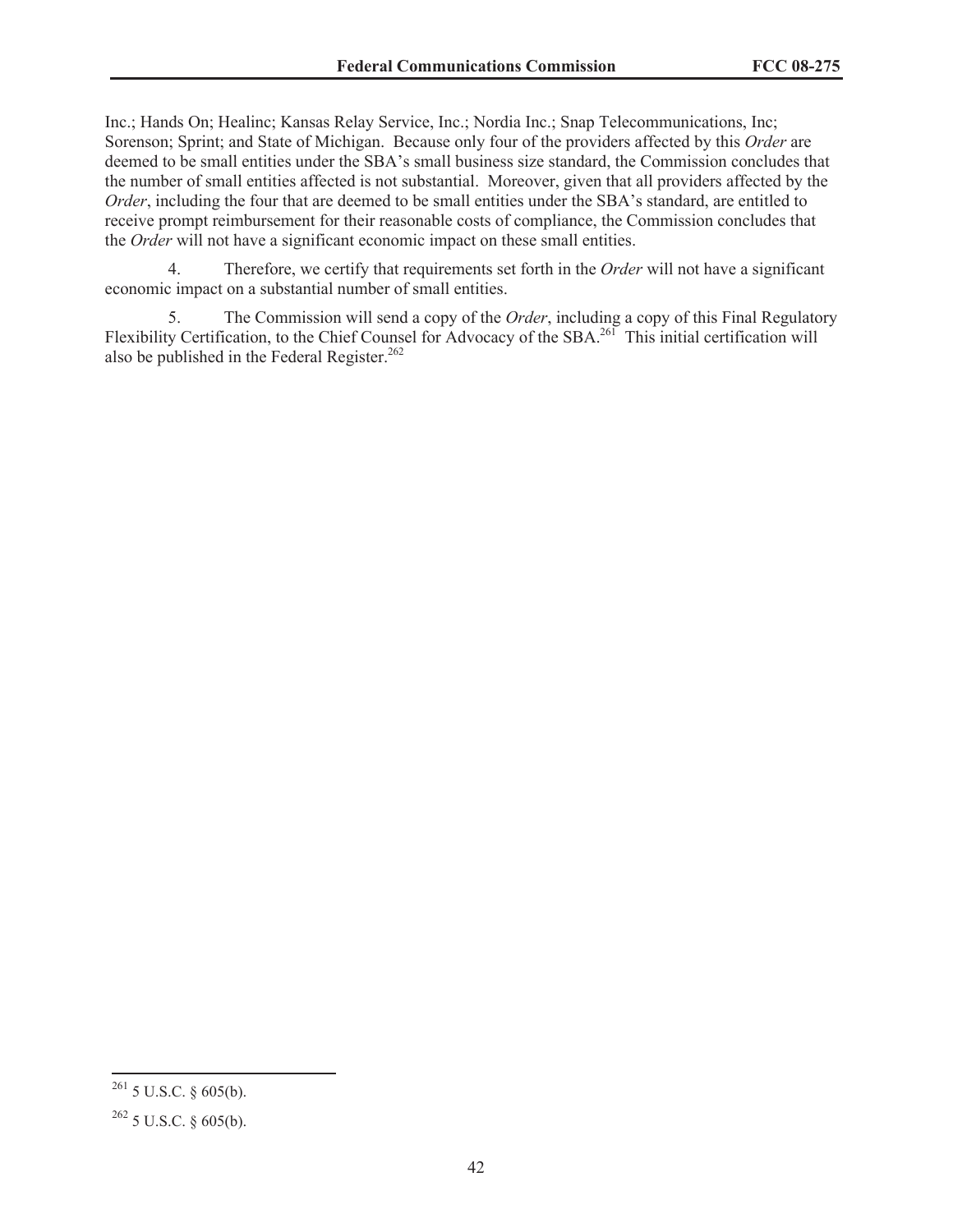#### **STATEMENT OF CHAIRMAN KEVIN J. MARTIN**

### Re: *Telecommunications Relay Services and Speech-to-Speech Services for Individuals with Hearing and Speech Disabilities*, CG Docket No. 03-123, CC Docket No. 98-67; *E911 Requirements for IP-Enabled Service Providers*, WC Docket No. 05-196

Today we take additional steps to enable successful implementation of the ten-digit numbering system for Internet-based Telecommunications Relay Services (TRS) on December 31, 2008. In June, the Commission adopted the ten-digit numbering system and required that it be implemented no later than the end of this year. In this item, we explain additional aspects of the ten-digit numbering system, including access to numbers, cost recovery, and emergency call handling, that are essential to implementation.

We are well aware that there are many Americans with hearing or speech disabilities that depend on TRS services for their daily communication needs. The Commission remains committed to improving the quality of life for individuals with disabilities by ensuring that they have the same access to communication technologies as people without such disabilities.

Ten-digit numbering will enable Internet-based TRS users to make and receive calls like anyone else, eradicating another barrier that stands in the way of functional equivalency. Functional equivalency means individuals with disabilities having access to the same services as everyone else. This equal access is vital to accessing jobs, education, public safety, and simple communications with family, friends, and neighbors. Therefore, I am pleased that today's item will help make the ten-digit numbering system successful.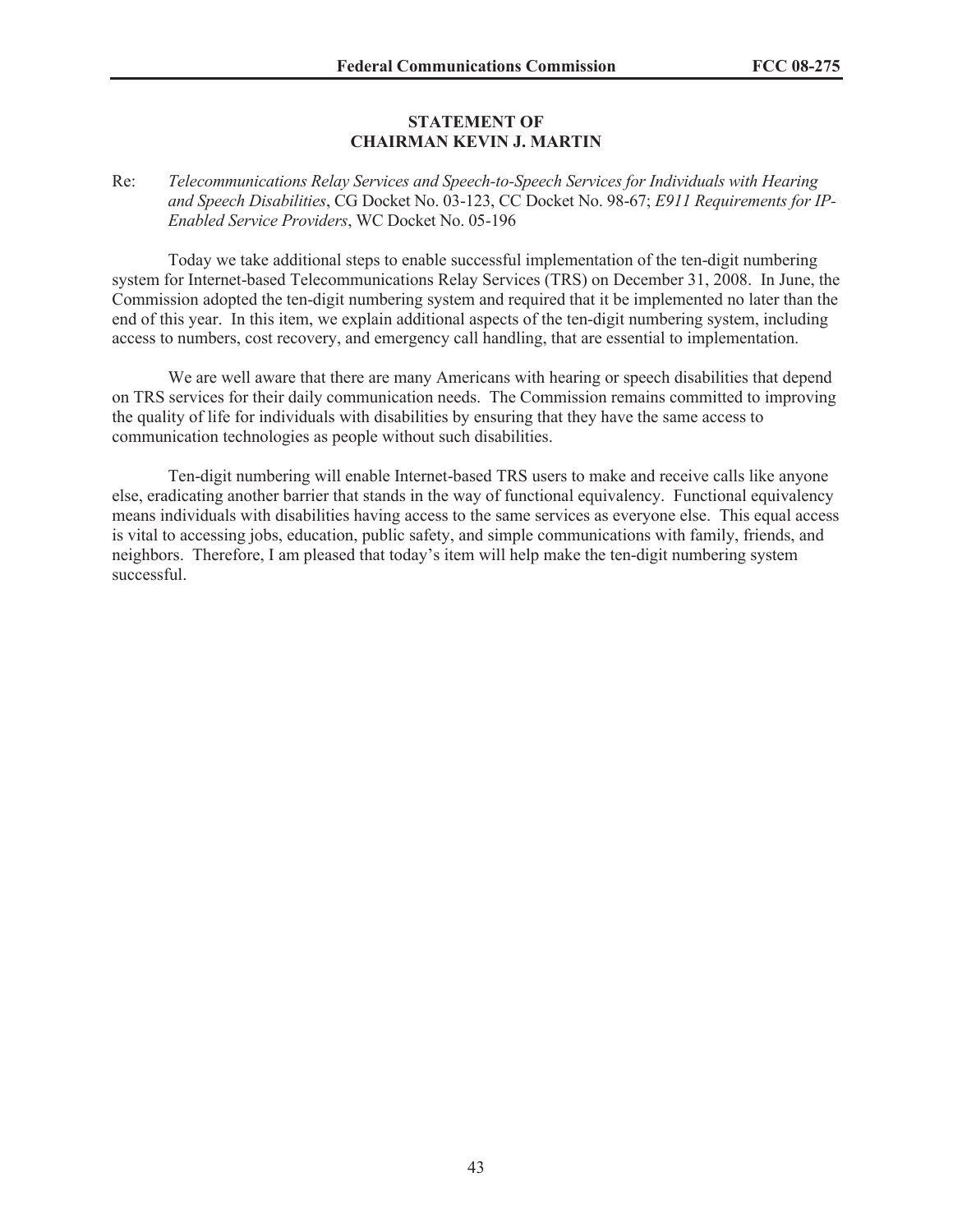#### **STATEMENT OF COMMISSIONER MICHAEL J. COPPS**

### Re: *Telecommunications Relay Services and Speech-to-Speech Services for Individuals with Hearing and Speech Disabilities*, CG Docket No. 03-123, CC Docket No. 98-67; *E911 Requirements for IP-Enabled Service Providers*, WC Docket No. 05-196

Six months ago the Commission required by the end of the year that deaf and hard of hearing consumers who use Internet-based Telecommunications Relay Service would be able to receive and use a standard ten-digit telephone number and that emergency calls placed by these consumers would be automatically directed to providers of emergency assistance. It took a great deal of work in a short amount of time to make this a reality. I am pleased to support today's item because it addresses several issues critical to ensuring a successful transition to the ten-digit numbering system by December 31. In doing so, deaf and hard of hearing Internet-based TRS users will be able to get a phone number and provide it to friends, employers, their doctors and teachers, and the like, so they can be connected in ways that hearing consumers take for granted today.

The Order addresses important 911 implementation issues, certain user registration processes, requires transparent education and outreach efforts, and makes clear that consumers who choose to change their provider should continue to receive essential phone services, including point-to-point calling between VRS users. The Commission must be vigilant in addressing issues that may arise during the transition, including concerns that were raised regarding the portability of devices, promoting equipment competition, and consumer choices. Even as the Commission takes these important and necessary steps, we must remain mindful that deaf and hard of hearing consumers should be receiving the appropriate services at a reasonable cost to the TRS fund. I look forward to working with the Commission as it takes whatever steps necessary to oversee the administration of the program and to promote functional equivalency for the deaf and hard of hearing users of the program.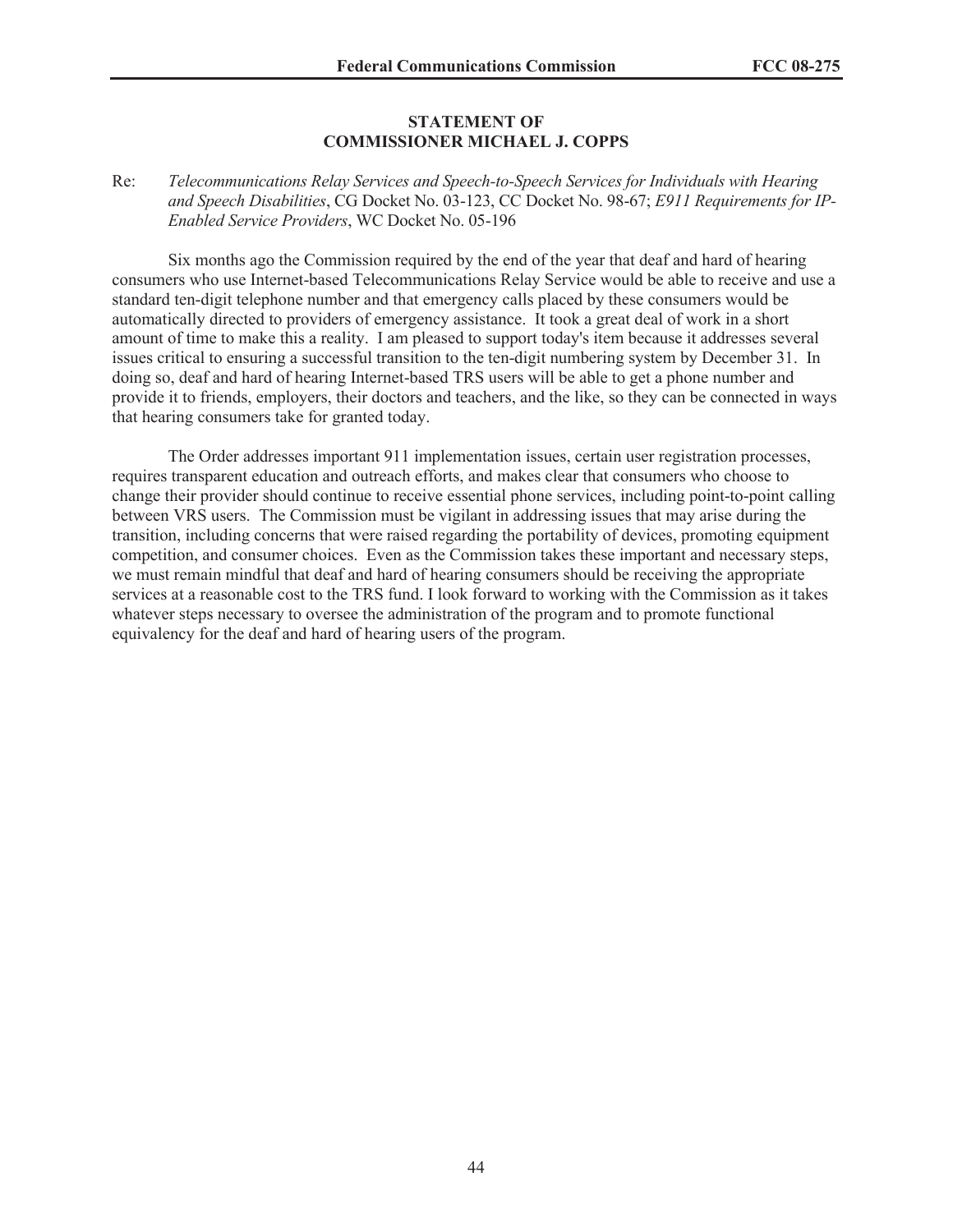#### **STATEMENT OF COMMISSIONER JONATHAN S. ADELSTEIN**

# Re: *Telecommunications Relay Services and Speech-to-Speech Services for Individuals with Hearing and Speech Disabilities*, CG Docket No. 03-123, CC Docket No. 98-67; *E911 Requirements for IP-Enabled Service Providers*, WC Docket No. 05-196

With this Order, the Commission addresses a number of important issues that are necessary to successfully meet the December 31, 2008 deadline for implementing ten-digit dialing and emergency calling for Internet-based relay services. Consumers have long sought ten-digit dialing and emergency calling -- critical elements of functional equivalency -- and the Commission must do all it can to facilitate a smooth and timely transition. The Commission in this Order provides direction on key details, including clarifying that point-to-point calling must continue to be available to consumers with hearing and speech disabilities, that consumers will continue to be able to dial around to the provider of their choice, and that consumers must be shielded from unauthorized changes to their service.

The Commission and providers now must act swiftly to provide consumers with neutral and objective information about the transition. On December 31<sup>st</sup>, the Commission, consumers and providers alike will take an important first step toward greater functional equivalency for deaf and hard-of-hearing consumers, but we will need to monitor carefully the process and be ready to act quickly to address consumer questions, concerns, and other issues as they arise. One area for particular vigilance concerns the availability of features and functionality for consumers who switch default providers and the development of competition for customer equipment. As we move forward, we will need to remain particularly watchful about the impact of this transition on consumers, innovation, and the Internet-based relay services market.

Finally, I would like to thank the staff of our Consumer and Governmental Affairs Bureau and the Wireline Competition Bureau, whose dedication and expertise have been instrumental to meeting this deadline.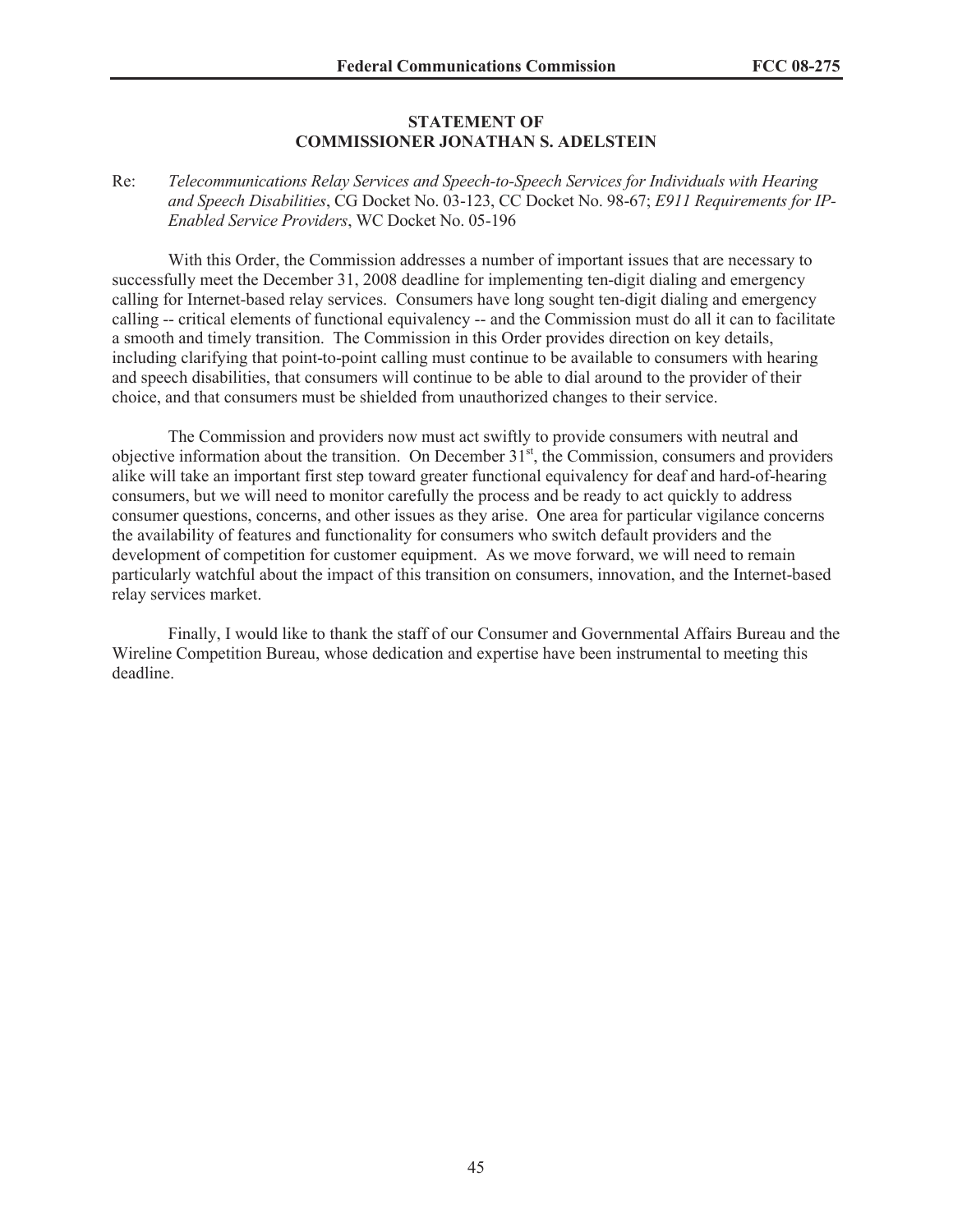#### **STATEMENT OF COMMISSIONER DEBORAH TAYLOR TATE**

Re: *Telecommunications Relay Services and Speech-to-Speech Services for Individuals with Hearing and Speech Disabilities*, CG Docket No. 03-123, CC Docket No. 98-67; *E911 Requirements for IP-Enabled Service Providers*, WC Docket No. 05-196

Today, the Commission fulfills its obligation to ensure that telecommunications services and equipment are more accessible to individuals with disabilities. In this Second Report and Order and Order on Reconsideration, we address several issues included in our June 24, 2008 *Internet-based TRS Order* that are critical to ensuring a successful transition to a ten-digit numbering system for users of Internet-based TRS, particularly Video Relay Service and IP Relay.

Specifically, we address 911 implementation issues, reminding providers that they must ensure that both incoming 911 calls are prioritized as well as emergency service personnel callbacks. We also reaffirm user registration requirements and address eligibility requirements, verification procedures, assignment of telephone numbers, and numbering cost issues. By doing so, we clarify and set parameters for providers offering services, address the needs of the deaf and hard-of-hearing community, and ultimately provide a framework for successful implementation of a telephone network that is "functionally equivalent" to voice telephone services at the end of 2008. I commend Chairman Martin for his commitment to this issue and for taking important steps toward making equal access to communications services for *all* Americans a reality.